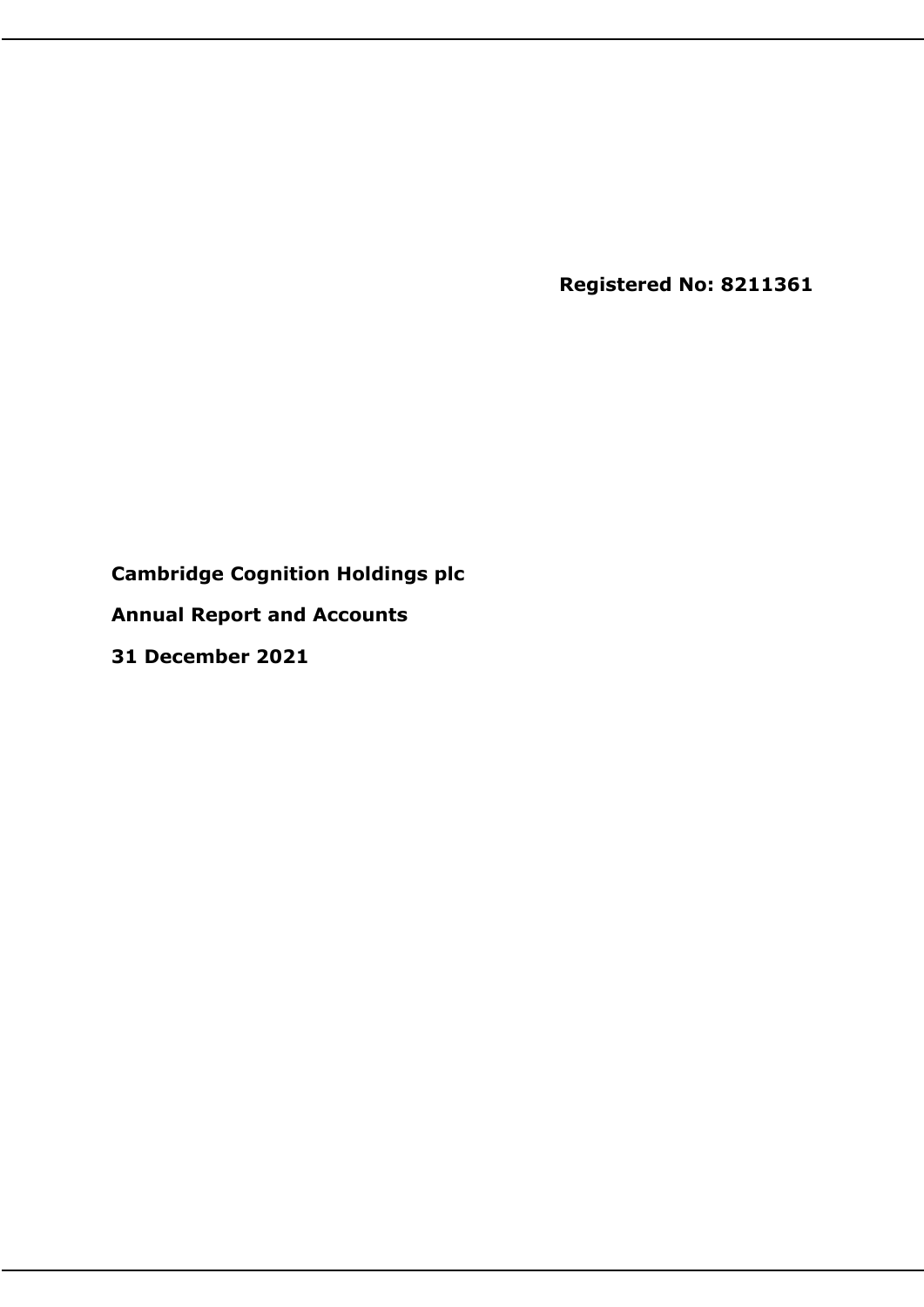### **Contents**

|                                                                                                  | <b>PAGE</b>  |
|--------------------------------------------------------------------------------------------------|--------------|
| <b>CORPORATE DIRECTORY</b>                                                                       | $\mathbf{2}$ |
| <b>STRATEGIC REPORT</b>                                                                          | $3 - 10$     |
| <b>REPORT OF THE DIRECTORS</b>                                                                   | $11 - 12$    |
| <b>CORPORATE GOVERNANCE REPORT</b>                                                               | $13 - 16$    |
| <b>REMUNERATION REPORT</b>                                                                       | $17 - 18$    |
| <b>INDEPENDENT AUDITOR'S REPORT TO THE MEMBERS OF</b><br><b>CAMBRIDGE COGNITION HOLDINGS PLC</b> | 19-30        |
| <b>CONSOLIDATED STATEMENT OF COMPREHENSIVE INCOME</b>                                            | 31           |
| <b>CONSOLIDATED STATEMENT OF FINANCIAL POSITION</b>                                              | 32           |
| <b>CONSOLIDATED STATEMENT OF CHANGES IN EQUITY</b>                                               | 33           |
| <b>CONSOLIDATED STATEMENT OF CASH FLOWS</b>                                                      | 34           |
| NOTES TO THE CONSOLIDATED FINANCIAL STATEMENTS                                                   | $35 - 54$    |
| PARENT COMPANY STATEMENT OF FINANCIAL POSITION                                                   | 55           |
| PARENT COMPANY STATEMENT OF CHANGES IN EQUITY                                                    | 56           |
| NOTES TO THE PARENT COMPANY FINANCIAL STATEMENTS                                                 | 57-58        |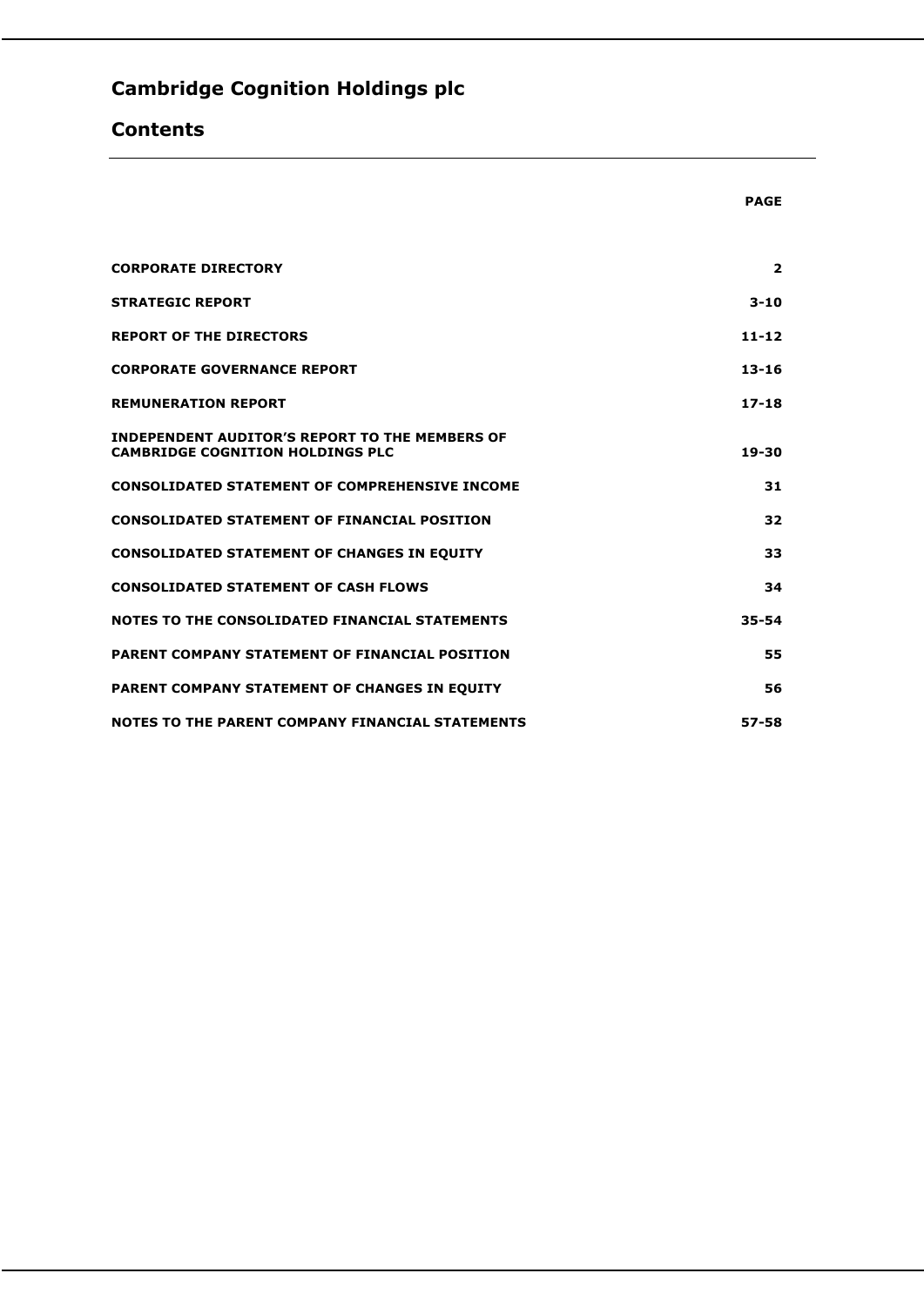# **Corporate Directory**

| Directors:                                    | Steven Powell<br>Matthew Stork<br>Richard Bungay<br>Debra Leeves                                                                                              | (Non-Executive Chairman)<br>(Chief Executive Officer)<br>(Non-Executive Director)<br>(Non-Executive Director) |
|-----------------------------------------------|---------------------------------------------------------------------------------------------------------------------------------------------------------------|---------------------------------------------------------------------------------------------------------------|
| <b>Registered Office:</b>                     | Tunbridge Court<br>Tunbridge Lane<br>Bottisham<br>Cambridge<br>CB25 9TU                                                                                       |                                                                                                               |
| Company number:                               | 8211361                                                                                                                                                       |                                                                                                               |
| Auditor:                                      | <b>Grant Thornton UK LLP</b><br><b>Chartered Accountants</b><br><b>Statutory Auditor</b><br>101 Cambridge Science Park<br>Milton Road<br>Cambridge<br>CB4 0FY |                                                                                                               |
| <b>Legal Advisers:</b>                        | Brown Rudnick LLP<br>8 Clifford Street<br>London<br>W <sub>1</sub> S <sub>2LQ</sub>                                                                           |                                                                                                               |
| <b>Bankers:</b>                               | <b>Barclays</b><br>28 Chesterton Road<br>Cambridge<br>CB4 3AZ                                                                                                 |                                                                                                               |
| <b>Registrars:</b>                            | Link Group<br>$10th$ Floor<br>Central Square<br>29 Wellington Street<br>Leeds<br>LS1 4DL                                                                      |                                                                                                               |
| <b>Nominated Advisor</b><br>and Joint Broker: | Panmure Gordon (UK) Ltd.<br>One New Change<br>London<br>EC4M 9AF                                                                                              |                                                                                                               |
| <b>Joint Broker:</b>                          | Dowgate Capital Limited<br>15 Fetter Lane<br>London<br>EC4A 1BW                                                                                               |                                                                                                               |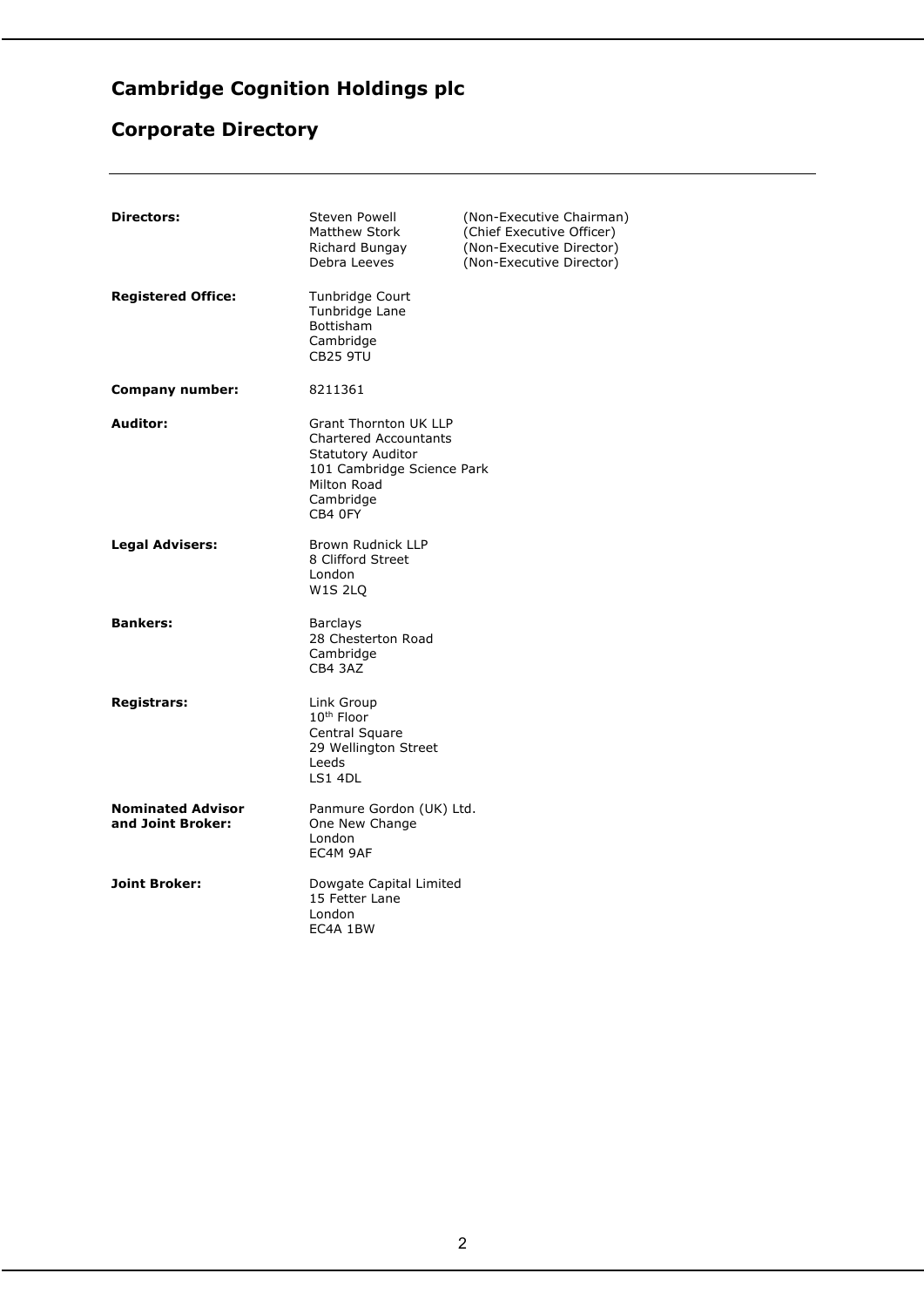### **Strategic Report for the year ended 31 December 2021**

#### **CHIEF EXECUTIVE'S REVIEW**

#### *Financial summary*

- Revenue up 50% to £10.1m (2020: £6.7m)
- Gross profit up 49% to £8.1m (2020: £5.4m)
- Profit for the year £0.5m (2020: £0.4m loss)
- Profit per share 1.4 pence (2020: 1.5 pence loss per share)
- Cash balance of £6.8m at 31 December 2021 (31 December 2020: £3.0m)

#### *Operational highlights*

- Record sales intake of £15.7m (2020: £12.7m)
- Major contract wins, including a £2.3m large cohort study
- Contracted order book £17.0m at 31 December 2021 (31 December 2020: £11.2m)
- Well-managed growth leading to profitability
- Proprietary speech technology for clinical trials in validation trials
- Completed spin-out of digital phenotyping business, Monument Therapeutics

#### *Overview*

2021 has been a landmark year and inflection point for the Company. With considerable momentum from successes in 2020, the Company delivered record sales, 50% revenue growth, and profitability in 2021. I am grateful to both the investors who have supported us and our team for their commitment and hard work as we have grown the business.

Cambridge Cognition's goal is to improve the health of people around the world by discovering and delivering more effective brain health assessments. The Company's leading computerised cognitive assessment, CANTAB™, was developed with this in mind at Cambridge University. We have subsequently built upon that position with a suite of in-clinic and home-based digital and verbal cognitive tests and electronic Clinical Outcomes Assessment ("eCOA") instruments.

We have continued to focus on commercial execution to drive sales of our innovative solutions for clinical trials. At the same time, there has been increased demand with an acceleration of the trend towards virtual clinical trials and more investment in Central Nervous System ("CNS") drug development. These dynamics resulted in substantial orders and subsequent revenue growth for both our software and services. We consistently provided value for our loyal and growing customer base of leading academics, top 20 pharmaceutical and biotech companies.

There were some more delays to clinical trials due to the pandemic in 2021 – fewer than in 2020 – and once again the impact on revenues were offset by new contract gains. With our experience in, and infrastructure for, web-based assessment we were able to support customers with at-home-measurement as part of a virtual or hybrid clinical trial.

In addition to delivering a strong performance in 2021, the contract wins over the year mean we are well prepared for 2022 and beyond with a contracted order book of over £17 million at the start of 2022, of which at least £7.5 million is expected to be recognised as revenue in 2022, subject to customer delivery schedules. This gives the Company excellent visibility of revenue into the year ahead.

Cambridge Cognition has a reputation for leading in the development of novel digital cognitive assessments. This is evident from the widespread use of CANTAB™ amongst the academic research community, the leading members of which frequently advise pharmaceutical companies on clinical trial design. The evidence for CANTAB™ continues to build and there are now over 2,500 publications of studies across over 100 therapeutic areas. We were also pleased with the progress made developing and publishing on new short, high frequency cognitive assessments on mobile phones.

We took a major step forward in 2021 with considerable scientific communication on our proprietary speech technology, NeuroVocalix™, a fully automated voice platform that is being specifically developed for clinical trials. Over the year, we completed the platform product development, moving it from an R&D environment to our regulatory compliant production environment, and are working on verbal assessments for the platform and validation clinical trials.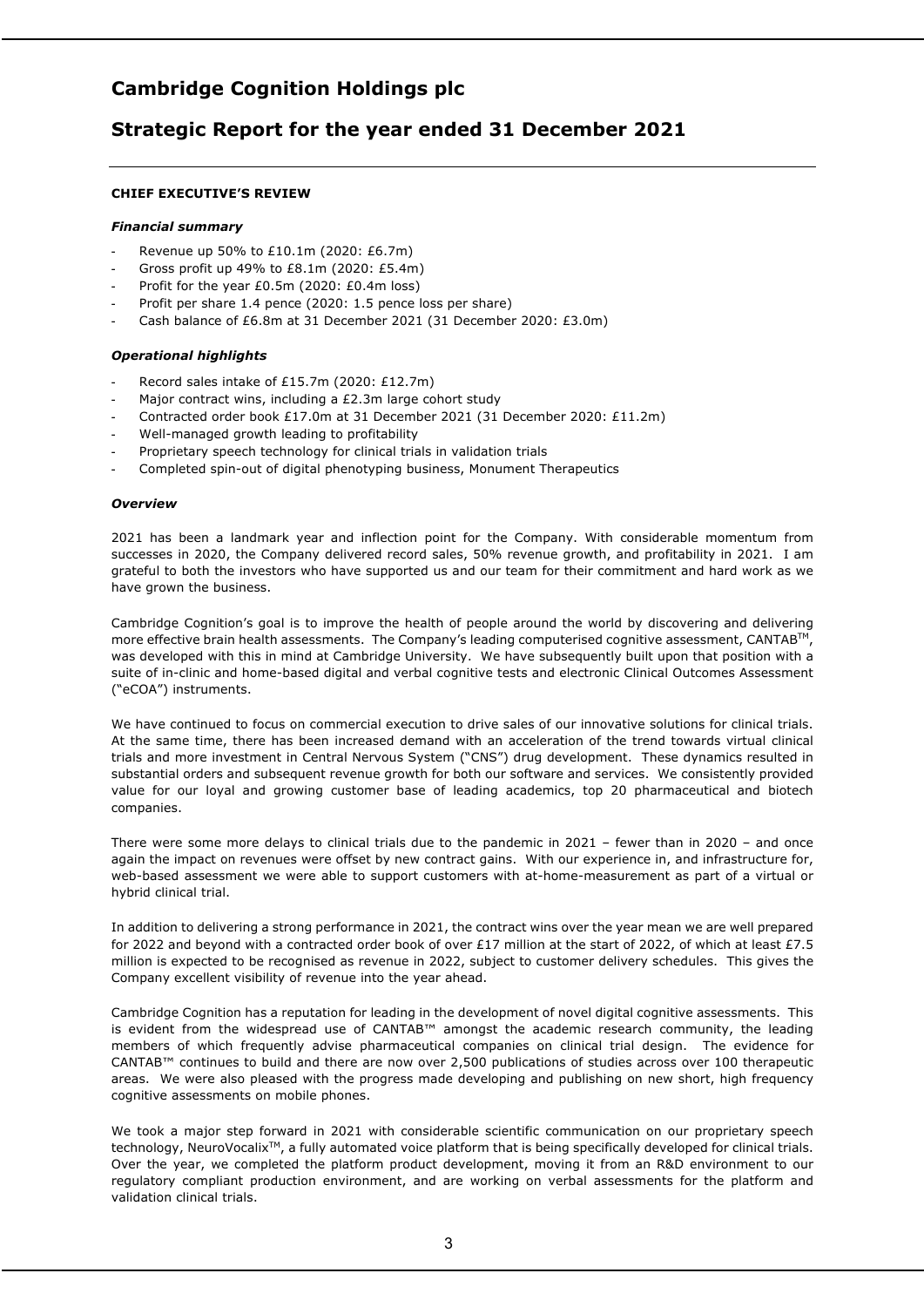### **Strategic Report for the year ended 31 December 2021**

Our strategic focus on clinical trials saw us finalise the spin-out of a digital phenotyping business, Monument Therapeutics, retaining a minority shareholding and the potential for royalties in the future.

#### *Financial Results*

Revenue grew by 50% to £10.1m (2020: £6.7m). Revenue is recognised over the term of the contracts and so the £10.1m revenue recognised in 2021 was from contracts won both in 2021 and in prior years.

We anticipate the £17.0m contracted orderbook at the end of December 2021 will generate at least £7.5m of revenue to be recognised in 2022 with the balance to be recognised in subsequent years.

Recognised revenue split by type was as follows:

|                                      | 2021 | 2020 | <b>Increase</b> | <b>Increase</b> |
|--------------------------------------|------|------|-----------------|-----------------|
|                                      | £m   | £m   | £m              |                 |
| Software                             | 3.6  | 2.7  | 0.9             | 33%             |
| Services                             | 5.6  | 3.7  | 1.9             | 51%             |
| <b>Total Software &amp; Services</b> | 9.2  | 6.4  | 2.8             | 44%             |
| Hardware                             | 0.9  | 0.3  | 0.6             | 300%            |
| <b>Total Revenue</b>                 | 10.1 | 6.7  | 3.4             | 50%             |

Services revenue grew by 51% as more implementation and bespoke development work was carried out. Software revenue improved by 33% but, given the time lag between contract signature and software usage, we would expect this to grow further in 2022.

Hardware sales have increased considerably as a percentage of revenue in 2021; the hardware, which is procured from third parties, is only supplied by Cambridge Cognition when specifically requested by a customer to support a project. Hardware sales had been expected to decline as digital devices become ubiquitous, however, we now integrate wearable devices into our solution and so increased the supply of these in 2021.

Gross profit was £8.1m (80.2% margin) compared with £5.4m (80.4% margin) in 2020. The additional spending on hardware was offset by a reduction in third party costs.

Administrative expenses increased by 28% to £7.8m (2020: £6.1m) primarily as a result of an increase in headcount post the COVID-19 recovery, which accounts for £1m of the increase. The remainder is due to increased legal, professional and third-party services costs.

As planned, investment in research and development, which is necessary to maintain the company's position at the forefront of the sector, was more targeted in 2021 and this resulted in R&D spend of £1.7m (2020: £1.5m).

Profit before tax was £0.3m (2020: loss before tax £0.6m). R&D tax credits were £0.2m (2020: £0.2m). The post-tax profit for the year was £0.5m (2020: post tax loss £0.4m), which equates to earnings per share of 1.4 pence (2020: 1.5 pence loss per share).

Cash inflow from operating activities was £3.9m (2020: £1.0m), driven by the high value of sales orders. Sales contracts for clinical trials typically include an amount of cash billable upon signing, and as such an invoice is raised (and cash subsequently collected) as contracts are executed and before revenue is recognised.

After investing activities total cash inflow was £3.8m, and the year-end cash balance was £6.8m, which provides a solid platform for growth (31 December 2020: £3.0m).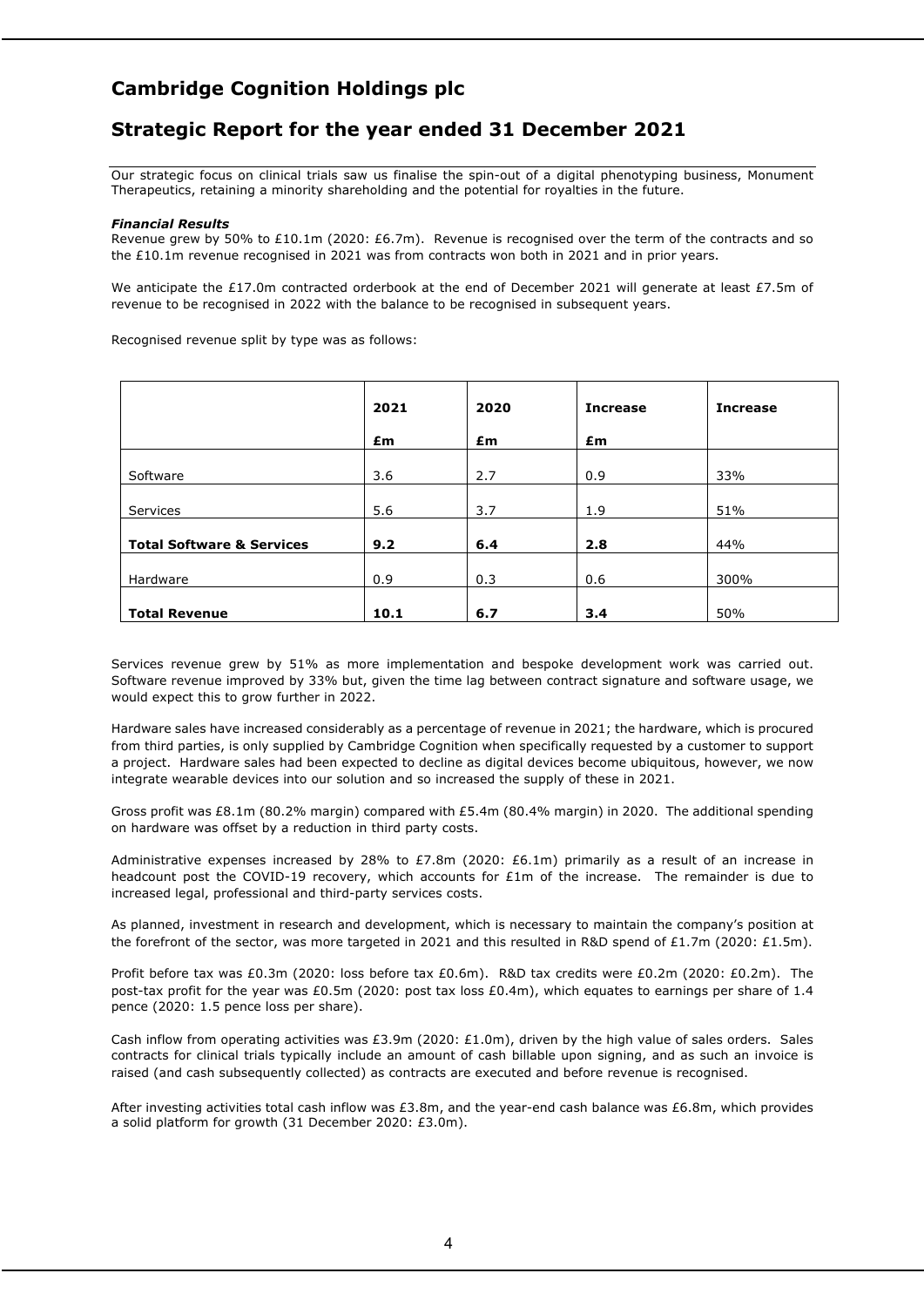### **Strategic Report for the year ended 31 December 2021**

#### *Operational Review*

Cambridge Cognition had a productive year in 2021, progressing major contracts and achieving a number of milestones, while carefully managing costs. The achievements spanned winning sizeable new contracts, improving the Group's brand position, continuing innovative developments, and spinning-out a drug development business.

**Record sales order intake.** Our commercialisation activities resulted in record sales orders of £15.7m in 2021. There were three main contributors: first, with excellent customer service – seen in survey responses – we routinely see clients contracting multiple times over many years; secondly, we have been targeting new therapeutic areas with the potential for increasing use of cognitive assessments; and thirdly, we have been continuing to lead with new solutions and so increased average order values for clinical trials by 30%.

Large contract wins. As announced, to maintain visibility for investors, we won several large multi-year contracts: three announcements totalling £2.9m in contract value for schizophrenia trials, a £0.5m contract for at-home testing, £1.4m for digital health and wearables, a £2.2m contract for a large cohort study, a £1m contract for a late phase cancer trial, and £0.5m for a non-CNS electronic Cognitive Outcomes Assessment ("eCOA") study.

**Leading brand position in the scientific community.** As leaders in cognitive assessment, Cambridge Cognition continued to hold a prominent position in the scientific community over 2021. This included presenting cutting-edge data at more than 20 conferences around the world and writing our own and supporting pharmaceutical companies to author papers using data from our assessments. We collaborated with leading pharmaceutical companies, such as Novartis, to present as well. We also secured more research partnerships with prestigious consortia, such as the BrainHealth Registry.

**Proprietary speech technology for clinical trials productised and being validated.** Verbal neuropsychological tests are highly sensitive to the early signs of neurodegeneration in older adults. However, their dependence on in-person testing and manual scoring means they are costly and can be unsuitable for largescale screening and home-based monitoring. To address this, Cambridge Cognition developed a fully automated voice platform, NeuroVocalix™. In 2021, we completed its productisation, setting the Company up with the potential to serve more customers with a proprietary platform capable of automating the delivery and scoring of key cognitive assessments for clinical trials within the security requirements of this highly regulated industry. We are working on a battery of tests and validation trials with two leading universities; these are essential to fully commercialise the solution.

**Completed spin-out of digital phenotyping business.** Having won a sizeable grant to investigate digital phenotyping, we incubated a new business, raised seed funding and spun it out. Monument Therapeutics is now operating as a wholly independent business with a license from Cambridge Cognition. The initial shareholding was diluted by additional fundraising by Monument Therapeutics to extend their runway before a Series A investment round. Upon successful commercialisation of Monument Therapeutics' drug development programmes, Cambridge Cognition will be paid royalties.

#### *Strategic Review*

Cambridge Cognition serves a niche, high value requirement for CNS outcomes assessments with differentiated software and services offerings with intellectual property protection. Our strategy is to focus primarily on the clinical trials market as the assessments can be used to demonstrate the efficacy or safety of a potential new therapeutic agent and therefore provide extremely valuable information for a pharmaceutical or biotech company. We also serve the healthcare and academic markets, direct in some markets and via distributor in others.

We have a strong position in our core market for cognitive outcomes assessments and have made good initial progress in the eCOA market. Our recent market analysis, supported by market research and in-depth interviews with our target customers, has demonstrated that there continues to be a considerable potential for growth.

We expect the dynamic market for clinical trial outcomes assessments to continue to evolve rapidly. We are seeing several favourable trends that could continue well into the future:

- 1. Market growth is predicted to be  $17\%$ <sup>1</sup> and  $30\%$ <sup>2</sup> for the eCOA market and the cognitive outcomes assessment market for clinical trials respectively.
- 2. There has been a pre-existing gradual trend away from 'pen-and-paper' questionnaires administered by clinicians or raters in clinical trials towards objective digital measures, whether in clinic or at home. More recently, this has been overtaken by the requirement for digital measurements at home.
- 3. The COVID-19 pandemic reduced access to clinical trial sites and accelerated the adoption of virtual or hybrid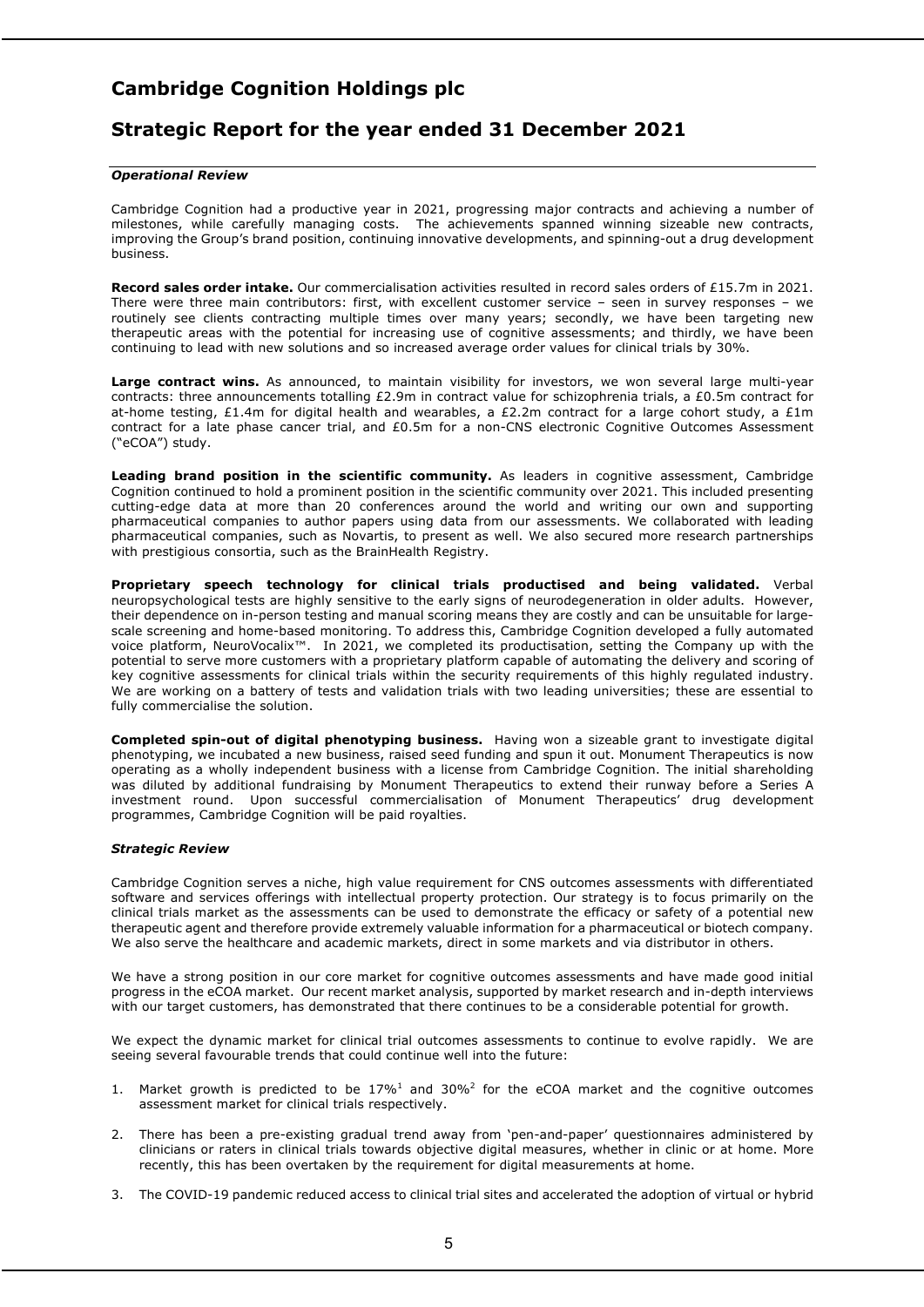### **Strategic Report for the year ended 31 December 2021**

clinical trials, with a 50% increase compared to 20203. Virtual assessments enable patients to participate in clinical trials from home and can be more cost-effective, inclusive and representative.

- 4. Industry is increasingly investing in CNS drug development. In 2021, pharmaceutical companies sponsored the delivery of more than 850 CNS trials, up 10% on 2020<sup>4</sup>. This investment is set to continue in 2022 and beyond with more than 1,800 neurological products in preclinical development<sup>5</sup>.
- 5. Investment in new digital biomarkers for many conditions and symptoms, sometimes from an existing or new digital assessment or wearable device and sometimes combining data from multimodal sources.

During the second half of 2021, having delivered much of the strategy set in 2019, we conducted a major review and have set out plans for the next phase of growth. The areas of focus are:

- Increasing market share and sales of cognitive assessments and eCOA solutions with proactive preparation of new assessments, increased sales and marketing capacity, and commercial distribution agreements for new territories and market sectors.
- Developing new intellectual property to serve the evolving demands of the industry for digital assessments and biomarkers. The potential for these is considerable with hundreds of clinical trials already using penand-paper cognitive assessments that could be automated. Our primary programme is our voice-based cognitive assessment solution, NeuroVocalix™. We are also completing a battery of quick assessments for use on mobile phones. We are developing these in-house and validating them with leading academic institutions and major pharmaceutical companies.
- Pursuing opportunities for inorganic growth through corporate development activities, such as partnership and licensing-in software and/or services. As is normal after an early stage of widespread investment in a new field, there have been some acquisitions in the sector and further consolidation is likely in the longerterm. Against this backdrop, in 2022 and beyond we will review our inorganic growth options by evaluating complementary products and services that could increase the breadth of our offering and gain scale efficiencies. We have a leading position in our core business area, a strong platform and a robust balance sheet to support corporate business development.

Importantly, to achieve these strategic goals, we are carefully managing our investment and growth. We have several underlying enabling activities:

- 1. Having an outstanding team. We are supporting our existing team and recruiting people to implement the new contracts we are winning and also to complete the projects outlined above. Recruitment has lagged delivery slightly in this difficult market for hiring though we are making progress.
- 2. Upgrading our systems and protecting against cyberattacks. We are working on moving we are live in one country – to Amazon Web Services (AWS) to have more flexible server capacity and access to more microservice usage. We continue to run a full cybersecurity programme.
- 3. Enabling efficient growth. For example, we set out and have now implemented a plan to open a software development unit in a lower cost overseas country. This will over time reduce our costs while increasing output.

We have started implementing this new strategy and the enabling activities in order to make further progress in 2022.

#### *COVID-19*

Throughout the pandemic, our first priority has been the safety and welfare of our staff, people in our local environment, suppliers and customers. The Group has cloud-based systems and has been fully operational throughout, working virtually at times.

We have seen an acceleration of interest in virtual and hybrid clinical trials. Orders for at-home testing with our cognitive assessments have grown rapidly. We have leveraged a publication that showed that our most popular cognitive assessments provide the same results at home as they do in the clinic<sup>6</sup>.

At the start of the pandemic, many clinical trials were delayed. This was less the case in 2021 compared to 2020. We do expect this to reduce over time. Uncertainty persists, however, and so we will continue to carefully monitor the situation and adjust plans as necessary.

#### *Russia & Ukraine*

The war in Ukraine is a concern for all and our thoughts are with those affected. We have no employees or service providers that are based in Ukraine or Russia. However, although based elsewhere, a small number of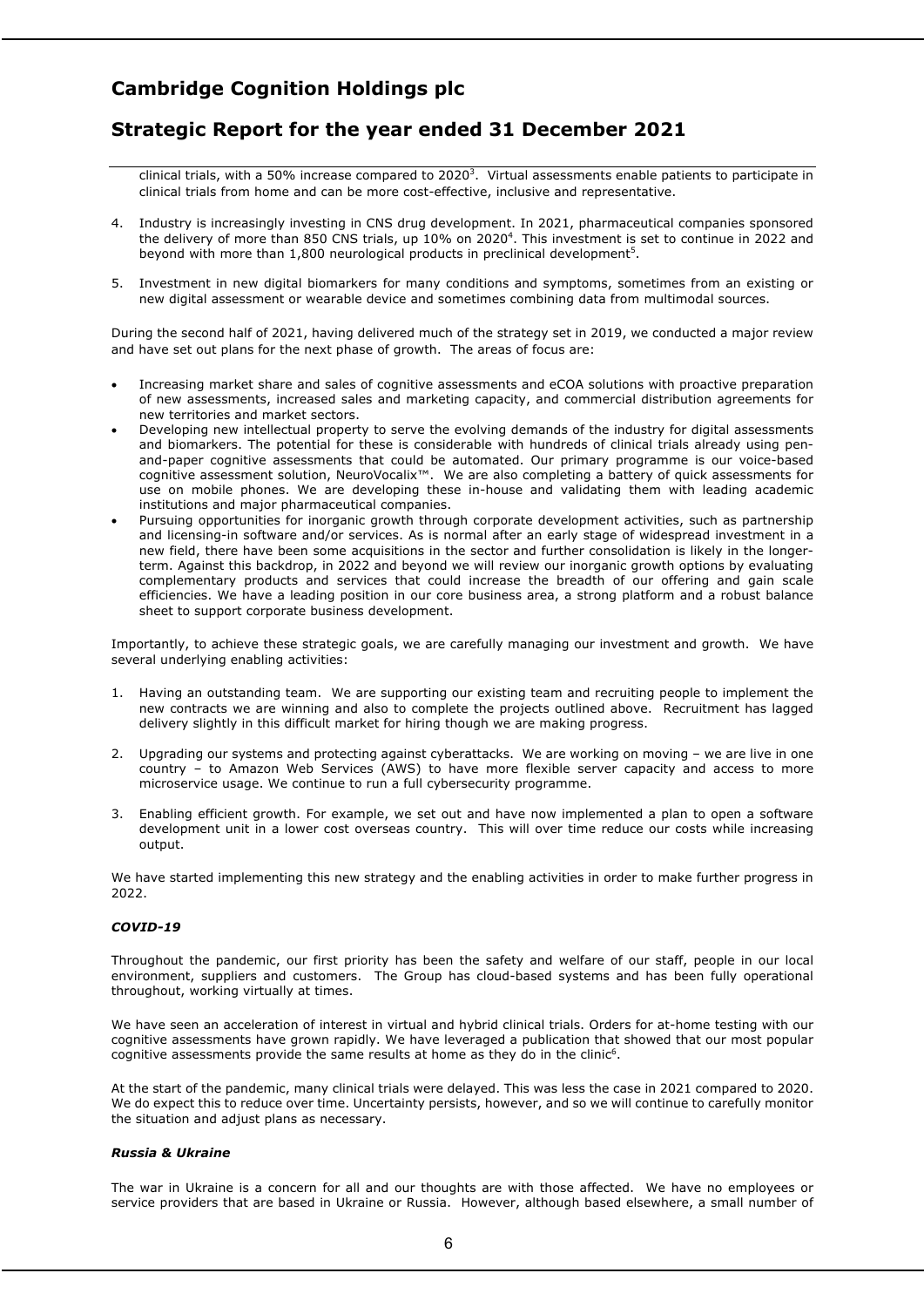### **Strategic Report for the year ended 31 December 2021**

the Company's pharmaceutical and academic clients run trials at sites in these countries. We continue to communicate with affected customers, monitor the situation, and do all we can to support them.

We have a few direct customers in the region, all academic centres that use our academic solution, and have halted any new contracts with Russian centres at this time. This has had no effect on the Company's current revenues.

#### *Board Changes*

Two appointments have been made to the Company's senior management team post period end in April 2022. Stephen Symonds has joined as Chief Financial Officer and is expected to be appointed to the board in due course. Nick Walters, previous CFO who has provided transition support since the departure of Michael Holton, is now handing over to Stephen. The Board wish both Nick and Michael well in their future endeavours. Francesca Cormack was appointed to be Chief Scientist to oversee our science leadership and research & development and Jenny Barnet, Chief Science Officer, will step down to concentrate on leading our spin-out, Monument Therapeutics.

#### *Outlook*

We made excellent progress in 2021, delivering strong growth in orders, revenues and cash generation, together with moving into profitability and earnings ahead of market expectations. Furthermore, with a strong contracted order book providing excellent visibility of revenue through 2022 and well-beyond, we expect the Group is well placed for further success. There does remain some uncertainty due to COVID-19 and the wider impact of the war in Eastern Europe, though these are considered limited at this time.

We have set out three growth strategies to expand market share in current markets, automate more assessments as demand increases for virtual clinical trials and seeking corporate business development opportunities. Each of these represents exciting growth opportunities for Cambridge Cognition.

With this clear growth strategy, together with a substantial pipeline of opportunities in an expanding market, we believe Cambridge Cognition is positioned to deliver substantial, sustainable shareholder value in 2022 and beyond.

**Matthew Stork Chief Executive Officer 13th May 2022**

*References.*

- *1. GrandView Research 2018 eCOA Report 2018-20225*
- *2. Astute Analytica. 2021. US Cognitive Assessment Market. 2017-2027.*
- *3. TrialTrove (accessed 15.02.22)*
- *4. Source: TrialTrove (accessed 15.02.2022)*
- *5. Source: PharmaProjects (accessed 15.02.2022)*
- 6. *https://www.jmir.org/2020/8/e16792*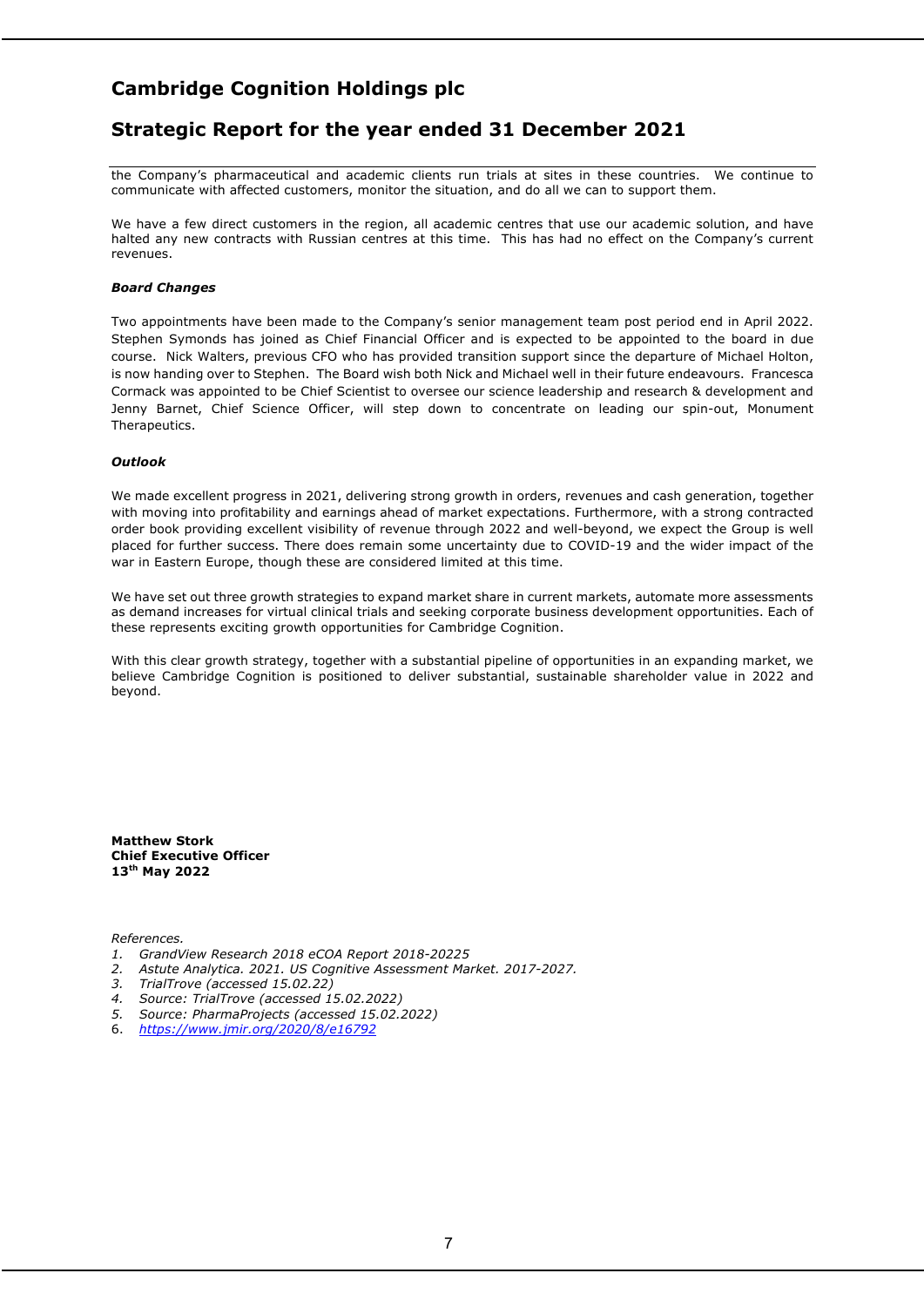### **Strategic Report for the year ended 31 December 2021**

#### **PRINCIPAL RISKS AND UNCERTAINTIES**

The Group is exposed to a number of risks and uncertainties in undertaking its day-to-day operations. The key business risks affecting the Group and how they are managed are set out below:

#### *Financial*

The Group has a history of operating losses, with 2021 being the Group's first profitable year since 2016. Profitability depends on the success and market acceptance of current and new products and investment in sales infrastructure, without which the Group will make losses and consume cash. Until the profitable commercialisation of new products and markets is proved sustainable the Group will carefully monitor costs and cash flow with reference to ensuring the Group is able to continue as a going concern. In particular, the rate of investment in new technologies will be limited to the extent of any surplus cash reserves of the Group and the positive cash flow derived from the core business and recently launched products.

The Directors have prepared a strategic plan, including financial forecasts and cash flows, for the period to December 2023. The monitoring of cash and future projected cash flows, as well as the sales pipeline is included in monthly reporting to the Board.

#### *Product and market development*

Future success of the Group is principally focussed on growth of near-term revenues through existing products as well as the successful commercialisation of innovative new products and services. As well as driving commercial success, the ability to transition current products to new markets and the development of new products and services for both existing and new markets will determine how successful the Group will be in growing. As noted in the Strategic Report, we have seen continued success in this area over the last year and more. However, the rate of future growth will be determined by the take up of these products in the various markets we serve.

#### *Covid-19*

The Group adapted well to the challenges posed by Covid-19, and the increased interest in remote clinical trials is likely to be a long-term benefit to the Group. Operationally, the Group adapted quickly and well to remote working. The business remains fully operational, and we believe the business can withstand reasonable downside risk. However there remains some uncertainty as to when operations will return to near normal, and as such the situation is under constant review.

#### **Brexit and related changes**

The United Kingdom has left the European Union ('EU'). The Group kept the situation during 2021 under review and there have not been any immediate, detrimental impacts either in 2021 or 2022 to date. Nonetheless, the Group remains watchful, and in particular to the following factors: Regulations, especially General Data Protection Regulations ('GDPR'), imports and exports; currency changes; inputs on the broader economy; and employees who are FU nationals.

#### **Cybersecurity**

Cybersecurity has become an increasing risk for all businesses, though particularly those offering cloud-based IT services, and indeed a competitor, ERT, was down for a period in 2020 due to a cyber attack. The business takes the threat seriously using several specialist, expert consultants to assess and put in place measures as best possible to prevent ransomware, social engineering, and insider threats. Vulnerability is assessed by a well known third party specialist company on an ongoing monthly basis with a deep assessment every six months.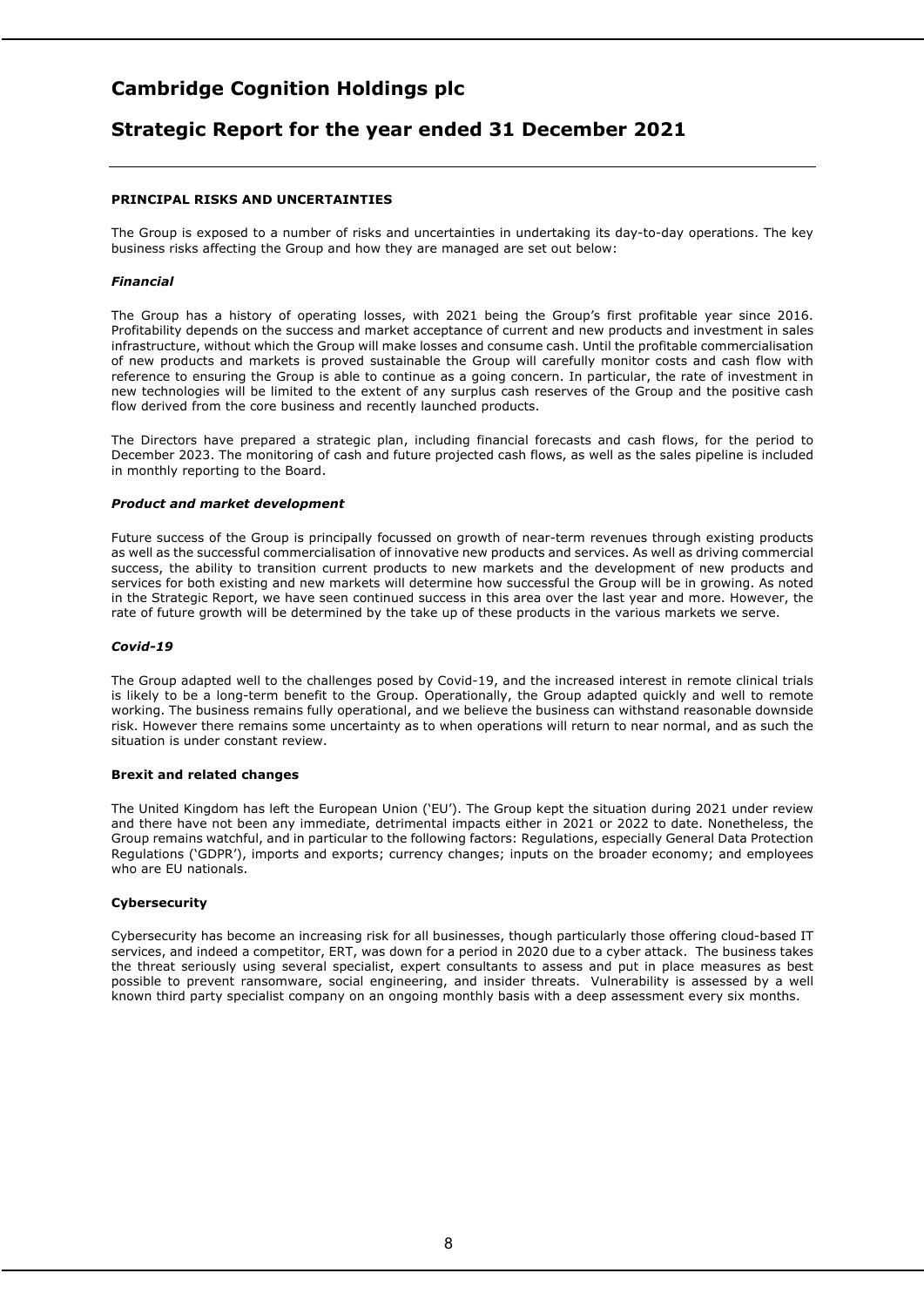### **Strategic Report for the year ended 31 December 2021**

#### *Technology and regulation*

The success of the Group and its ability to compete effectively with other companies partly depends upon its ability to protect its intellectual property and exploit its technology. During the year significant development work has continued on the product range to ensure that the Group's products remain competitive and at the forefront of the sector. The Group files patent applications as it strives to protect and enhance its intellectual property.

#### *Growth management*

The Group's ability to manage its growth effectively requires it to continue to improve its operations, financial and management controls, reporting systems and procedures and to train, motivate and manage its employees. The Group's future success depends on its ability to hire, train and retain key technical, scientific, regulatory, sales and marketing personnel. The Group seeks to recruit and retain high calibre staff through offering share ownership and rewards commensurate with their seniority and maintaining open communication with employees.

#### *Reliance on key customers*

The Group maintains close relationships with a number of customers but aims not to be overly dependent on any one of them. During 2021, two customers accounted for more than 10% of the revenue of the business, amounting to just over 20% in total. Over recent years, the increased diversity of our product offering has led to an increased diversity in both our products and our customer base that has continued to mitigate this risk. Nonetheless, there is a risk that the loss of a major customer would result in a revenue shortfall.

#### **KEY PERFORMANCE INDICATORS**

The Directors have monitored the performance of the Group with particular reference to the key performance indicators being revenue and sales orders, operating margin and cash flow. An overview of the financial results for the year is provided on page 3.

The Group monitors progress on a regular basis and will add to the key performance indicators as circumstances dictate. The directors value greatly the progress and innovation demonstrated by the Group. Unfortunately, this cannot be readily measured in the style of a KPI. The directors are pleased with the successes in developing products during 2021, and the plans for continued innovation.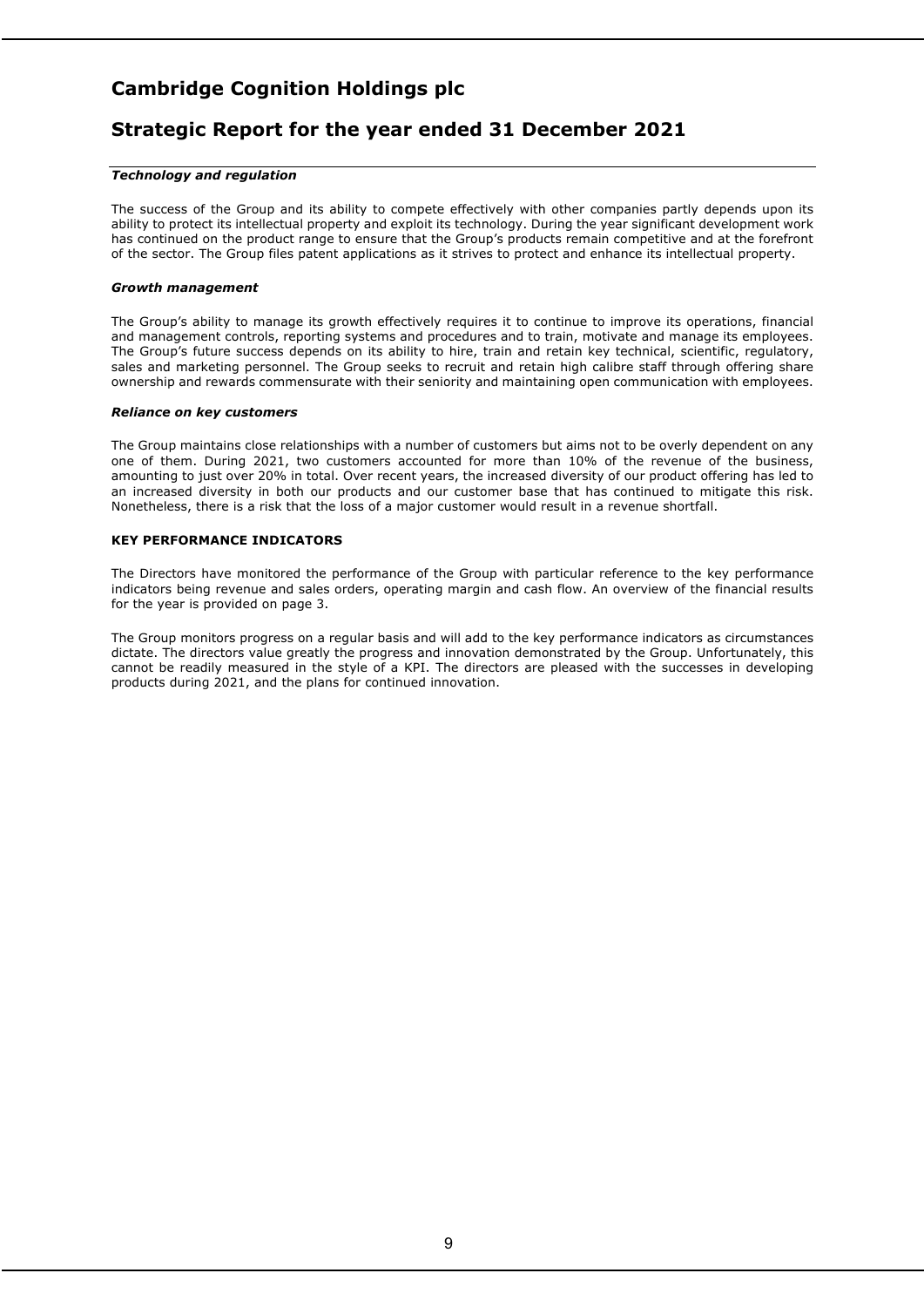### **Strategic Report for the year ended 31 December 2021**

#### **SECTION 172(1) STATEMENT**

The directors consider, both individually and collectively that they have taken decisions in a manner they consider, in good faith, would be most likely to promote the success of the Group for the benefit of its stakeholders, having regard to the matters set out in s172(1) of the Companies Act 2006:

The likely consequences of any decision in the long-term: the long-term success of the Group is always a key factor when making strategic decisions. Strategic Plans are prepared every year focussing on a minimum threeyear period.

The interests of the Group's employees: the Group's employees are our key asset and hence we take their wellbeing and development very seriously. The Group believes it offers competitive remuneration packages and seeks to engage employees regularly. The Group has worked hard to maintain contact with employees even with many employees working from home, principally through fortnightly town hall meetings, but also ensuring that line managers are staying close to their teams. All employee surveys on relevant issues have been undertaken each quarter in 2021 and the Group has implemented appropriate action plans as a consequence.

The need to foster the Group's business relationships with suppliers, customers and other: the Group has a dynamic relationship with our customers with regular contacts across organisations; we also seek to have constructive and mutually beneficial relationships with our suppliers. Customers are regularly asked for specific feedback, a feedback survey is completed at the end of each study we support and the feedback received is used to help shape future engagements. Shareholders are also a key stakeholder and we seek to engage shareholders through both generic and specific outreach, covering both financial results and our innovation and future plans.

The impact of the Group's operations on the community and the environment. The Group's aims to execute its operations with due regard to the environment. Charities are supported by donations, fundraising, allowing employees two days leave for charitable activities and the donation of equipment.

The desirability of the Group maintaining a reputation for high standards of business conduct: integrity of individuals and corporate integrity are at the heart of all we do and embedded in our culture through formal (e.g. Standard Operating Procedures) and informal means.

The need to act fairly as between members of the Group: no single set of stakeholders is prioritised over another – all decisions aim to be equitable across all stakeholders.

Approved by the Board of Directors and signed on behalf of the Board.

**Matthew Stork Chief Executive Officer 13th May 2022**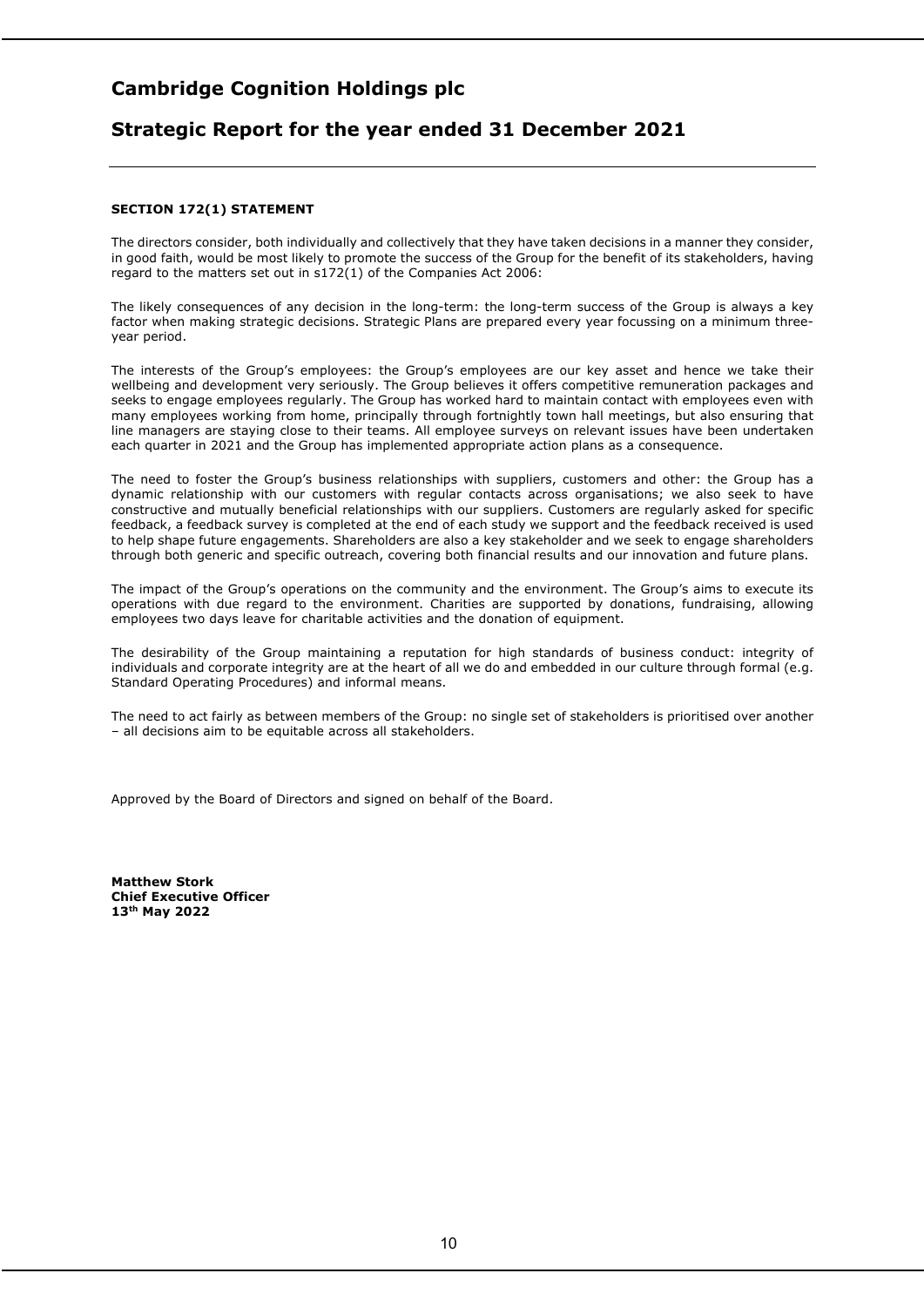### **Report of the Directors for the year ended 31 December 2021**

The Directors present their report on the affairs of the Group and Company together with the financial statements for the year ended 31 December 2021. The Group financial statements are prepared under international accounting standards in conformity with the requirements of the Companies Act 2006.

#### **PRINCIPAL ACTIVITIES**

Cambridge Cognition Holdings plc ('the Company') and its subsidiaries (together, 'the Group') specialises in improving brain health by developing and marketing near-patient cognitive testing techniques. The likely future developments of the business and the nature of research and development activities are discussed in the strategic report.

#### **GOING CONCERN AND FINANCIAL RISK MANAGEMENT**

The Directors have assessed the Group's ability to continue as a going concern, in particular in light of the ongoing Covid-19 pandemic situation. As noted in the Strategic Review, the business has remained fully operational to date and order intake in 2021 was excellent.

Whilst having proper regard to the continuing uncertainties brought by the pandemic, the Directors believe that the Group will remain a going concern for the foreseeable future. Accordingly, the accounts have been prepared on the going concern basis. More details are given in note 3.2 to the financial statements.

Further information on the Group's financial risk management strategy can be found in note 26 to the accounts.

#### **SHARE ISSUES**

The issued share capital of the Company is set out at Note 20 to the accounts.

#### **DIRECTORS**

The Directors who held office at 31 December 2021 and their interest in the share capital of the Company were:

|                          | <b>Ordinary Shares of 1p each</b> |                  |                  |
|--------------------------|-----------------------------------|------------------|------------------|
| <b>Name</b>              | 13 <sup>th</sup> May 2022         | 31 December 2021 | 31 December 2020 |
| Steven Powell (Chairman) | 216,375                           | 216,375          | 216,375          |
| <b>Matthew Stork</b>     | 125,000                           | 125,000          | 125,000          |
| <b>Richard Bungay</b>    | -                                 | -                |                  |
| Debra Leeves             | 50,000                            | 50,000           | 50,000           |

Other directors who served in the year, details of appointment and resignation dates are given in the Remuneration Report.

#### **DIRECTORS' REMUNERATION AND SHARE OPTIONS**

Details of Directors' remuneration and share options are provided within the Remuneration Report and are in addition to the interests in shares shown above.

#### **DIRECTORS' RESPONSIBILITIES FOR THE FINANCIAL STATEMENTS**

The Directors are responsible for preparing the Strategic Report, the Report of the Directors, the Remuneration Report and the financial statements in accordance with applicable law and regulations.

Company law requires the Directors to prepare financial statements for each financial year. Under that law, the Directors have to prepare the Group financial statements in accordance with UK-adopted international accounting standards ("IFRS") and have elected to prepare the Parent Company financial statements in accordance with United Kingdom Generally Accepted Accounting Practice and applicable law including FRS 101 'Reduced Disclosure Framework'. Under company law the Directors must not approve the financial statements unless they are satisfied that they give a true and fair view of the state of affairs and of the profit or loss of the Company and Group for that year. In preparing these financial statements, the Directors are required to:

- select suitable accounting policies and then apply them consistently;
- make judgements and accounting estimates that are reasonable and prudent;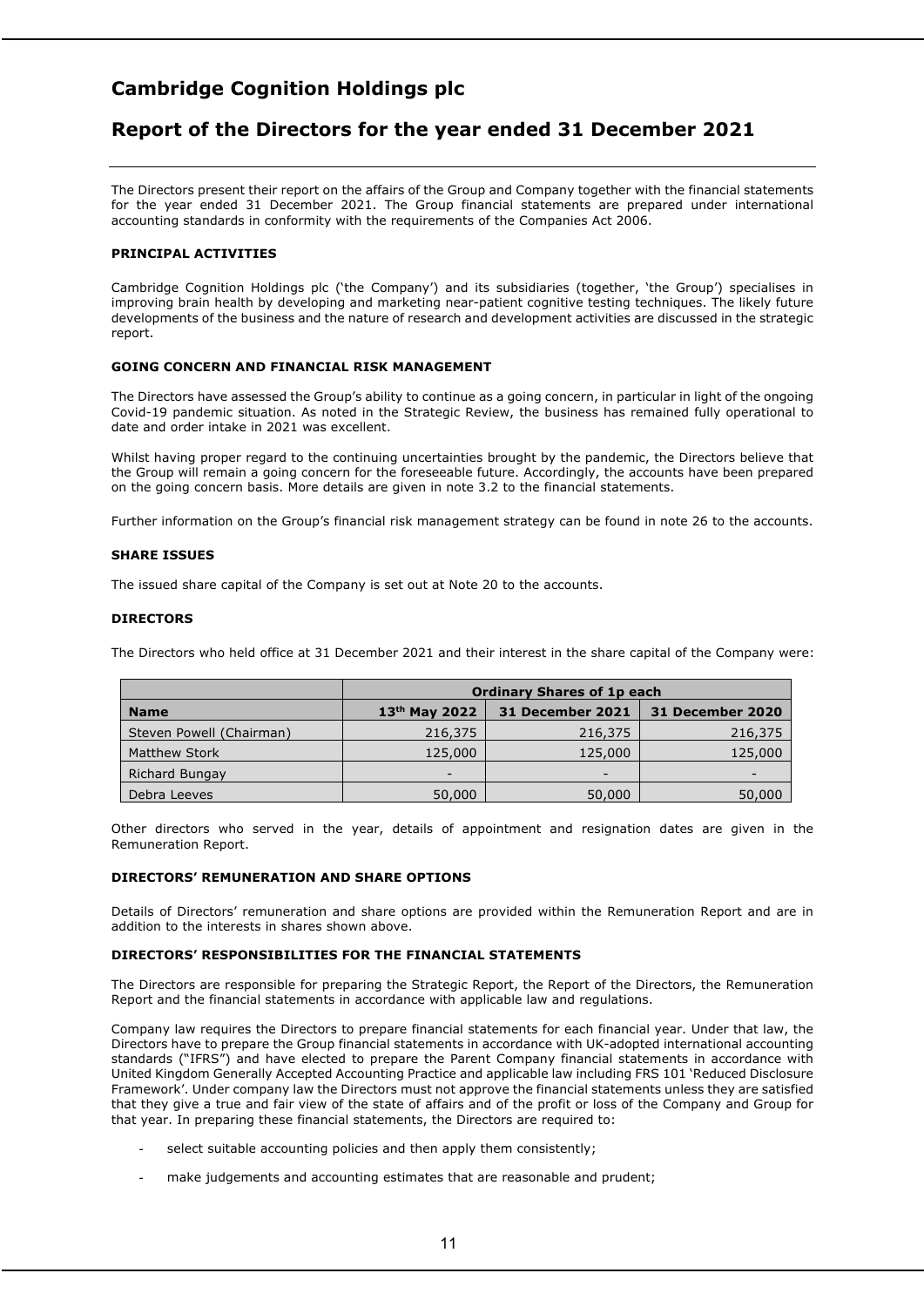### **Report of the Directors for the year ended 31 December 2021**

- state whether the applicable IFRSs, or for the Parent Company, UK Generally Accepted Accounting Practice have been followed, subject to any material departures disclosed and explained in the financial statements
- prepare the financial statements on a going concern basis unless it is inappropriate to presume that the Company will continue in business.

The Directors are responsible for keeping adequate accounting records that are sufficient to show and explain the Company's transactions and disclose with reasonable accuracy at any time the financial position of the Company and to enable them to ensure that the financial statements comply with the Companies Act 2006. They are also responsible for safeguarding the assets of the Company and hence for taking reasonable steps for the prevention and detection of fraud and other irregularities.

The Directors confirm that:

- so far as each Director is aware, there is no relevant audit information of which the Company's auditor is unaware and
- the Directors have taken all steps that they ought to have taken as Directors to make themselves aware of any relevant audit information and to establish that the auditor is aware of that information.

The Directors are responsible for the maintenance and integrity of the corporate and financial information included on the Company's website. Legislation in the United Kingdom governing the preparation and dissemination of financial statements may differ from legislation in other jurisdictions.

#### **DIRECTORS' INDEMNITY ARRANGEMENTS**

During the year the Company purchased Directors' and Officers' liabilities insurance in respect of itself and its **Directors** 

#### **AUDITOR**

A resolution to re-appoint Grant Thornton UK LLP as the Company's auditor will be proposed at the forthcoming Annual General Meeting. In accordance with normal practice, the Directors will be authorised to determine the Auditor's remuneration.

Approved by the Board of Directors and signed on behalf of the Board

**Matthew Stork Director 13th May 2022**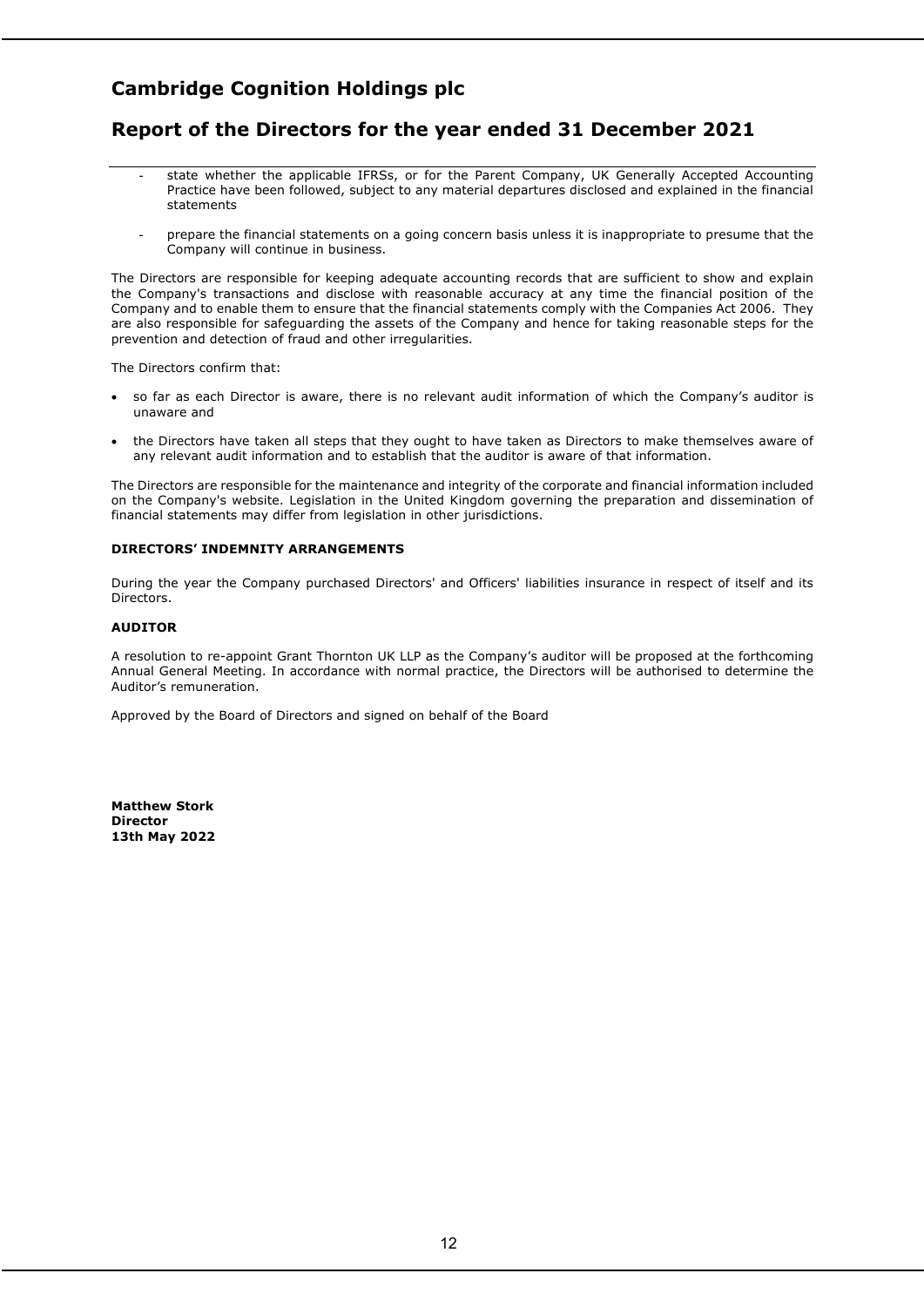### **Corporate Governance Report for the year ended 31 December 2021**

#### **Chairman's Statement**

As Chairman of the Cambridge Cognition Holdings plc ("the Company") Board, it is my responsibility to ensure that the Board is performing its role effectively and has the capacity, ability, structure and support to enable it to continue to do so.

We believe that a sound and well understood governance structure is essential to maintain the integrity of the Group in all its actions, to enhance performance and to impact positively on our shareholders, staff, customers, suppliers and other stakeholders.

In 2018, the Company adopted the QCA Corporate Governance Code ("the QCA Code") as the benchmark for measuring our adherence to good governance principles. These principles provide us with a clear framework for assessing our performance as a board and as a company, and the report below shows how we apply the Code's ten guiding principles in practice.

The QCA Code requires that some disclosures are available on the Company website, whilst others are required in the Company's Annual Report and Accounts and the Company has followed this recommendation. The corporate governance disclosure on our website can be found at http://www.cambridgecognition.com/investors/corporate-governance/

All members of the Board of the Company believe in the value and importance of good corporate governance. The Chairman is personally responsible for establishing and monitoring corporate governance.

The Company is listed on the AIM Market of the London Stock Exchange ("AIM").

The Board considers that it does not depart from any of the principles of the QCA Code and the Board continues to monitor and develop its governance processes to maintain best practice. The Board recognises the importance of our wider stakeholders in delivering our strategy and business sustainability.

#### **Steven Powell**

#### **Chairman**

#### **Disclosure of those principles recommended for the Annual Report and Accounts under the QCA Code**

#### *Principle 1: Establish a strategy and business model which promotes long-term value for shareholders*

The Company has a rolling three-year detailed strategic plan that is updated and approved by the Board annually. This is supported by an annual operating plan, which is also subject to Board review.

The Company's Strategic Report, including an assessment of principal risks and uncertainties and key performance indicators can be found on pages three to ten of this Annual Report and Accounts.

#### *Principle 4: Embed effective risk management, considering both opportunities and threats, throughout the organisation*

Risks are considered as part of the strategic planning process referred to above. The CEO is also ultimately responsible for the quality management of the Company and reports to the Board on key matters. The Board will periodically receive presentations on specific operational and financial risks.

The principal risks and uncertainties of the Group are summarised on pages eight and nine of this Annual Report and Accounts.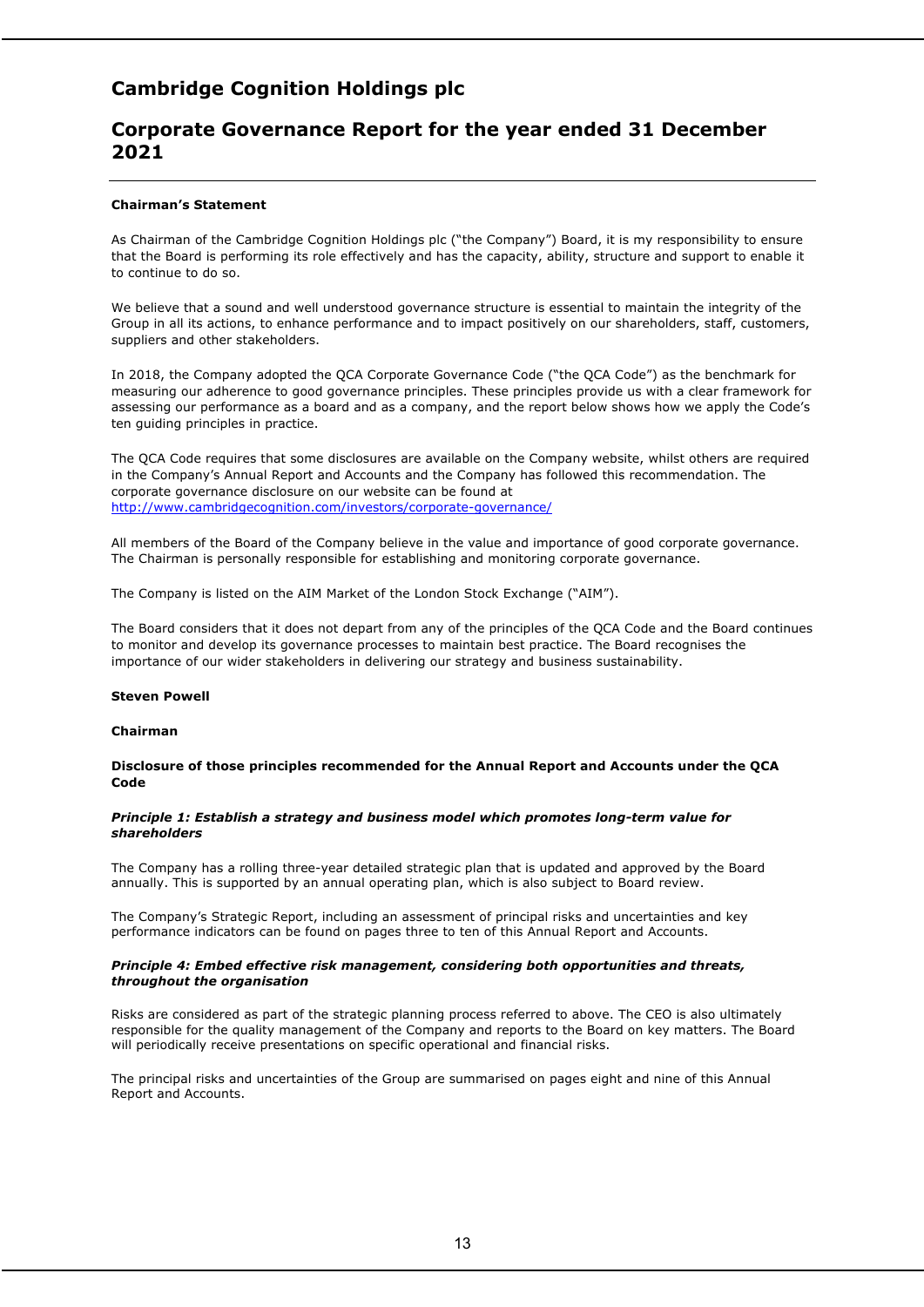### **Corporate Governance Report for the year ended 31 December 2021**

#### *Principle 5: Maintain the Board as a well-functioning, balanced team led by the Chair*

The Board consists of two executive directors, the non-executive Chairman and two further independent directors. The non-executive Chairman holds some shares, especially from his time as the Group's CEO. One non-executive director holds shares after the March 2020 placing. These holdings are not considered material.

All Directors are expected to devote sufficient time to their duties as may be necessary. Typically, this would be around two days per month for the non-executive directors.

The Board is provided with monthly business and finance reports from the CEO and CFO respectively. Further information will be given to the Board for discussion at meetings as relevant.

The Board is supported by three sub-committees: the Audit Committee, the Remuneration Committee and the Nomination Committee. All non-executive directors sit on all sub-committees. Board and Committee attendance for 2021 is as follows:

|                 | Board | Audit | Nomination | Remuneration |
|-----------------|-------|-------|------------|--------------|
| No. of Meetings | 10    |       |            |              |
| S. Powell       | 10    |       |            |              |
| M. Stork        | 10    |       |            |              |
| R. Bungay       |       |       |            |              |
| D. Leeves       |       |       |            |              |
| M.Holton        |       |       |            |              |
| N. Walters      |       |       |            |              |

#### *Principle 6: Ensure that between them the Directors have the necessary up-to-date experience, skills and capabilities*

Profiles of each of the Directors are given below.

#### *Principle 7: Evaluate board performance based on clear and relevant objectives, seeking continuous improvement*

Since the Company's listing in 2013, board evaluation has been an informal process led by the Chairman and principally consisting of one-on-one meetings to gather, compare and consider the views of each of the directors. This approach has, to date, been deemed appropriate given the small size of the Company.

On adoption of the QCA code, the Board intended to conduct formal internal performance reviews every year supplemented by an external evaluation review as required. The Covid-19 pandemic and remote working meant this was not undertaken in 2021.

#### *Principle 8: Promote a corporate culture that is based on ethical values and behaviours*

The Board ensures that the Company culture is based on ethical values through the following means:

The employee handbook clearly setting out values and employment codes

All new employees benefit from an induction programme which emphasises our ethical values and behaviours

These behaviours are re-iterated through the various employee communication and reward channels

Particular training on topics relating to ethical behaviour, ranging from compliance in clinical trials to share dealing rules are given at regular intervals and attendance monitored

Standard Operating Procedures ("SOPs") that outline the Company's processes and the values that underpin them are required to be read by employees and documentation of compliance maintained

Receiving monthly reports from human resources and other departments to ensure that any instances of behaviours not being recognised or respected are considered and resolved appropriately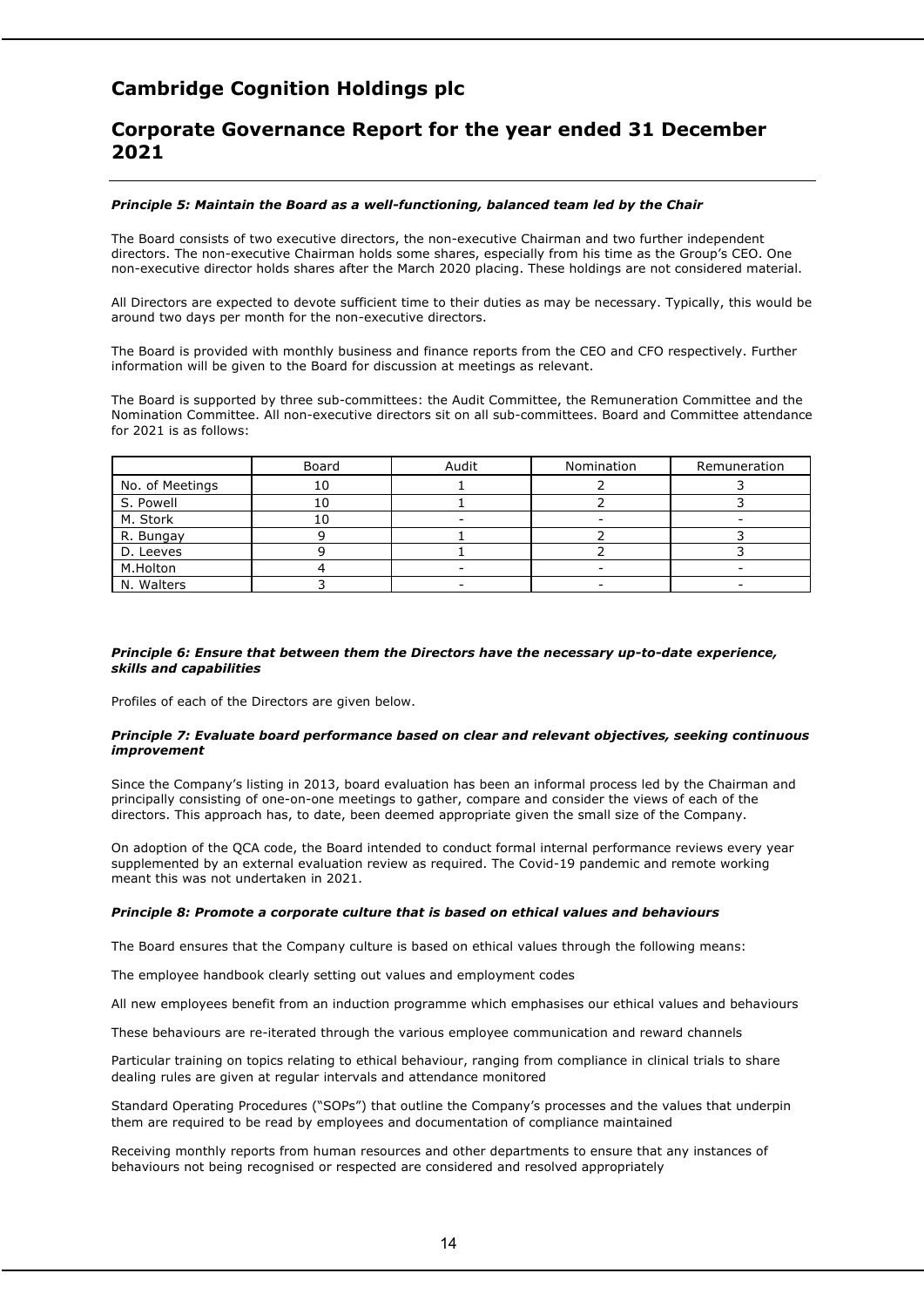### **Corporate Governance Report for the year ended 31 December 2021**

#### *Principle 10: Communicate how the Company is governed and is performing by maintaining a dialogue with shareholders and other relevant stakeholders*

Descriptions of the work of the Board and its Committees is provided below. The Remuneration Report is on pages 17 and 18.

Further information on the Company's corporate governance framework, including on those principle of the QCA code not listed here can be found at http://www.cambridgecognition.com/investors/corporategovernance/

#### **Director profiles**

#### Dr Steven Powell *Chairman*

Dr Powell graduated in microbiology from the University of Wales and was awarded a PhD from the University of Aberdeen. He has over thirty years operational and investment experience in pharmaceutical and healthcare companies in the UK, USA and Scandinavia. Including his current role at Cambridge Cognition he has held five CEO roles, three in public companies. In 2003, he joined Gilde Healthcare, a pan-European life sciences investment fund as a partner and remained an adviser to the fund until 2016.

#### Dr Matthew Stork *Chief Executive Officer*

Dr Stork has over twenty-five years' experience of managing companies in the med tech sector and expertise in AI, IT, diagnostics, medical equipment, and pharmaceuticals. Before becoming CEO of Cambridge Cognition in 2019, he held managing director and divisional leadership roles within GE Healthcare Digital, InHealth Group, ArjoHuntleigh, Canon Medical Systems (formerly Toshiba) and Smith & Nephew. He has a degree in pharmacy from the University of Bath, a PhD in Artificial Intelligence in Medicine from King's College London, and an MBA from London Business School.

#### Richard Bungay *Non-Executive Director*

Mr. Bungay has over 25 years' experience in corporate roles with R&D-based companies within the biotechnology and pharmaceutical sector, including as Chief Financial Officer (CFO) of both public and private companies, with a particular focus on financing, investor relations and business development. A chartered accountant, Mr Bungay is currently CEO/CFO of Diurnal Group plc, the AIM quoted specialty pharmaceutical company targeting patient needs in chronic endocrine diseases. Prior to that, Mr Bungay held CFO and Chief Operating Officer roles at Mereo BioPharma Group plc as well as being CFO of Glide Technologies and Verona Pharma plc.

#### Debra Leeves *Non-Executive Director*

Ms Leeves is currently CEO of Vertual, the leading provider of virtual and augmented reality training simulation systems in radiotherapy. She has over 25 years of experience in the medical technology and biotechnology industries, and has previously been COO of Beckley Canopy Therapeutics, CEO of Physeon and also held senior roles with companies such as Rex Bionics, Avita Medical, Merck, GlaxoSmithKline, GE Healthcare and Pfizer.

#### **Board sub-committees**

The Board is supported by three sub-committees, the Audit Committee, Nomination Committee and Remuneration Committee.

The **Audit** Committee's responsibilities include making recommendations to the Board on the appointment of the Company's auditors, approving the auditor's fees, safeguarding the objectivity and independence of the auditors, reviewing the findings of the audit and monitoring and reviewing effectiveness of the Company's systems of risk management and internal control. The Audit Committee is also responsible for monitoring the integrity of the financial statements of the Company, including its annual and half yearly reports and interim management statements.

The main issues considered by the Committee during the year in relation to the financial statements included the appropriateness of revenue recognition policies, recognition and fair value of investments, adequacy of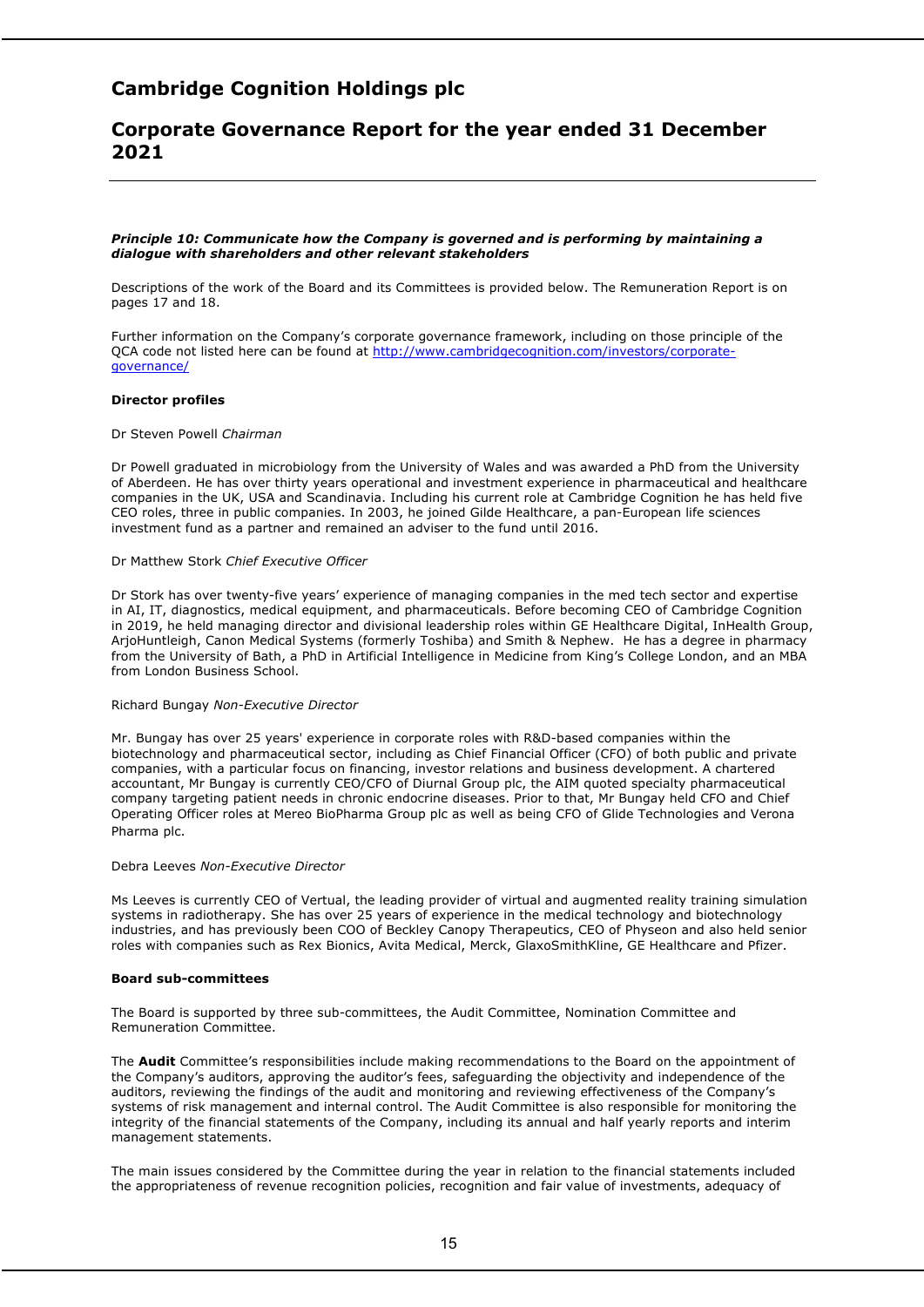### **Corporate Governance Report for the year ended 31 December 2021**

systems of internal control and going concern. The Committee notes the auditors' inclusion of revenue recognition and going concern as key audit matters.

No significant fees were paid in the year to the auditors for services other than audit and tax compliance and related work. The independence and objectivity of the auditors is important to the Company and the Committee keeps track of fees paid to the auditors for any change in this position. Periodically the Audit Committee chairman speaks directly with the audit partner to set out the needs of the committee and to receive any feedback without the presence of any executive directors.

The Committee also reviews the Group's risk management and continues to believe that the Group's risk management strategy properly addresses the main risk areas.

The **Nomination** Committee's responsibilities include reviewing the structure, size and composition of the Board, making recommendations to the Board concerning membership of Board committees and identifying and nominating candidates for the Board for Board approval. Every director appointed by the Board is subject to reelection by the shareholders at the AGM following their appointment and every third AGM thereafter.

The **Remuneration** Committee's responsibilities include determining the remuneration of the executive directors, reviewing the design of all share incentive plans and determining each year whether awards will be made, and if so, the overall amount of such awards, the individual awards to executive directors and the performance targets to be used. Annual performance evaluation is based on targets set at the outset of each year and bonuses paid, as appropriate, in line with the agreed incentive plan.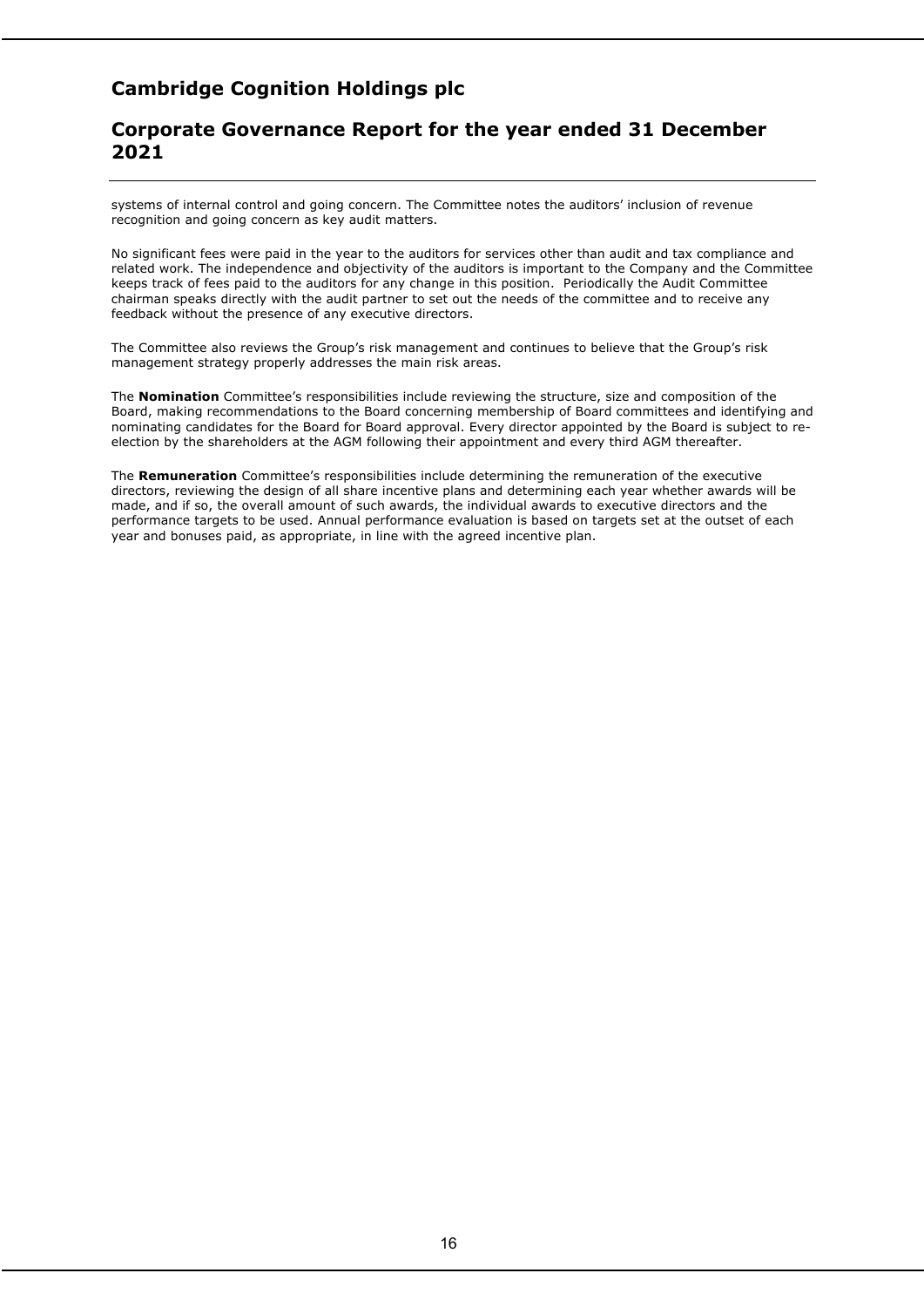### **Remuneration Report for the year ended 31 December 2021**

#### Remuneration Committee

The Company has established a Remuneration Committee. The members of the Remuneration Committee are:

Steven Powell (Chair) Richard Bungay Debra Leeves

The Committee makes recommendations to the Board. No director plays a part in any discussion about his own remuneration.

The Company is not required to publish a Directors' Remuneration Report, but the below information is given in the interests of transparency and good governance.

#### Components of Executive Directors' remuneration

Executive remuneration packages are prudently designed to attract, motivate and retain directors of the high calibre needed to enhance the Group's market position and to reward them for increasing value to shareholders. The performance measurement of the executive directors and key members of senior management and the determination of their annual remuneration package are undertaken by the Committee.

There are five main elements of the remuneration package for the executive directors and senior management: • Basic annual salary;

- Benefits-in-kind;
- Annual bonus payments;
- Share option incentives; and
- Pension arrangements.

#### Non-Executive Directors' remuneration

The remuneration of Non-Executive Directors is determined by the Board and reflects their anticipated time commitment to fulfill their duties. The Non-Executive Directors' remuneration is subject to the same principles of the Group Remuneration policy. The letters of appointment of Non-Executive Directors can be terminated with one month's notice given by either party.

#### Directors' remuneration (audited)

The remuneration of the Directors was as follows:

|                             | <b>Salary</b><br>/Fee | <b>Benefits</b> | <b>Bonus</b>             | <b>Pension</b> | 2021<br><b>Total</b> | 2020<br><b>Total</b> |
|-----------------------------|-----------------------|-----------------|--------------------------|----------------|----------------------|----------------------|
|                             | £'000                 | £'000           | £'000                    | £'000          | £'000                | £'000                |
| <b>Current Directors:</b>   |                       |                 |                          |                |                      |                      |
| <b>Executive Directors:</b> |                       |                 |                          |                |                      |                      |
| Matthew Stork (1)           | 248                   |                 | 204                      | 15             | 467                  | 388                  |
| Nicholas Walters (6)        | 12                    | -               | $\overline{\phantom{0}}$ |                | 12                   | 70                   |
| Michael Holton (7)          | 205                   |                 | $\overline{\phantom{0}}$ | 11             | 216                  |                      |
| Non-Executive Directors:    |                       |                 |                          |                |                      |                      |
| Steven Powell (2)           | 45                    |                 | $\overline{\phantom{0}}$ |                | 45                   | 45                   |
| Richard Bungay (3)          | 30                    |                 | $\overline{\phantom{0}}$ |                | 30                   | 9                    |
| Eric Dodd (4)               |                       |                 | $\overline{\phantom{a}}$ |                |                      | 18                   |
| Debra Leeves (5)            | 30                    |                 |                          |                | 30                   | 30                   |
| Total                       | 570                   |                 | 204                      | 26             | 800                  | 560                  |

1. Appointed to the Board 23 May 2019

2. Executive Director until 23 May 2019, Non-Executive Director thereafter

3. Appointed to the Board on 14 September 2020

- 4. Resigned from the Board on 28 July 2020<br>5. Appointed to the Board on 1 July 2019<br>6. Resigned from the Board on 27 May 2021
- 5. Appointed to the Board on 1 July 2019
- 6. Resigned from the Board on 27 May 2021
- 7. Appointed to the Board on 27 May 2021 and Resigned from the Board on 1 November 2021

Payments were also made to third parties for the services of Steven Powell and Nicholas Walters, not included in the table above. See note 27 to the consolidated financial statements.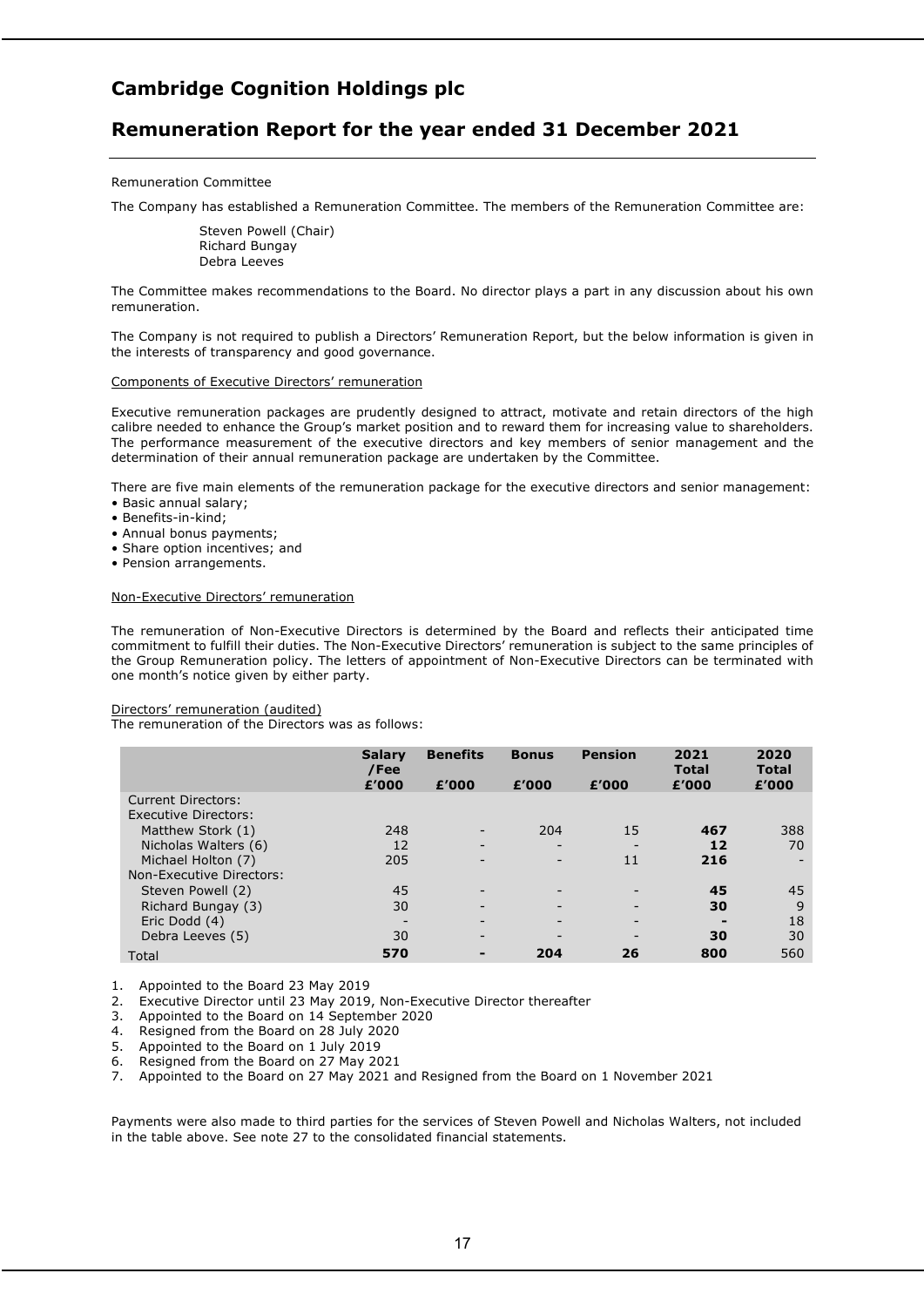### **Remuneration Report for the year ended 31 December 2021**

#### Share Options:

|                  | Granted           | Number of<br><b>Options</b> | <b>Performance</b><br>criteria | <b>Exercise price</b><br>in pence | <b>Exercise period</b>            |
|------------------|-------------------|-----------------------------|--------------------------------|-----------------------------------|-----------------------------------|
| Steven Powell    | July 2015         | 62,500                      | Vested $(1)$                   | 82.5 pence                        | To July 2025                      |
| Matthew Stork    | October<br>2019   | 392,858                     | (2)                            | 28 pence                          | October 2022 to<br>September 2023 |
| Matthew Stork    | June 2020         | 196,429                     | (3)                            | 28 pence                          | June 2023 to May<br>2024          |
| Matthew Stork    | November<br>2020  | 103,774                     | (4)                            | 53 pence                          | November 2023 to<br>October 2024  |
| Matthew Stork    | <b>April 2021</b> | 90,000                      | (5)                            | 125 pence                         | April 2024 to March<br>2031       |
| Matthew Stork    | November<br>2021  | 40,000                      | (6)                            | 140 pence                         | November 2024 to<br>October 2031  |
| Nicholas Walters | June 2020         | 60,000                      | (3)                            | 28 pence                          | June 2023 to May<br>2024          |

Performance Criteria

- 1. Options vest once the average of the closing price of shares in the Company over two consecutive dealing days, as derived from the London Stock Exchange Daily Official List, has equalled or exceeded 120 pence. This condition was fulfilled on 4 May 2017.
- 2. 50% of these options will vest if the average closing mid-market price of an Ordinary Share for any three month period before 30 September 2022 exceeds 100 pence and on the last day of that period exceeds 90 pence. 50% of these options will vest if the average closing mid-market price of an Ordinary Share for any three month period before 30 September 2022 exceeds 150 pence and on the last day of that period exceeds 135 pence.
- 3. 50% of these options will vest if the average closing mid-market price of an Ordinary Share for any three month period before 31 May 2023 exceeds 77.5 pence and on the last day of that period exceeds 70 pence. 50% of these options will vest if the average closing mid-market price of an Ordinary Share for any three month period before 30 September 2022 exceeds 115 pence and on the last day of that period exceeds 105 pence.
- 4. 50% of these options will vest if the average closing mid-market price of an Ordinary Share for any three month period before 31 May 2023 exceeds 90 pence and on the last day of that period exceeds 80 pence. 50% of these options will vest if the average closing mid-market price of an Ordinary Share for any three month period before 30 September 2022 exceeds 130 pence and on the last day of that period exceeds 115 pence.
- 5. 50% of the Options granted will vest if the average closing mid-market price of an Ordinary Share for any three month period exceeds 142 pence, with the price on the last day of that period being at least 120 pence, and the last day of this period being no later than 30 April 2024. 50% of the Options granted will vest if the average closing mid-market price of an Ordinary Share for any three month period exceeds 170 pence, with the price on the last day of that period being at least 145 pence, and the last day of this period being no later than 30 April 2024.
- 6. 50% of the Options granted will vest if the average closing mid-market price of an Ordinary Share for any three month period exceeds 170 pence, with the price on the last day of that period being at least 145 pence, and the last day of this period being no later than 30 April 2024. 50% of the Options granted will vest if the average closing mid-market price of an Ordinary Share for any three month period exceeds 170 pence, with the price on the last day of that period being at least 145 pence, and the last day of this period being no later than 30 April 2024.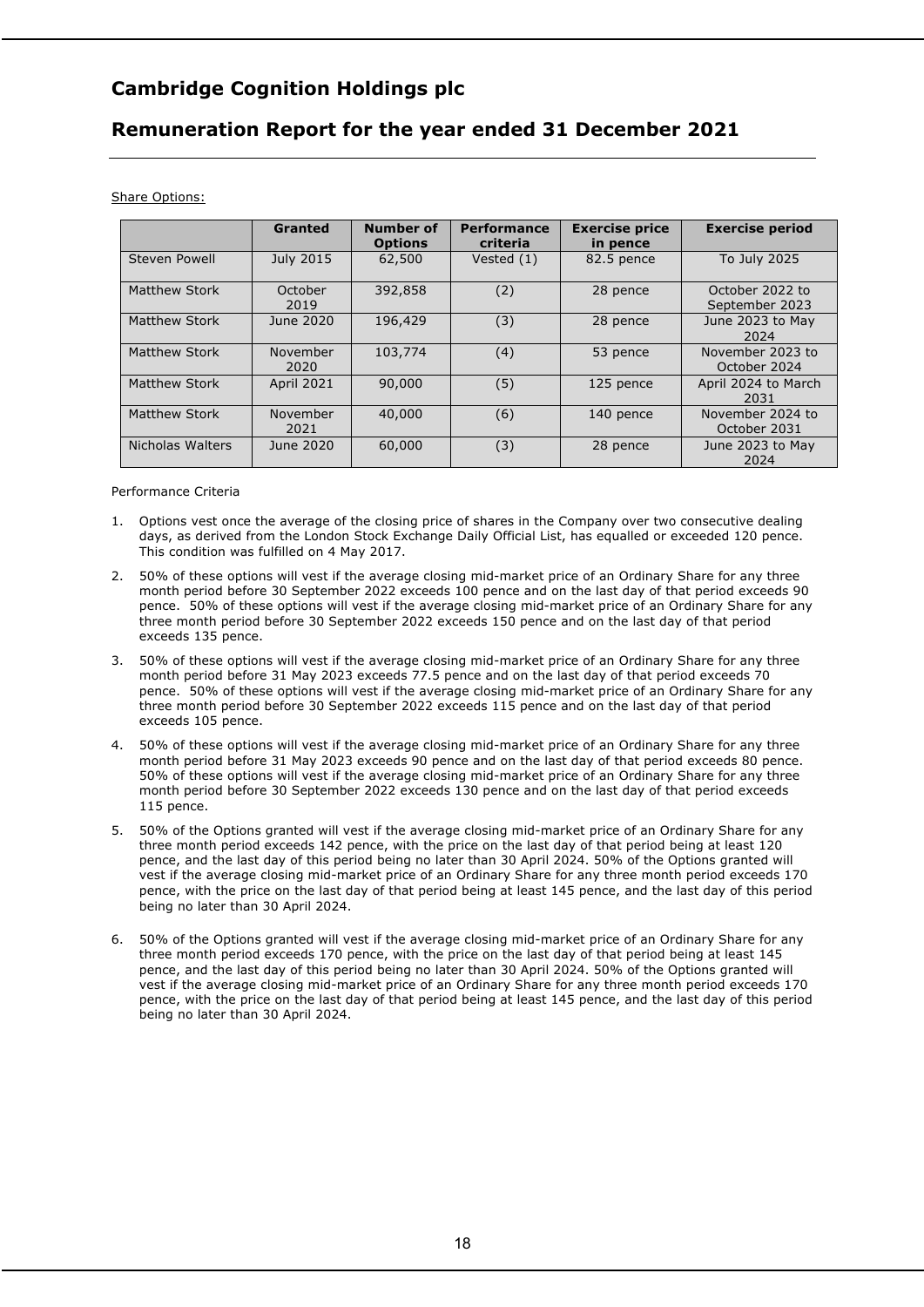### **Independent auditor's report to the members of Cambridge Cognition Holdings plc**

#### **Independent auditor's report to the members of Cambridge Cognition Holdings Plc**

#### **Opinion**

#### **Our opinion on the financial statements is unmodified**

We have audited the financial statements of Cambridge Cognition Holdings Plc (the 'parent company') and its subsidiaries (the 'Group') for the year ended 31 December 2021, which comprise the consolidated statement of comprehensive income, the consolidated statement of financial position, the consolidated statement of changes in equity, the consolidated statement of cash flows, the parent company statement of financial position, the parent company statement of changes in equity and notes to the financial statements, including a summary of significant accounting policies. The financial reporting framework that has been applied in the preparation of the group financial statements is applicable law and UK-adopted international accounting standards. The financial reporting framework that has been applied in the preparation of the parent company financial statements is applicable law and United Kingdom Accounting Standards, including Financial Reporting Standard 101 'Reduced Disclosure Framework' (United Kingdom Generally Accepted Accounting Practice).

In our opinion:

- the financial statements give a true and fair view of the state of the Group's and of the parent company's affairs as at 31 December 2021 and of the Group's profit for the year then ended;
- the Group financial statements have been properly prepared in accordance with UK adopted international accounting standards;
- the parent company financial statements have been properly prepared in accordance with United Kingdom Generally Accepted Accounting Practice; and
- the financial statements have been prepared in accordance with the requirements of the Companies Act 2006.

#### **Basis for opinion**

We conducted our audit in accordance with International Standards on Auditing (UK) (ISAs (UK)) and applicable law. Our responsibilities under those standards are further described in the 'Auditor's responsibilities for the audit of the financial statements' section of our report. We are independent of the group and the parent company in accordance with the ethical requirements that are relevant to our audit of the financial statements in the UK, including the FRC's Ethical Standard as applied to listed entities, and we have fulfilled our other ethical responsibilities in accordance with these requirements. We believe that the audit evidence we have obtained is sufficient and appropriate to provide a basis for our opinion.

#### **Conclusions relating to going concern**

We are responsible for concluding on the appropriateness of the directors' use of the going concern basis of accounting and, based on the audit evidence obtained, whether a material uncertainty exists related to events or conditions that may cast significant doubt on the group's and the parent company's ability to continue as a going concern. If we conclude that a material uncertainty exists, we are required to draw attention in our report to the related disclosures in the financial statements or, if such disclosures are inadequate, to modify the auditor's opinion. Our conclusions are based on the audit evidence obtained up to the date of our report. However, future events or conditions may cause the group or the parent company to cease to continue as a going concern.

A description of our evaluation of management's assessment of the ability to continue to adopt the going concern basis of accounting, and the key observations arising with respect to that evaluation is included in the Key Audit Matters section of our report.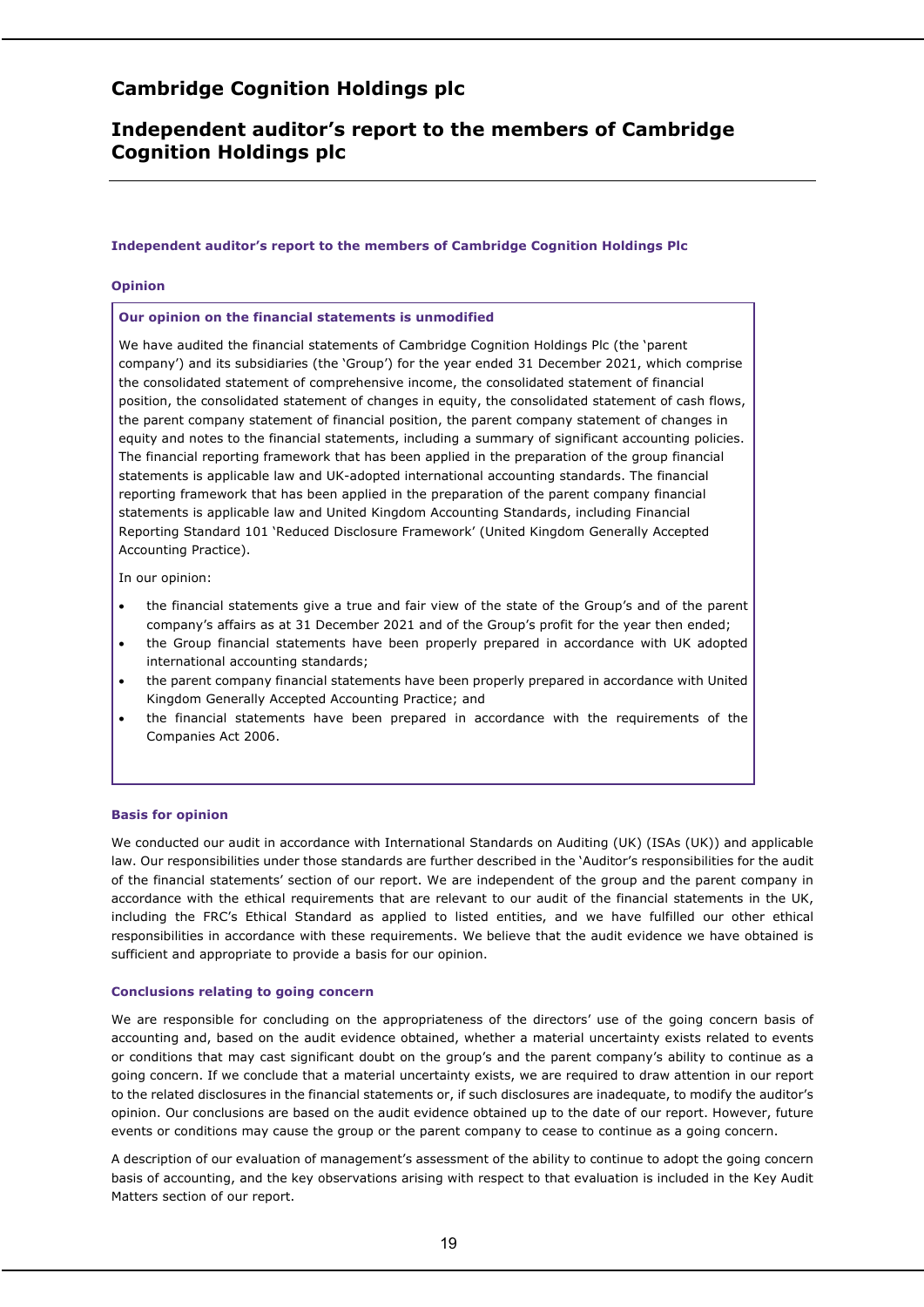### **Independent auditor's report to the members of Cambridge Cognition Holdings plc**

Based on the work we have performed, we have not identified any material uncertainties relating to events or conditions that, individually or collectively, may cast significant doubt on the group's and the parent company's ability to continue as a going concern for a period of at least twelve months from when the financial statements are authorised for issue.

In auditing the financial statements, we have concluded that the directors' use of the going concern basis of accounting in the preparation of the financial statements is appropriate.

The responsibilities of the directors with respect to going concern are described in the 'Responsibilities of directors for the financial statements' section of this report.

### **Our approach to the audit**

|                                     | <b>Overview of our audit approach</b>                                                                                                                                                                                                                         |
|-------------------------------------|---------------------------------------------------------------------------------------------------------------------------------------------------------------------------------------------------------------------------------------------------------------|
|                                     | Overall materiality:                                                                                                                                                                                                                                          |
| <b>Grant Thornton</b>               | Group: £278,000, which represents 2.75% of the group's<br>Revenue.                                                                                                                                                                                            |
|                                     | Parent company: £195,000, which represents 2% of the parent<br>company's total assets.                                                                                                                                                                        |
|                                     | Key audit matters were identified as:                                                                                                                                                                                                                         |
|                                     | going concern (same as last year)<br>٠                                                                                                                                                                                                                        |
| Key audit<br>Materiality<br>matters | revenue recognition (same as last year)<br>$\bullet$                                                                                                                                                                                                          |
| Scoping                             | We performed an audit of the financial information of the<br>component using component materiality (full-scope audit<br>procedures) on the financial information of Cambridge Cognition<br>Holdings Plc and of Cambridge Cognition Limited.                   |
|                                     | We performed an audit of one or more classes of transactions,<br>account balances or disclosures relating to significant risks of<br>material misstatement of the Group financial statements<br>(specific-scope audit procedures) on Cambridge Cognition LLC. |
|                                     | Analytical procedures at Group level (analytical procedures) were<br>performed on CANTAB Corporate Health Limited, Cambridge<br>Cognition Trustees Limited and Cognition Kit Limited.                                                                         |
|                                     | There were no changes in scope from prior year.                                                                                                                                                                                                               |
|                                     | In total, our audit procedures covered 100% of the Group's net<br>assets, 100% of the Group's revenue and 100% of the Group's<br>profit before tax.                                                                                                           |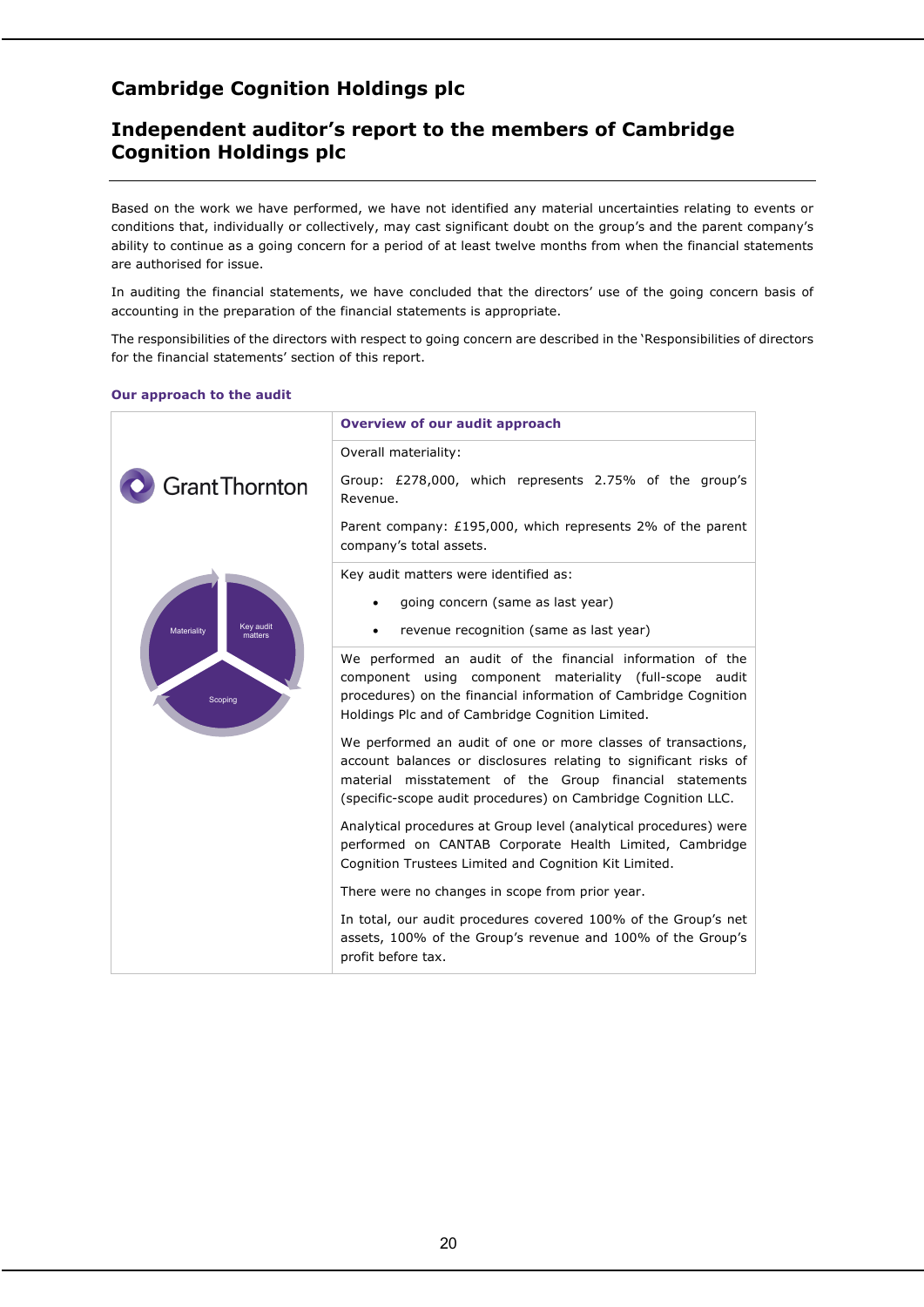### **Independent auditor's report to the members of Cambridge Cognition Holdings plc**

#### **Key audit matters**

Key audit matters are those matters that, in our professional judgement, were of most significance in our audit of the financial statements of the current period and include the most significant assessed risks of material misstatement (whether or not due to fraud) that we identified. These matters included those that had the greatest effect on: the overall audit strategy; the allocation of resources in the audit; and directing the efforts of the engagement team. These matters were addressed in the context of our audit of the financial statements as a whole, and in forming our opinion thereon, and we do not provide a separate opinion on these matters.



In the graph below, we have presented the key audit matters, significant risks and other risks relevant to the audit.



#### Key Audit Matter – Group How our scope addressed the matter – Group

#### Going Concern

We identified going concern as one of the most significant assessed risks of material misstatement due to fraud and error as a result of the judgement required to conclude whether there is a material uncertainty related to going concern.

In our evaluation of the directors' conclusions, we considered the inherent risks associated with the

In responding to the key audit matter, we performed the following audit procedures:

• Obtained management's assessment of going concern and supporting information, including future budgets and cashflow forecasts. We assessed how the budgets and forecasts were compiled, including assessing their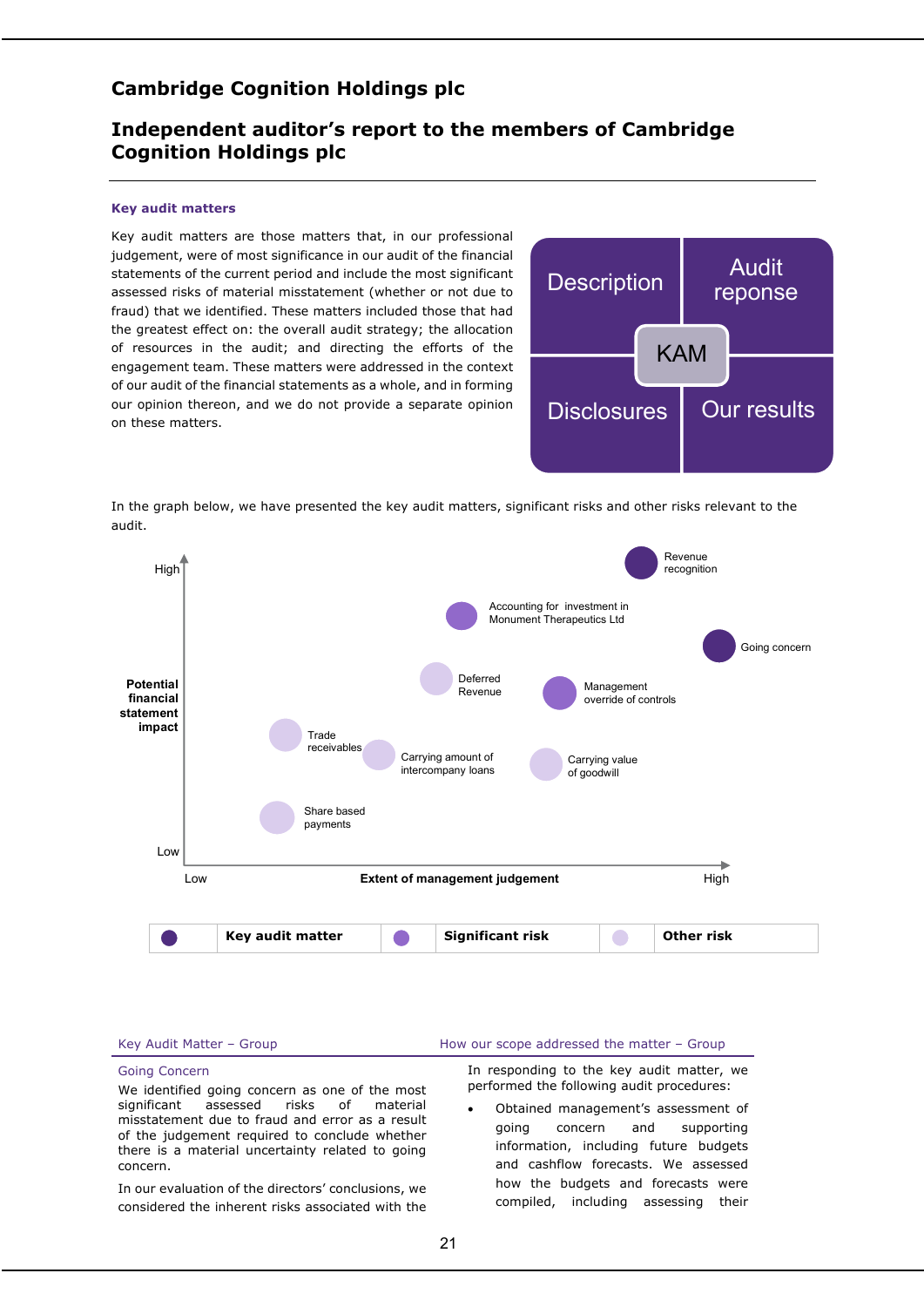### **Independent auditor's report to the members of Cambridge Cognition Holdings plc**

Key Audit Matter – Group The Matter – Group How our scope addressed the matter – Group

group's and the parent company's business model including effects arising from macro-economic uncertainties such as Brexit and Covid-19, we assessed and challenged the reasonableness of estimates made by the directors and the related disclosures and analysed how those risks might affect the group's and the parent company's financial resources or ability to continue operations over the going concern period.

The directors have considered the impacts of macro-economic events such as Brexit and Covid-19 and have sensitised their forecast accordingly. The global economic uncertainty increases the extent of judgement and estimation uncertainty associated with management's assessment and the determination of the Group's ability to continue as a going concern.

#### Relevant disclosures in the Annual Report and Accounts 2021

• Financial statements: Note 3.2, Going Concern

The financial statements explain in note 3.2 that the Directors have formed a judgement that it is appropriate to adopt the going concern basis of preparation for the Group and parent company financial statements.

The Strategic Report sets out the future outlook and provides an analysis of the performance of the Group in the financial year and of its position at the end of the year.

The Report of the directors also explains the directors assessment of going concern.

#### Revenue Recognition

We identified revenue recognition as one of the most significant assessed risks of material misstatement due to fraud and error as a result of the significant judgements made by management in identifying the separate performance obligations and selecting an appropriate method for measuring progress.

Under International Standard on Auditing (UK) 240 'The Auditor's Responsibilities Relating to Fraud in an Audit of Financial Statements', there is a rebuttable presumed risk that there are risks of fraud in revenue recognition.

The nature of the Group's revenue includes providing multiple products or services as part of a single arrangement. These products and services may include, but are not limited to, licences of IP, sale of hardware, study set up, data accuracy by validating the reasonableness of underlying assumptions;

- Critically evaluated the revenue and cost projections underlying the model with reference to market information, past performance of the Group as well as any known post balance sheet events;
- Obtained management's sensitivity analysis and reverse stress test forecasts and obtained an understanding of management's plans and options for mitigating actions; and
- Assessed the adequacy of the going concern disclosures included within the financial statements.

#### Our results

Based on the work we have performed, we have not identified any material uncertainties relating to events or conditions that, individually or collectively, may cast significant doubt on the Group's and the parent company's ability to continue as a going concern for a period of at least twelve months from when the financial statements are authorised for issue.

In responding to the key audit matter, we performed the following audit procedures:

- Obtained management's assessment of income recognition in accordance with IFRS 15 'Revenue from Contracts with Customers' and evaluated the revenue recognition policies for consistency and compliance with IFRS15.
- For a sample of contracts, we:
	- ensured that the performance obligations have been appropriately identified in accordance with the Group's accounting policy;
	- verified that revenue recognised in the year relates to amounts allocated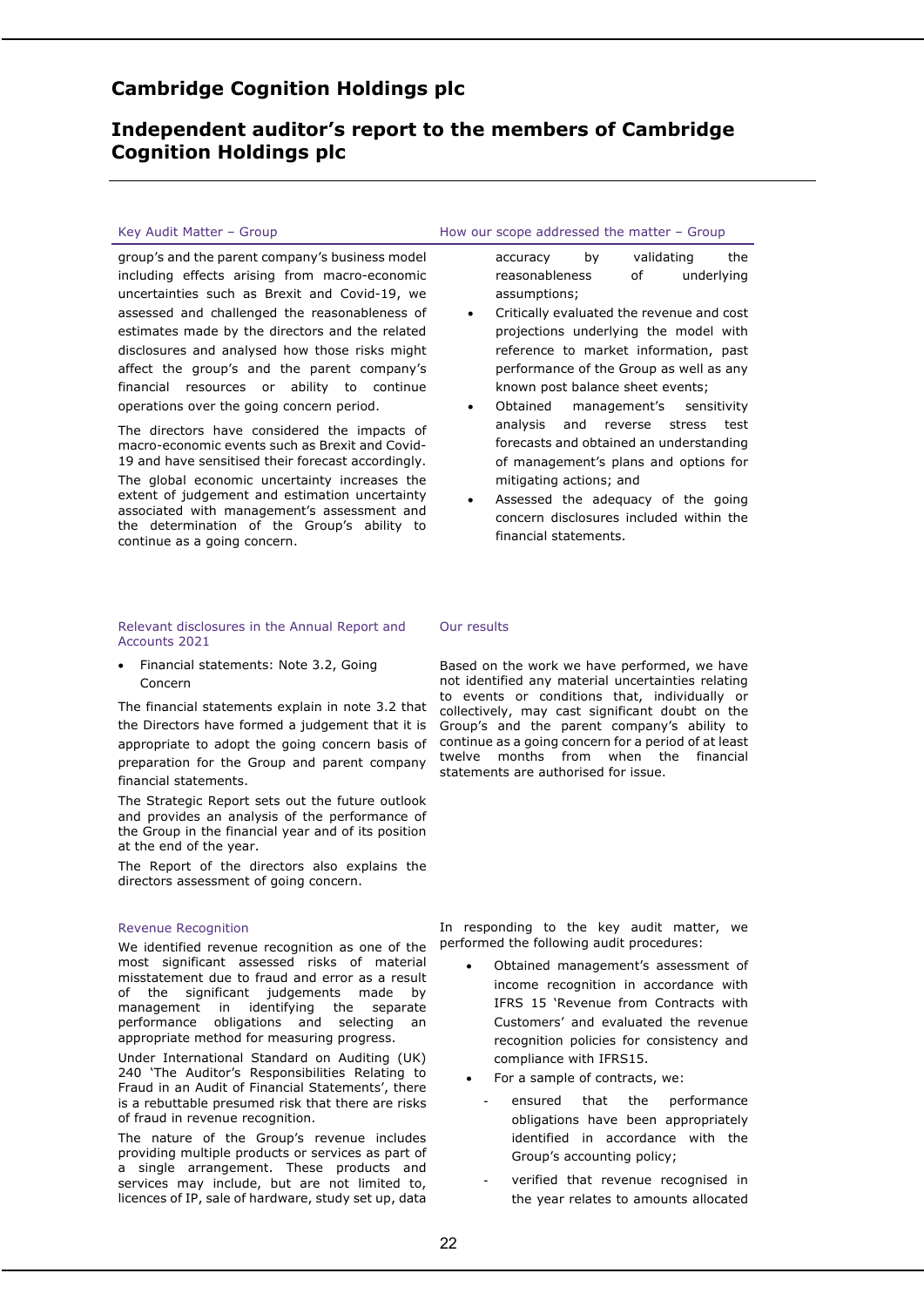### **Independent auditor's report to the members of Cambridge Cognition Holdings plc**

#### Key Audit Matter – Group The Matter – Group How our scope addressed the matter – Group

management services, study management services, support services, training, and other maintenance services.

A number of the products or services may be sold together as a bundled contract. Determining whether the products or services are distinct from the other goods and services in an arrangement is key to the appropriate recognition of revenue. Management apply significant judgement to:

- identify the separate performance obligations in an arrangement based on the terms of the contract and the Group's customary business practices;
- determine whether the performance obligation is satisfied over time or at a point in time; and
- select an appropriate method for measuring progress of that performance obligation if it is satisfied over time.

to performance obligations that were satisfied in the year;

- inspected evidence of delivery of products or rendering of services, such as delivery of licence keys, number of assessments completed in the period, and notifications that the assessments have been completed;
- evaluated the significant judgements made by management in identifying the separate performance obligations and selecting an appropriate method for measuring progress;
- inspected evidence that invoices raised relate to milestones met in the period in accordance with the payment schedule agreed with the customer; and
- recalculated the revenue recognised for performance obligations delivered over time and checked the accuracy of deferred revenue and accrued income;
- Obtained an understanding of the performance and progress of material contracts through discussions with the internal study managers to corroborate that revenue has been recognised as performance obligations have been satisfied; and
- Recalculated the deferred income element of a sample of revenue contracts to test the completeness of the deferred income creditor at year end.

Relevant disclosures in the Annual Report and Accounts 2021

#### Our results

Based on our audit work, we did not identify any material misstatement in the revenue recognised in the year to 31 December 2021.

We consider the Group's disclosures to be in accordance with IFRS15.

### • Financial statements: Note 3.3, Revenue Recognition

The Group's accounting policy on revenue recognition is set out in note 3.3 to the financial statements and related disclosures are included in note 5.

#### **Our application of materiality**

We apply the concept of materiality both in planning and performing the audit, and in evaluating the effect of identified misstatements on the audit and of uncorrected misstatements, if any, on the financial statements and in forming the opinion in the auditor's report.

Materiality was determined as follows: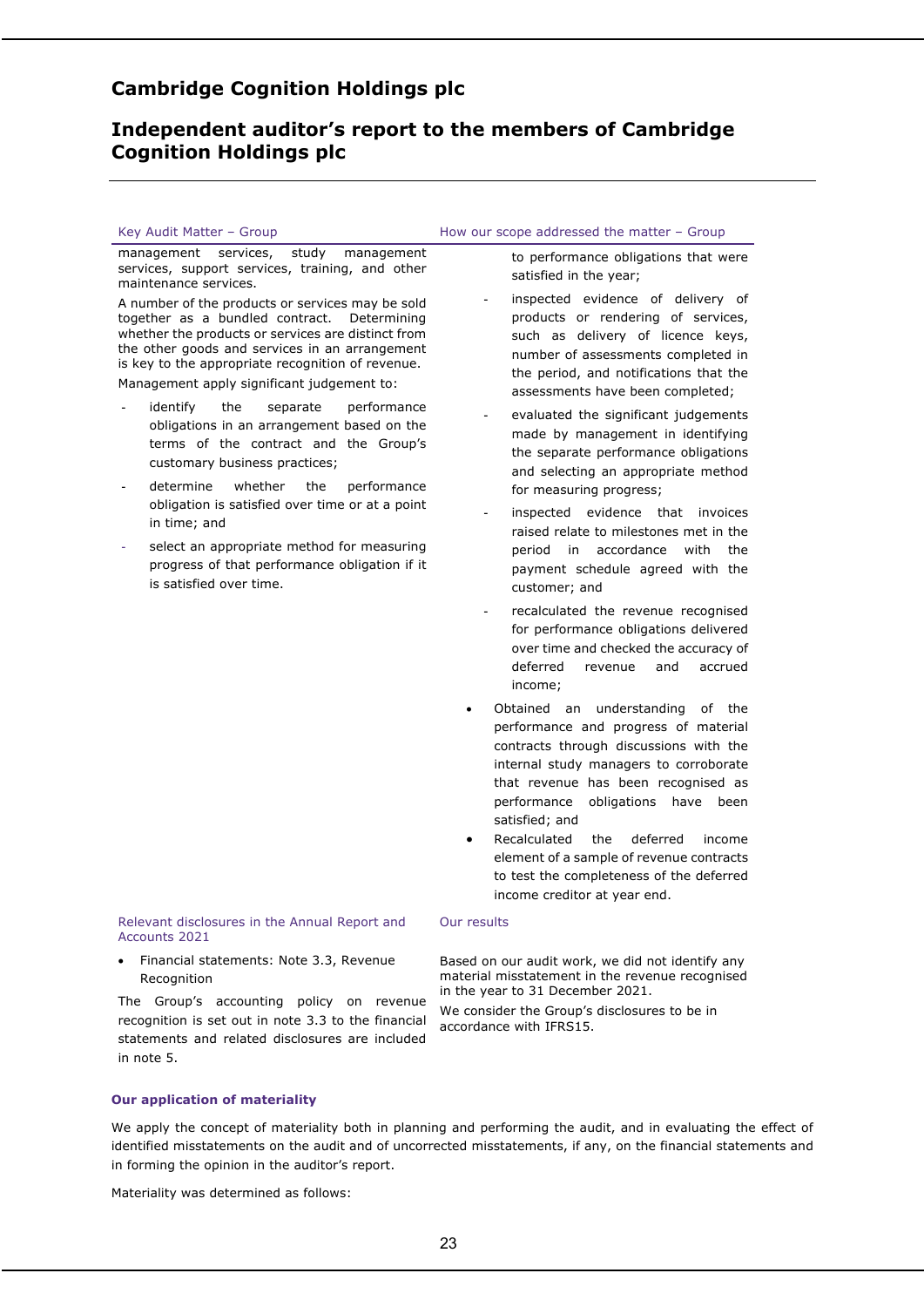### **Independent auditor's report to the members of Cambridge Cognition Holdings plc**

| Materiality measure                                                                                                                                                            | Group                                                                                                                                                                                                                                                                                                                                                                                                                                                                                                                                                                                                                                                                                                                                                                                                                                                                                                                                                                                                                                                                                                                                                                                                                                                                        | Parent company                                                                                                                                                                                                                                                                                                                                                                                                                                                                                                                                                                                                                                                                                                                                                                                                                                                                                                                                                                                                                                                                                                                                                                         |
|--------------------------------------------------------------------------------------------------------------------------------------------------------------------------------|------------------------------------------------------------------------------------------------------------------------------------------------------------------------------------------------------------------------------------------------------------------------------------------------------------------------------------------------------------------------------------------------------------------------------------------------------------------------------------------------------------------------------------------------------------------------------------------------------------------------------------------------------------------------------------------------------------------------------------------------------------------------------------------------------------------------------------------------------------------------------------------------------------------------------------------------------------------------------------------------------------------------------------------------------------------------------------------------------------------------------------------------------------------------------------------------------------------------------------------------------------------------------|----------------------------------------------------------------------------------------------------------------------------------------------------------------------------------------------------------------------------------------------------------------------------------------------------------------------------------------------------------------------------------------------------------------------------------------------------------------------------------------------------------------------------------------------------------------------------------------------------------------------------------------------------------------------------------------------------------------------------------------------------------------------------------------------------------------------------------------------------------------------------------------------------------------------------------------------------------------------------------------------------------------------------------------------------------------------------------------------------------------------------------------------------------------------------------------|
| Materiality for<br>financial statements<br>as a whole                                                                                                                          | of our audit work.                                                                                                                                                                                                                                                                                                                                                                                                                                                                                                                                                                                                                                                                                                                                                                                                                                                                                                                                                                                                                                                                                                                                                                                                                                                           | We define materiality as the magnitude of misstatement in the financial<br>statements that, individually or in the aggregate, could reasonably be<br>expected to influence the economic decisions of the users of these financial<br>statements. We use materiality in determining the nature, timing and extent                                                                                                                                                                                                                                                                                                                                                                                                                                                                                                                                                                                                                                                                                                                                                                                                                                                                       |
| Materiality threshold                                                                                                                                                          | £278,000, which is approximately<br>2.75% of the Group's revenue.                                                                                                                                                                                                                                                                                                                                                                                                                                                                                                                                                                                                                                                                                                                                                                                                                                                                                                                                                                                                                                                                                                                                                                                                            | £195,000, which is approximately<br>2% of the parent company's total<br>assets                                                                                                                                                                                                                                                                                                                                                                                                                                                                                                                                                                                                                                                                                                                                                                                                                                                                                                                                                                                                                                                                                                         |
| Significant<br>judgements made by<br>auditor in determining<br>the materiality<br>Significant revision of<br>materiality threshold<br>that was made as the<br>audit progressed | In determining materiality, we made<br>the following significant judgements:<br>We selected revenue as the<br>$\overline{a}$<br>benchmark as it is less<br>volatile and reflective of the<br>activity levels and scale of<br>the Group's business.<br>Revenue is also a key<br>performance measure for<br>the Group and is therefore<br>of most interest to<br>stakeholders.<br>We determined 2.75% as<br>an appropriate benchmark<br>percentage as the Group<br>has no debt and the<br>business is relatively stable<br>and not complex.<br>Materiality for the current year is<br>higher than the level that we<br>determined for the year ended 31<br>December 2020 to reflect the<br>increase in the Group's revenue for<br>the year.<br>Our preliminary assessment of<br>materiality at the planning stage of<br>our work was based on the Period 9<br>(30 September 2021) management<br>information. We re-assessed<br>materiality during our advanced<br>audit procedures based on Period 11<br>(30 November 2021) management<br>information.<br>We then finally re-assessed<br>materiality based on the Group's<br>revenue for the year ended 31<br>December 2021 once these figures<br>were provided for audit and<br>adjusted our audit procedures<br>accordingly. | In determining materiality, we made<br>the following significant judgements:<br>We selected total assets as<br>benchmark as the parent<br>company is not a trading<br>entity, therefore total<br>assets are of most<br>relevance to users of the<br>financial statements.<br>We determined 2% as an<br>appropriate benchmark<br>percentage due to the size<br>of the parent company's<br>total assets.<br>Materiality for the current year is<br>higher than the level that we<br>determined for the year ended 31<br>December 2020 to reflect the<br>change in the measurement<br>percentage from 1% of total assets<br>last year to 2% this year.<br>Our preliminary assessment of<br>materiality at the planning stage of<br>our work was based on the Period 9<br>(30 September 2021) management<br>information. We re-assessed<br>materiality during our advanced<br>audit procedures based on Period 11<br>(30 November 2021) management<br>information.<br>We then finally re-assessed<br>materiality based on the parent<br>company's total assets as at 31<br>December 2021 once these figures<br>were provided for audit and<br>adjusted our audit procedures<br>accordingly |
|                                                                                                                                                                                |                                                                                                                                                                                                                                                                                                                                                                                                                                                                                                                                                                                                                                                                                                                                                                                                                                                                                                                                                                                                                                                                                                                                                                                                                                                                              |                                                                                                                                                                                                                                                                                                                                                                                                                                                                                                                                                                                                                                                                                                                                                                                                                                                                                                                                                                                                                                                                                                                                                                                        |

Performance materiality used to

We set performance materiality at an amount less than materiality for the financial statements as a whole to reduce to an appropriately low level the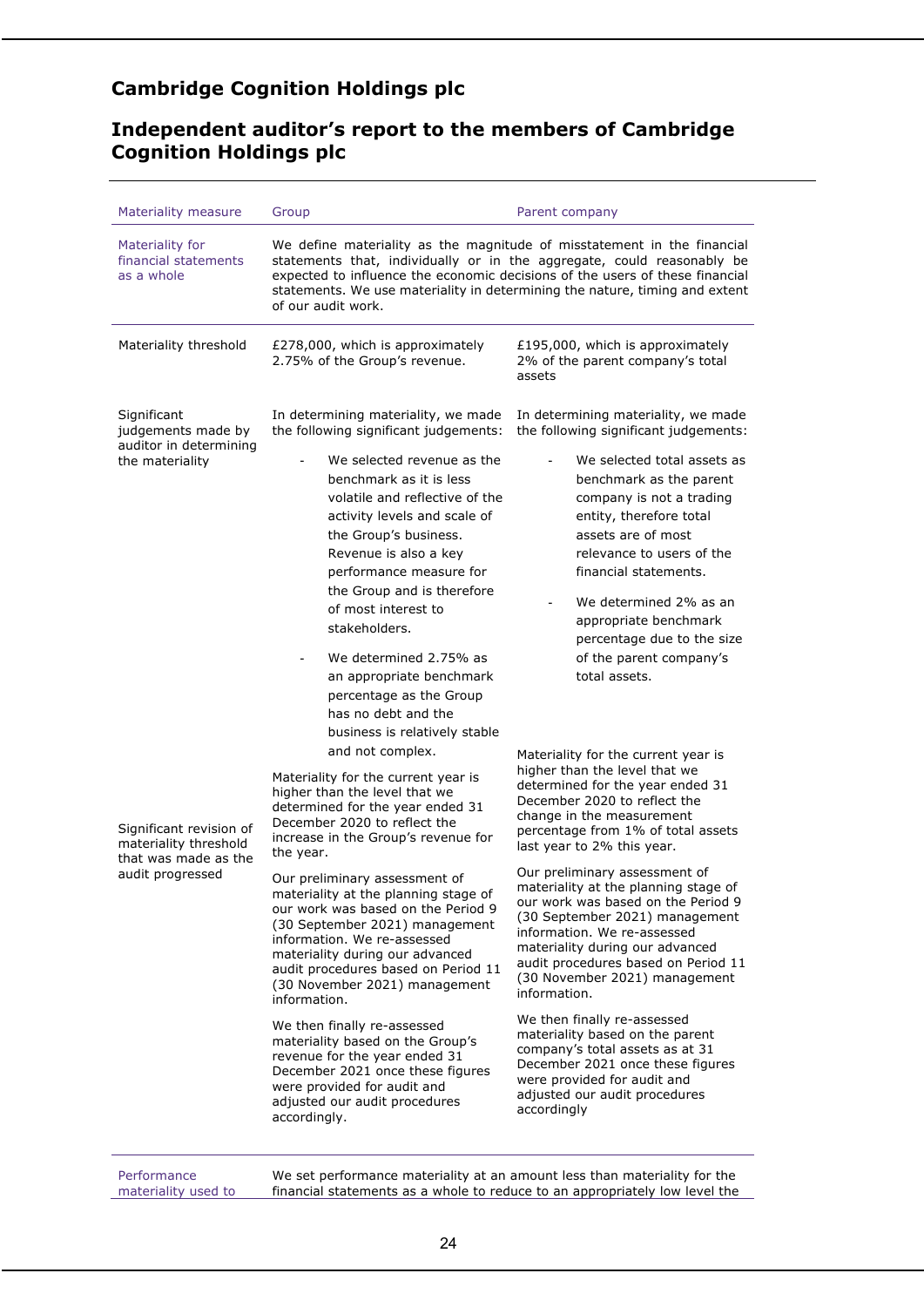### **Independent auditor's report to the members of Cambridge Cognition Holdings plc**

| Materiality measure                                                      | Group                                                                                                                                                                                                                                                                                                                                                                                                                                                                  | Parent company                                                                                                                                                                                                                                                                                                                                                                                                                                                                                     |
|--------------------------------------------------------------------------|------------------------------------------------------------------------------------------------------------------------------------------------------------------------------------------------------------------------------------------------------------------------------------------------------------------------------------------------------------------------------------------------------------------------------------------------------------------------|----------------------------------------------------------------------------------------------------------------------------------------------------------------------------------------------------------------------------------------------------------------------------------------------------------------------------------------------------------------------------------------------------------------------------------------------------------------------------------------------------|
| drive the extent of<br>our testing                                       | probability that the aggregate of uncorrected and undetected<br>misstatements exceeds materiality for the financial statements as a whole.                                                                                                                                                                                                                                                                                                                             |                                                                                                                                                                                                                                                                                                                                                                                                                                                                                                    |
| Performance<br>materiality threshold                                     | £180,000, which is 65% of financial<br>statement materiality.                                                                                                                                                                                                                                                                                                                                                                                                          | £127,000, which is 65% of financial<br>statement materiality.                                                                                                                                                                                                                                                                                                                                                                                                                                      |
| Significant<br>judgements made by<br>auditor in determining              | In determining performance<br>materiality, we made the following<br>significant judgements:                                                                                                                                                                                                                                                                                                                                                                            | In determining performance<br>materiality, we made the following<br>significant judgements:                                                                                                                                                                                                                                                                                                                                                                                                        |
| the performance<br>materiality<br>Significant revision of<br>performance | the strength of the control<br>environment and our<br>experience auditing the<br>financial statements of the<br>Group, including the effect<br>of misstatements identified<br>in previous audits.<br>our risk assessment - there<br>have been significant changes<br>to the finance team during the<br>year, which could increase the<br>risk of material fraud or error<br>During the performance of our<br>work significant changes to the<br>finance team personnel | the strength of the control<br>$\overline{\phantom{a}}$<br>environment and our experience<br>auditing the financial<br>statements of the Group,<br>including the effect of<br>misstatements identified in<br>previous audits.<br>our risk assessment - there<br>have been significant changes<br>to the finance team during the<br>year, which could increase the<br>risk of material fraud or error<br>During the performance of our<br>work significant changes to the<br>finance team personnel |
| materiality threshold<br>that was made as the<br>audit progressed        | occurred, including a change to<br>the CFO. We re-assessed the<br>performance materiality<br>threshold percentage in light of<br>the potential audit risks<br>assessed at this time and<br>adjusted our audit procedures<br>accordingly.                                                                                                                                                                                                                               | occurred, including a change to<br>the CFO. We re-assessed the<br>performance materiality<br>threshold percentage in light of<br>the potential audit risks<br>assessed at this time and<br>adjusted our audit procedures<br>accordingly.                                                                                                                                                                                                                                                           |
| <b>Specific materiality</b>                                              | We determine specific materiality for one or more particular classes of<br>transactions, account balances or disclosures for which misstatements of<br>lesser amounts than materiality for the financial statements as a whole<br>could reasonably be expected to influence the economic decisions of users<br>taken on the basis of the financial statements.                                                                                                         |                                                                                                                                                                                                                                                                                                                                                                                                                                                                                                    |
| Specific materiality                                                     | We determined a lower level of<br>specific materiality for the following<br>areas:                                                                                                                                                                                                                                                                                                                                                                                     | We determined a lower level of<br>specific materiality for the following<br>areas:                                                                                                                                                                                                                                                                                                                                                                                                                 |
|                                                                          | Directors' remuneration                                                                                                                                                                                                                                                                                                                                                                                                                                                | Directors' remuneration                                                                                                                                                                                                                                                                                                                                                                                                                                                                            |
|                                                                          | Related party transactions<br>-                                                                                                                                                                                                                                                                                                                                                                                                                                        | Related party transactions<br>$\overline{\phantom{a}}$                                                                                                                                                                                                                                                                                                                                                                                                                                             |
|                                                                          | Audit fees<br>$\overline{\phantom{0}}$                                                                                                                                                                                                                                                                                                                                                                                                                                 | Audit fees                                                                                                                                                                                                                                                                                                                                                                                                                                                                                         |
| Communication of<br>misstatements to the<br>audit committee              | We determine a threshold for reporting unadjusted differences to the audit<br>committee.                                                                                                                                                                                                                                                                                                                                                                               |                                                                                                                                                                                                                                                                                                                                                                                                                                                                                                    |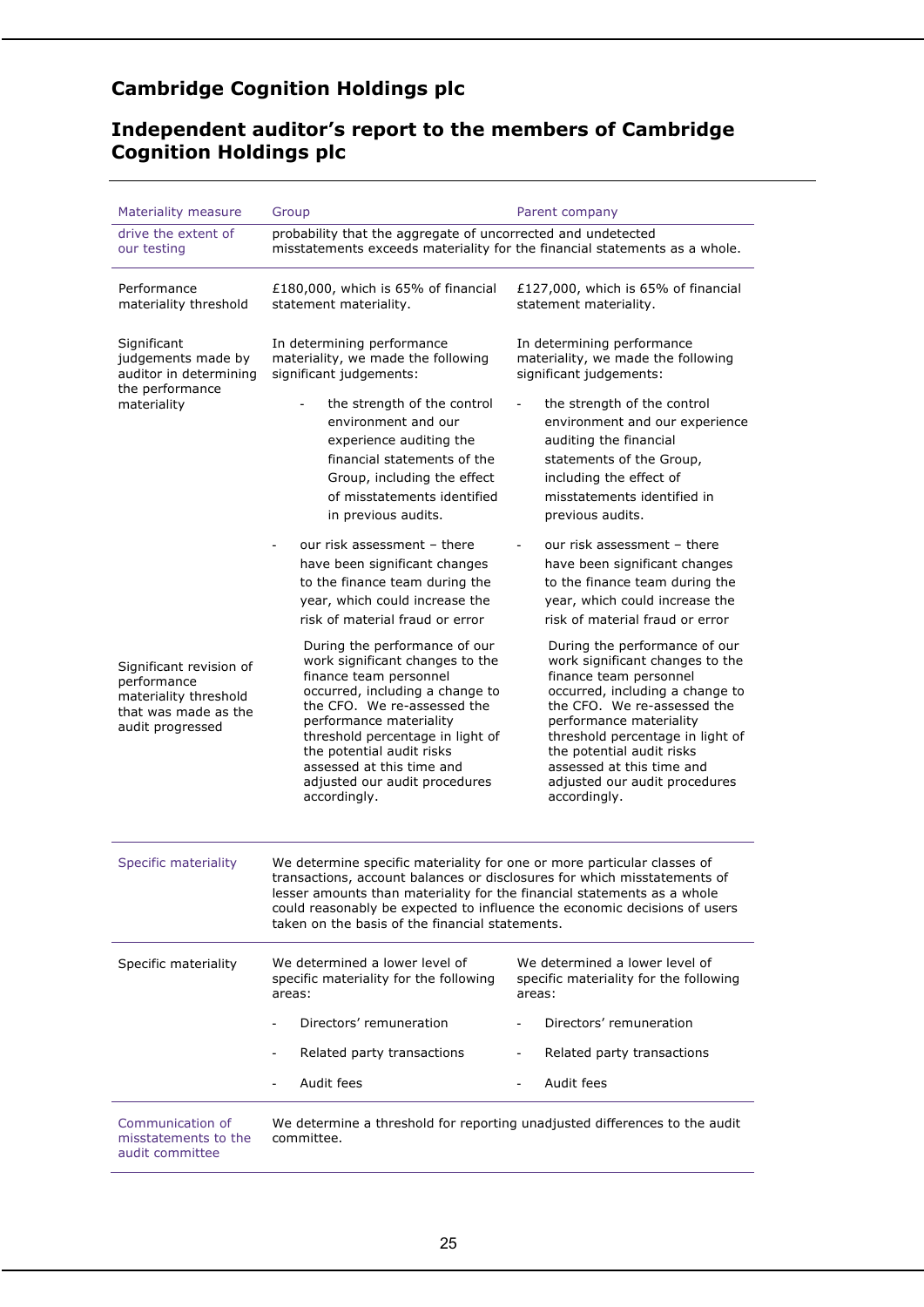### **Independent auditor's report to the members of Cambridge Cognition Holdings plc**

| Materiality measure            | Group                                                                                                                | Parent company                                                                                                      |
|--------------------------------|----------------------------------------------------------------------------------------------------------------------|---------------------------------------------------------------------------------------------------------------------|
| Threshold for<br>communication | £13,900 and misstatements below<br>that threshold that, in our view,<br>warrant reporting on qualitative<br>grounds. | £9,800 and misstatements below<br>that threshold that, in our view,<br>warrant reporting on qualitative<br>grounds. |

The graph below illustrates how performance materiality interacts with our overall materiality and the tolerance for potential uncorrected misstatements.

| Overall materiality - Group | Overall materiality - Parent company |
|-----------------------------|--------------------------------------|
|                             |                                      |



FSM: Financial statements materiality, PM: Performance materiality, TFPUM: Tolerance for potential uncorrected misstatements

#### **An overview of the scope of our audit**

We performed a risk-based audit that requires an understanding of the Group's and the parent company's business and in particular matters related to:

#### Understanding the group, its components, and their environments, including Group-wide controls

We obtained an understanding of the Group and its environment, including Group-wide controls as follows:

- The Group's accounting process is structured around the centralised Group finance function based at the Group's head office in Cambridge, UK, which provides accounting and administrative support for the Group's operations; and
- The Group has two trading subsidiaries, Cambridge Cognition Limited (registered in UK) and Cambridge Cognition LLC (registered in USA), and a non-trading parent company based in UK. Other entities within the Group are not involved in the core operations of the Group.

#### Identifying significant components

• We identified and evaluated the components to assess their significance and to determine the planned audit response based on a measure of materiality. We determined significance as a percentage of the total assets and revenue.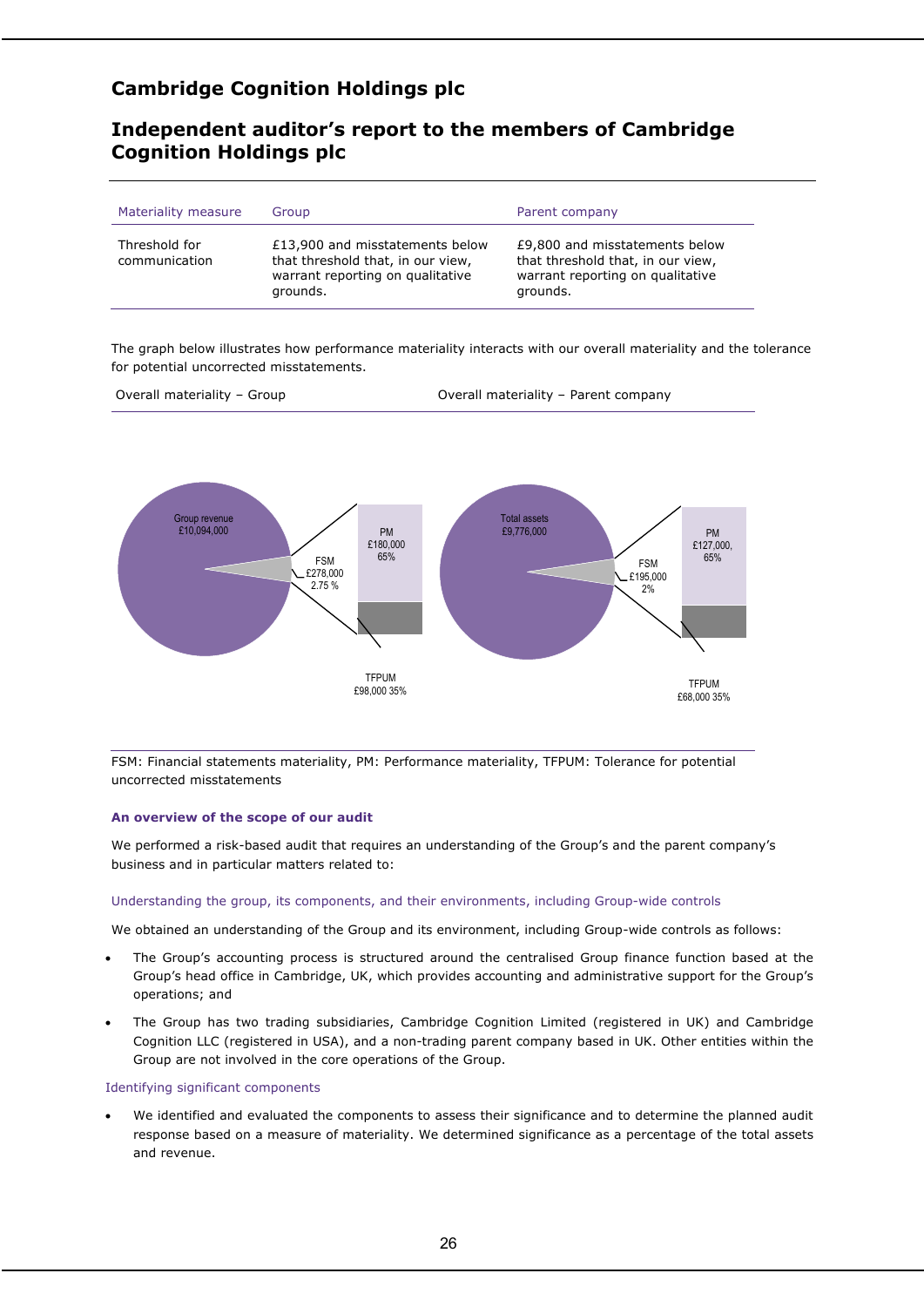### **Independent auditor's report to the members of Cambridge Cognition Holdings plc**

Type of work to be performed on financial information of parent and other components (including how it addressed the key audit matters)

Based on our assessment of the Group as above, we focused our Group audit scope primarily on the two trading subsidiaries, which were the significant components, and the parent company.

- Audit of the financial information of the component using component materiality (full-scope audit) was performed on the financial information of the parent company and Cambridge Cognition Limited; and
- Audit of one or more account balances, classes of transactions or disclosures of the component (specificscope audit) was performed on the financial information of Cambridge Cognition LLC, where the extent of our testing was based on our assessment of the risks of material misstatement and of the size of the Group's operations at that location.
- At the Group level we also tested the consolidation process and carried out analytical procedures for the remaining three components (CANTAB Corporate Health Limited, Cambridge Cognition Trustees Limited and Cognition Kit Limited) to confirm our conclusion that there were no significant risks of material misstatement of the aggregated financial information of those remaining components.
- We identified the going concern assumption and revenue recognition as key audit matters and the procedures performed in respect of these have been included in the key audit matters section of our report.

#### Performance of our audit

- As documented above, the Group has a centralised function based at the Group's head office in Cambridge, UK. All procedures were performed by the Group audit engagement team, there are no component auditors; and
- The audit was performed wholly remotely given the Covid-19 restrictions and the Group's preference.

#### Changes in approach from previous period

There has been no change in our assessment of scoping the Group audit from prior year.

#### **Other information**

The directors are responsible for the other information. The other information comprises the information included in the annual report and accounts, other than the financial statements and our auditor's report thereon. Our opinion on the financial statements does not cover the other information and, except to the extent otherwise explicitly stated in our report, we do not express any form of assurance conclusion thereon.

In connection with our audit of the financial statements, our responsibility is to read the other information and, in doing so, consider whether the other information is materially inconsistent with the financial statements, or our knowledge obtained in the audit or otherwise appears to be materially misstated. If we identify such material inconsistencies or apparent material misstatements, we are required to determine whether there is a material misstatement in the financial statements or a material misstatement of the other information. If, based on the work we have performed, we conclude that there is a material misstatement of this other information, we are required to report that fact.

We have nothing to report in this regard.

#### **Our opinion on other matters prescribed by the Companies Act 2006 is unmodified**

In our opinion, based on the work undertaken in the course of the audit:

- the information given in the strategic report and the directors' report for the financial year for which the financial statements are prepared is consistent with the financial statements; and
- the strategic report and the directors' report have been prepared in accordance with applicable legal requirements.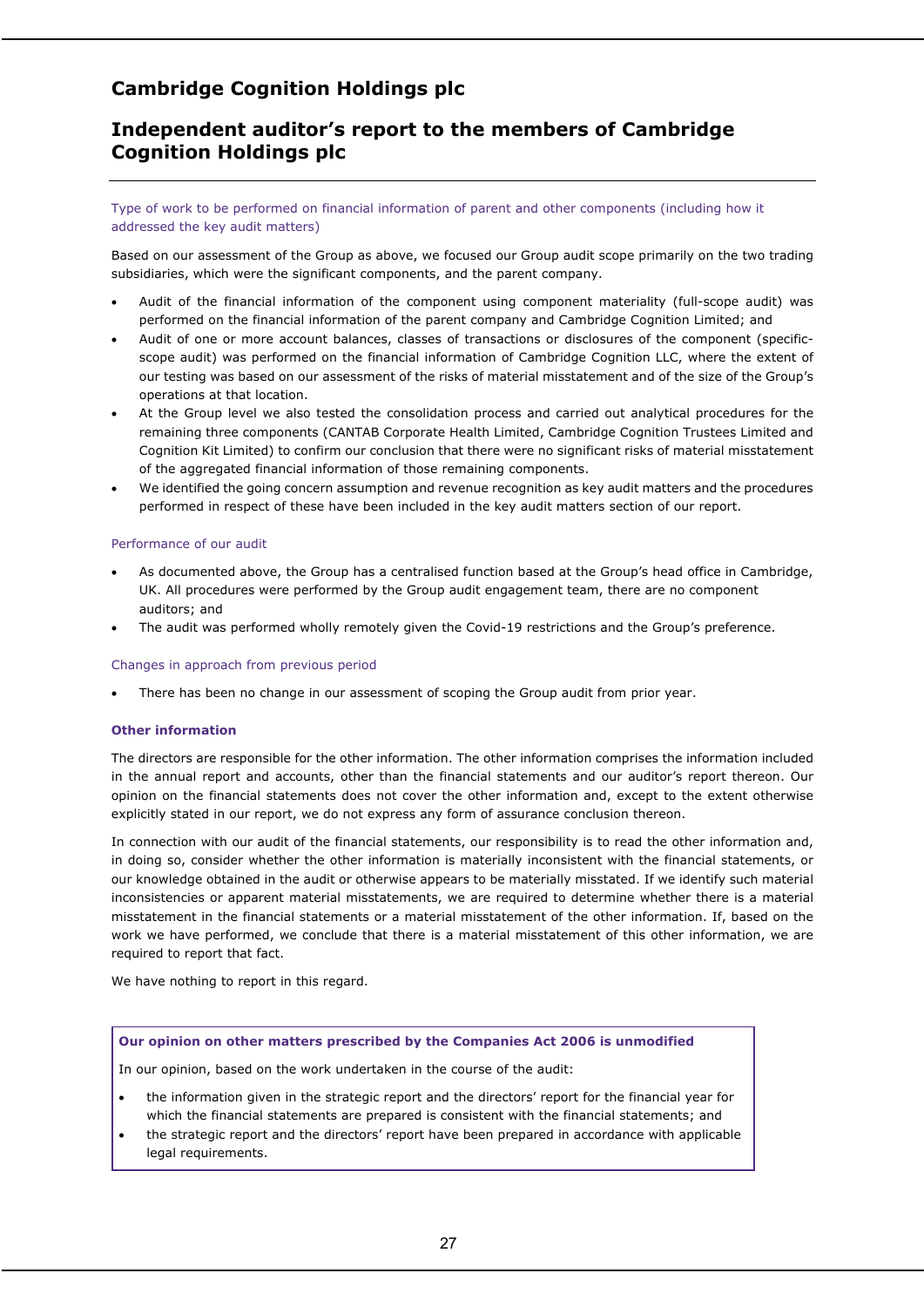### **Independent auditor's report to the members of Cambridge Cognition Holdings plc**

#### **Matter on which we are required to report under the Companies Act 2006**

In the light of the knowledge and understanding of the group and the parent company and its environment obtained in the course of the audit, we have not identified material misstatements in the strategic report or the directors' report.

#### **Matters on which we are required to report by exception**

We have nothing to report in respect of the following matters in relation to which the Companies Act 2006 requires us to report to you if, in our opinion:

- adequate accounting records have not been kept by the parent company, or returns adequate for our audit have not been received from branches not visited by us; or
- the parent company financial statements are not in agreement with the accounting records and returns; or
- certain disclosures of directors' remuneration specified by law are not made; or
- we have not received all the information and explanations we require for our audit.

#### **Responsibilities of directors for the financial statements**

As explained more fully in the directors' responsibilities statement, the directors are responsible for the preparation of the financial statements and for being satisfied that they give a true and fair view, and for such internal control as the directors determine is necessary to enable the preparation of financial statements that are free from material misstatement, whether due to fraud or error.

In preparing the financial statements, the directors are responsible for assessing the group's and the parent company's ability to continue as a going concern, disclosing, as applicable, matters related to going concern and using the going concern basis of accounting unless the directors either intend to liquidate the group or the parent company or to cease operations, or have no realistic alternative but to do so.

#### **Auditor's responsibilities for the audit of the financial statements**

Our objectives are to obtain reasonable assurance about whether the financial statements as a whole are free from material misstatement, whether due to fraud or error, and to issue an auditor's report that includes our opinion. Reasonable assurance is a high level of assurance, but is not a guarantee that an audit conducted in accordance with ISAs (UK) will always detect a material misstatement when it exists. Misstatements can arise from fraud or error and are considered material if, individually or in the aggregate, they could reasonably be expected to influence the economic decisions of users taken on the basis of these financial statements.

A further description of our responsibilities for the audit of the financial statements is located on the Financial Reporting Council's website at: www.frc.org.uk/auditorsresponsibilities. This description forms part of our auditor's report.

#### Explanation as to what extent the audit was considered capable of detecting irregularities, including fraud

Irregularities, including fraud, are instances of non-compliance with laws and regulations. We design procedures in line with our responsibilities, outlined above, to detect material misstatements in respect of irregularities, including fraud. Owing to the inherent limitations of an audit, there is an unavoidable risk that material misstatements in the financial statements may not be detected, even though the audit is properly planned and performed in accordance with ISAs (UK).

The extent to which our procedures are capable of detecting irregularities, including fraud, is detailed below:

• We obtained an understanding of the legal and regulatory frameworks applicable to the parent company and the Group and the industry in which they operate. We determined that the following laws and regulations were most significant: UK-adopted international accounting standards, Companies Act 2006, AIM Rules for Companies, QCA Corporate Governance Code and the relevant tax compliance regulations in the jurisdictions in which the Group operates. In addition, we concluded that there are certain significant laws and regulations that may have an effect on the determination of the amounts and disclosures in the financial statements,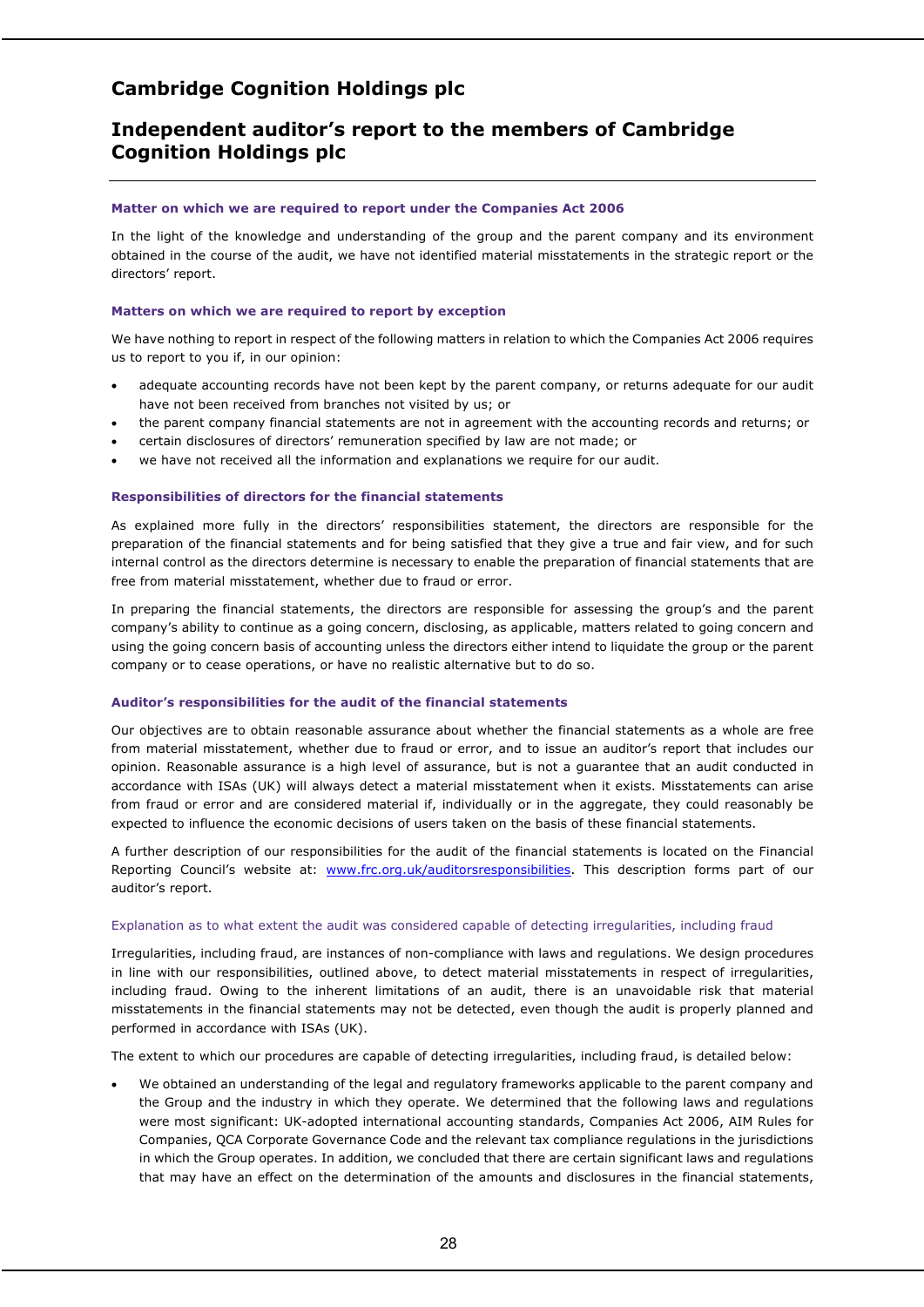### **Independent auditor's report to the members of Cambridge Cognition Holdings plc**

including laws and regulations relating to employment matters, data security and protection, and clinical trials regulations.

- We obtained an understanding of how the parent company and the Group is complying with those legal and regulatory frameworks by making inquiries of management, those responsible for legal and compliance procedures and the company secretary. We corroborated our inquiries through our review of board minutes and minutes of Audit Committee meetings**;**
- We enquired of management and the Audit Committee, whether they were aware of any instances of noncompliance with laws and regulations or whether they had any knowledge of actual, suspected or alleged fraud. We corroborated this through our review of professional fees incurred during the year**;**
- These audit procedures were designed to provide reasonable assurance that the financial statements were free from fraud or error. The risk of not detecting a material misstatement due to fraud is higher than the risk of not detecting one resulting from error and detecting irregularities that result from fraud is inherently more difficult than detecting those that result from error, as fraud may involve collusion, deliberate concealment, forgery or intentional misrepresentations. Also, the further removed non-compliance with laws and regulations is from events and transactions reflected in the financial statements, the less likely we would become aware of it;
- We assessed the susceptibility of the parent company's and the Group's financial statements to material misstatement, including how fraud might occur. Audit procedures performed by the Group engagement team included:
	- identifying and assessing the design effectiveness of controls management has in place to prevent and detect fraud;
	- challenging assumptions and judgements made by management in making its significant accounting estimates;
	- § obtaining management's calculation for the share based payment, including the underlying fair value of the options granted and challenging assumptions made. The fair values were agreed to Valuations Reports provided by Throgmorton and assumptions used verified for reasonableness;
	- obtaining managements calculation and understanding of the basis of the fair value of investment in Monument Therapeutics Ltd. and how management have formed their judgement regarding the discounts applied;
	- § utilising valuations specialists to evaluate management's fair value model and discounts applied;
	- utilising a valuation specialist to test the discounted cashflow model used in management's impairment calculation;
	- identifying and testing journal entries, in particular any large or unusual journal entries recorded in the general ledger and other adjustments made in the preparation of the financial statements; and
	- assessing the extent of compliance with direct laws and regulations that may have an effect on the determination of the amounts and disclosures in the financial statements**.**
- We completed audit procedures to conclude on the compliance of disclosures in the annual report and financial statements with applicable financial reporting requirements.
- We communicated relevant laws and regulations and potential fraud risks to all Group engagement team members and remained alert to any indications of fraud or non-compliance with laws and regulations throughout the audit.
- The Group's management and Audit Committee have not noted any matters of non-compliance with laws and regulations or fraud that were communicated with the Group engagement team.
	- Assessment of the appropriateness of the collective competence and capabilities of the engagement team included consideration of the engagement team's
	- understanding of, and practical experience with audit engagements of a similar nature and complexity through appropriate training and participation;
	- knowledge of the industry in which the client operates; and
	- understanding the legal and regulatory requirements specific to the entity.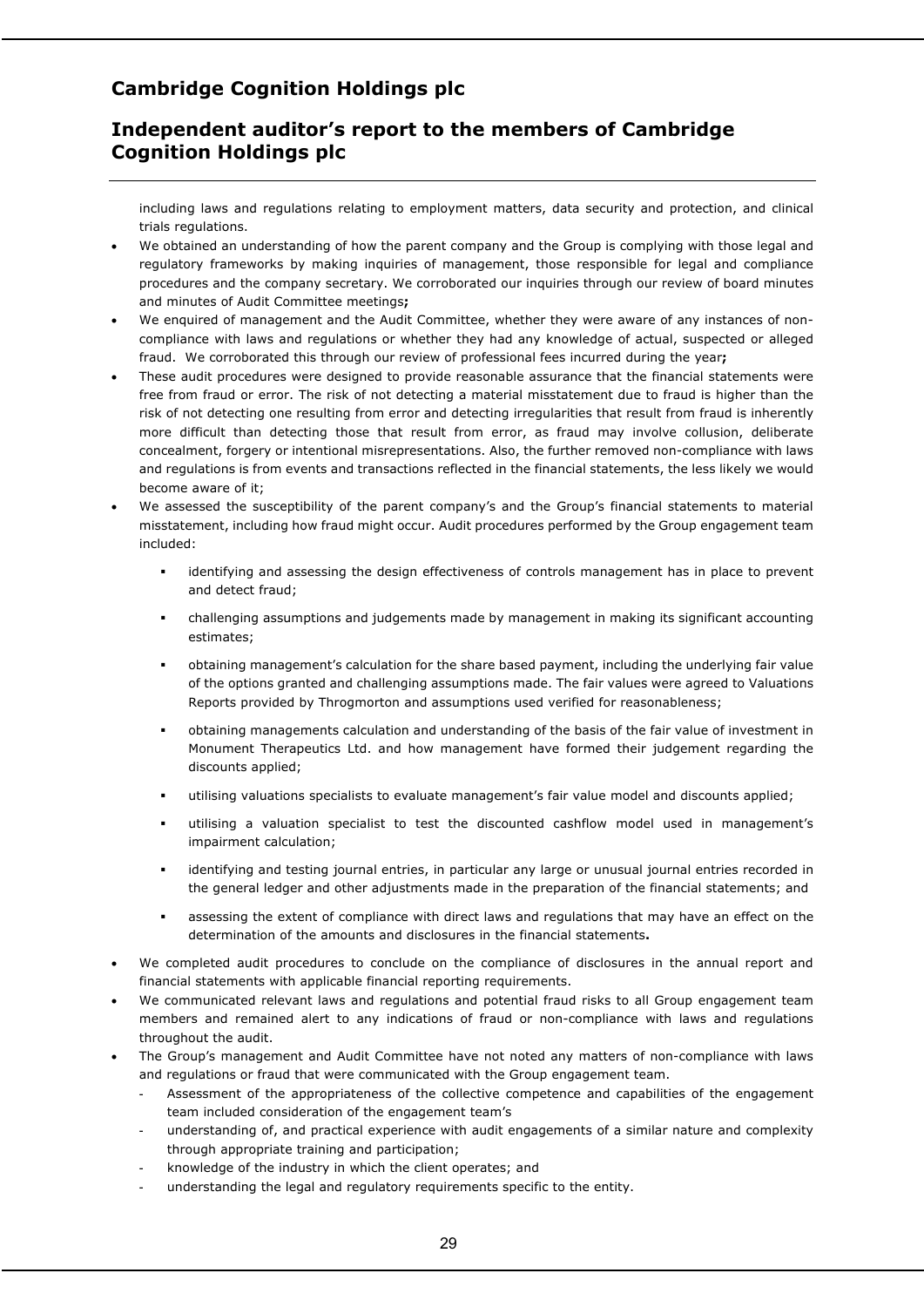### **Independent auditor's report to the members of Cambridge Cognition Holdings plc**

- It is the Group audit engagement partner's assessment that the Group audit engagement team collectively had the appropriate competence and capabilities to identify or recognise non-compliance with laws and regulations.
- We completed audit procedures to conclude on the compliance of disclosures in the annual report and financial statements with applicable financial reporting requirements.

#### **Use of our report**

This report is made solely to the company's members, as a body, in accordance with Chapter 3 of Part 16 of the Companies Act 2006. Our audit work has been undertaken so that we might state to the company's members those matters we are required to state to them in an auditor's report and for no other purpose. To the fullest extent permitted by law, we do not accept or assume responsibility to anyone other than the company and the company's members as a body, for our audit work, for this report, or for the opinions we have formed.

Paul Brown Senior Statutory Auditor for and on behalf of Grant Thornton UK LLP Statutory Auditor, Chartered Accountants Cambridge 13 May 2022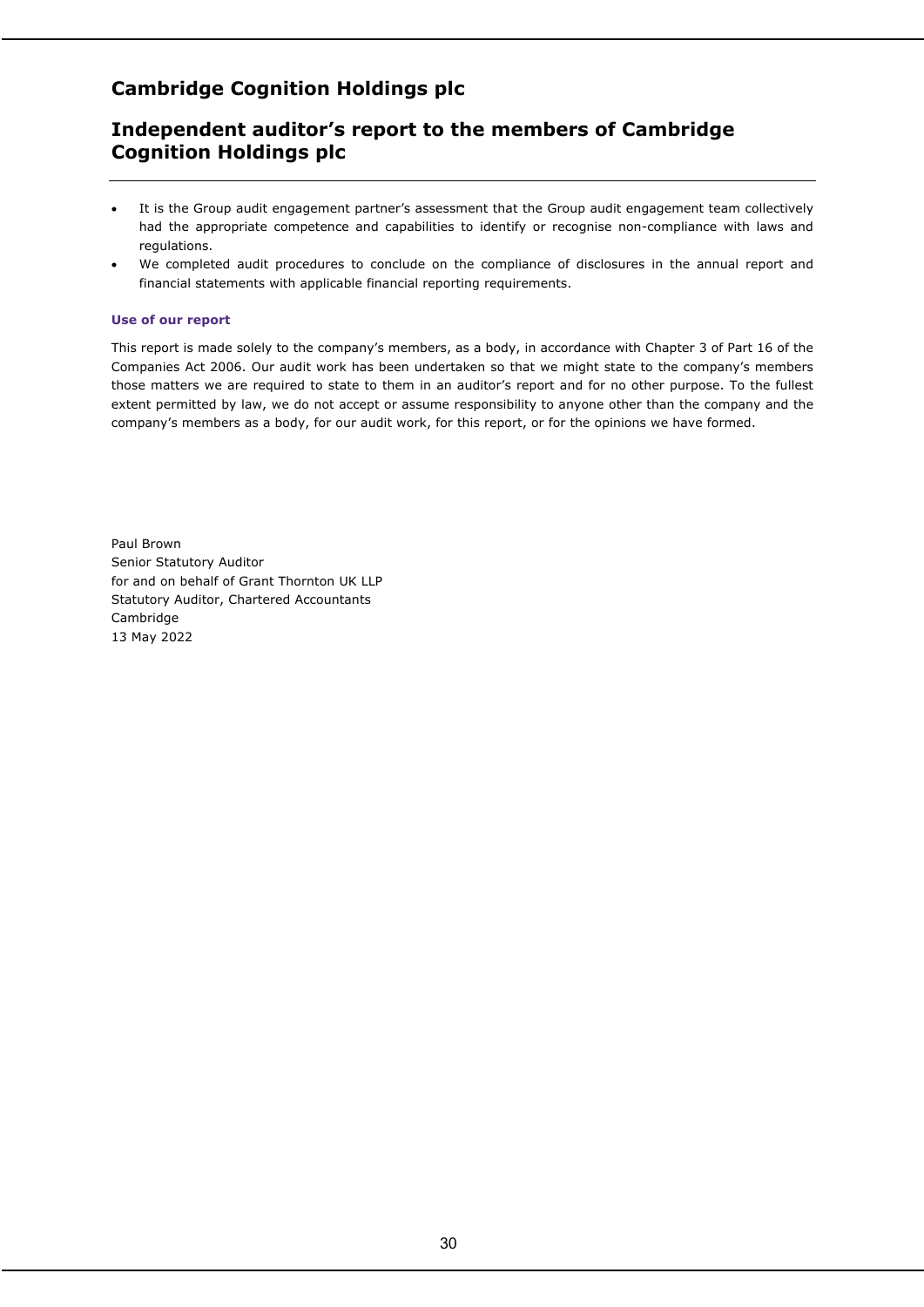### **Consolidated statement of comprehensive income**

| <b>Revenue</b>                                                   | 5              | 10,094  | 6,741          |
|------------------------------------------------------------------|----------------|---------|----------------|
| Cost of sales                                                    |                | (2,015) | (1, 324)       |
| <b>Gross profit</b>                                              |                | 8,079   | 5,417          |
| Administrative expenses                                          |                | (7,829) | (6,093)        |
| Other operating income                                           | 6              | 14      | 32             |
| <b>Operating loss</b>                                            | $\overline{7}$ | 264     | (644)          |
| Interest received                                                | 10             |         | $\overline{4}$ |
| Finance costs                                                    | 10             | (11)    | (9)            |
| Profit/(loss) before tax                                         |                | 253     | (649)          |
| Tax received                                                     | 11             | 197     | 211            |
|                                                                  |                |         |                |
| Profit/(loss) for the year                                       |                | 450     | (438)          |
|                                                                  |                |         |                |
|                                                                  |                |         |                |
| Other comprehensive income                                       |                |         |                |
| Items that may subsequently be reclassified to profit or<br>loss |                |         |                |
| Exchange differences on translation of foreign operations        | 21             | 14      | 93             |
| Total comprehensive income for the year                          |                | 464     | (345)          |
|                                                                  |                |         |                |
| Earnings per share (pence)                                       | 12             |         |                |
| Basic earnings per share                                         |                | 1.4     | (1.5)          |

Diluted earnings per share **1.4** (1.5)

All items of income are attributable to the equity holders in the Parent.

The above results relate to continuing operations.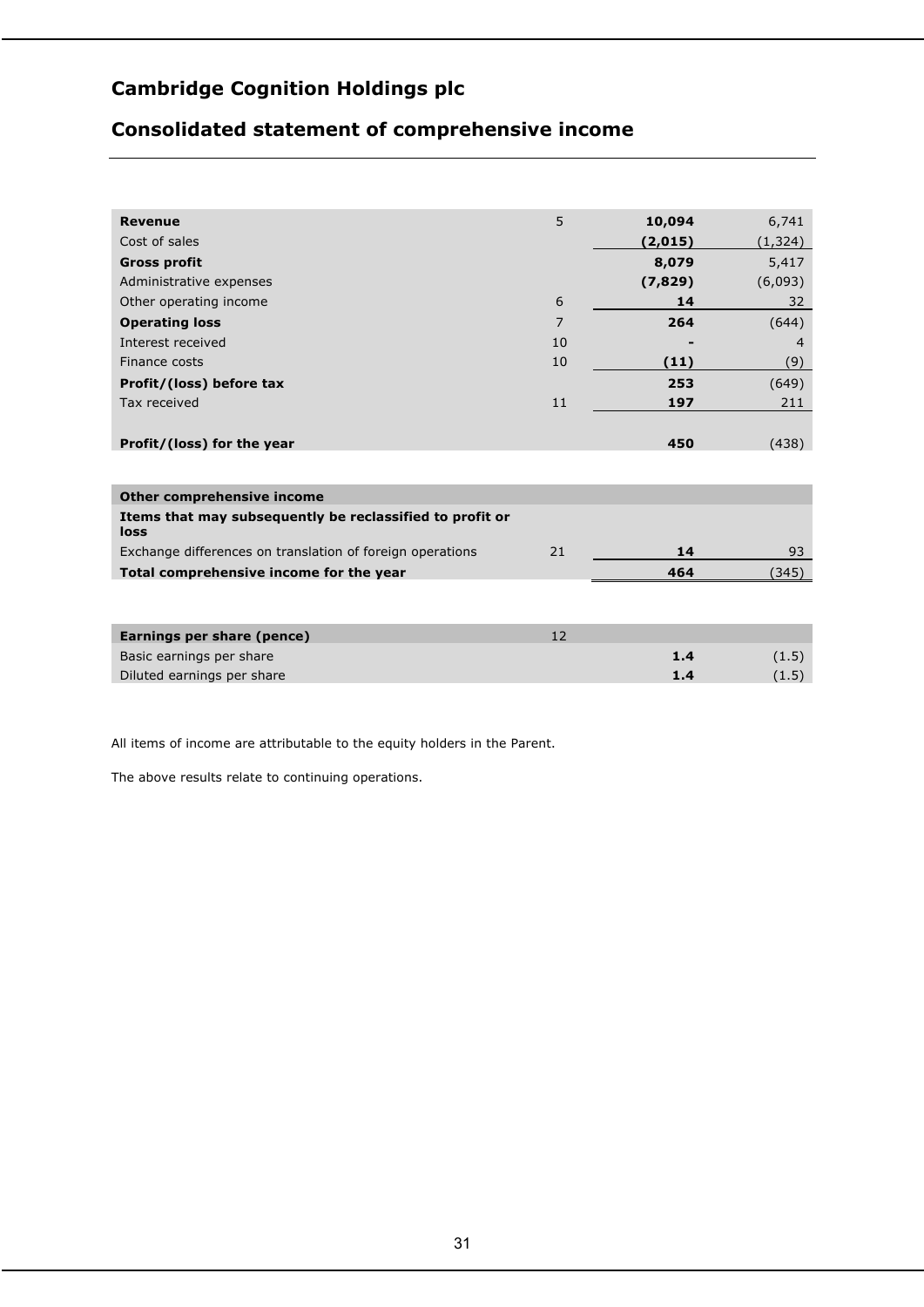### **Consolidated statement of financial position**

|                                     | <b>Notes</b> | At 31 December At 31 December<br>2021 | 2020      |
|-------------------------------------|--------------|---------------------------------------|-----------|
|                                     |              | £'000                                 | £'000     |
| <b>Assets</b>                       |              |                                       |           |
| <b>Non-current assets</b>           |              |                                       |           |
| Intangible assets                   | 13           | 373                                   | 379       |
| Property, plant and equipment       | 14           | 52                                    | 138       |
| Investments                         | 15           | 49                                    |           |
|                                     |              |                                       |           |
| Total non-current assets            |              | 474                                   | 517       |
| <b>Current assets</b>               |              |                                       |           |
| Inventories                         | 16           | 126                                   | 51        |
| Trade and other receivables         | 17           | 5,130                                 | 2,648     |
| Cash and cash equivalents           | 22           | 6,810                                 | 3,047     |
|                                     |              |                                       |           |
| Total current assets                |              | 12,066                                | 5,746     |
|                                     |              |                                       |           |
| <b>Total assets</b>                 |              |                                       |           |
|                                     |              | 12,540                                | 6,263     |
| <b>Liabilities</b>                  |              |                                       |           |
| <b>Current liabilities</b>          |              |                                       |           |
| Trade and other payables            | 19           | 11,908                                | 6,206     |
|                                     |              |                                       |           |
|                                     |              |                                       |           |
| <b>Total liabilities</b>            |              | 11,908                                | 6,206     |
|                                     |              |                                       |           |
| <b>Equity</b>                       |              |                                       |           |
| Share capital                       | 20           | 312                                   | 312       |
| Share premium                       | 20           | 11,151                                | 11,151    |
| Other reserves                      | 21           | 6,125                                 | 6,111     |
| Own shares                          | 21           | (78)                                  | (78)      |
| Retained earnings                   |              | (16, 878)                             | (17, 439) |
| <b>Total equity</b>                 |              | 632                                   | 57        |
|                                     |              |                                       |           |
| <b>Total liabilities and equity</b> |              | 12,540                                | 6,263     |

The financial statements on pages 31 to 54 were approved by the Board of Directors and authorised for issue on 13th May 2022 and were signed on its behalf by:

Matthew Stork Chief Executive Officer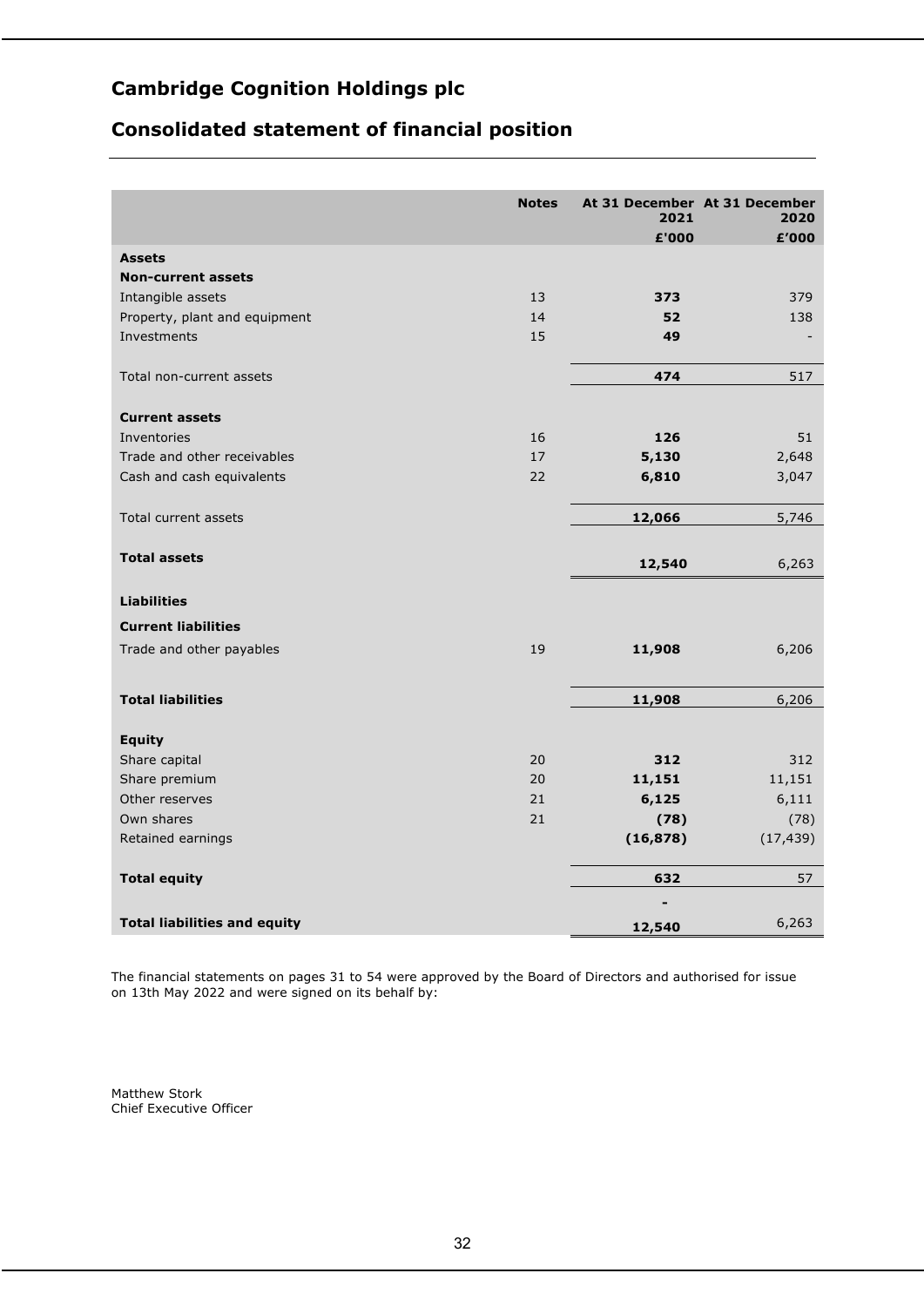## **Consolidated statement of changes in equity**

|                                                              | <b>Share</b><br>capital<br>£'000 | <b>Share</b><br>premium<br>£'000 | <b>Other</b><br>reserves<br>£'000 | Own<br>shares<br>£'000 | <b>Retained</b><br>earnings<br>£'000 | <b>Total</b><br>£'000 |
|--------------------------------------------------------------|----------------------------------|----------------------------------|-----------------------------------|------------------------|--------------------------------------|-----------------------|
| Balance at<br>1 January 2020                                 | 242                              | 9,943                            | 6,018                             | (81)                   | (17,066)                             | (944)                 |
| Loss for the year                                            |                                  |                                  |                                   |                        | (438)                                | (438)                 |
| Other comprehensive income                                   |                                  |                                  | 93                                |                        |                                      | 93                    |
| Total comprehensive income for<br>the year                   |                                  |                                  | 93                                |                        | (438)                                | (345)                 |
| Issue of new share capital                                   | 70                               | 1,330                            |                                   |                        |                                      | 1,400                 |
| Share issue costs                                            |                                  | (122)                            |                                   |                        |                                      | (122)                 |
| Transfer on allocation of shares<br>in trust                 |                                  |                                  |                                   | 3                      | (3)                                  |                       |
| Credit to equity for equity-<br>settled share-based payments |                                  |                                  |                                   |                        | 68                                   | 68                    |
| Transactions with owners                                     | 70                               | 1,208                            |                                   | 3                      | 65                                   | 1,346                 |
| <b>Balance at</b><br>1 January 2021                          | 312                              | 11,151                           | 6,111                             | (78)                   | (17, 439)                            | 57                    |
| Profit for year                                              |                                  |                                  |                                   |                        | 450                                  | 450                   |
| Other comprehensive income                                   |                                  |                                  | 14                                |                        |                                      | 14                    |
| Total comprehensive income for<br>the year                   |                                  |                                  | 14                                |                        | 450                                  | 464                   |
| Credit to equity for equity-<br>settled share-based payments |                                  |                                  |                                   |                        | 111                                  | 111                   |
| Transactions with owners                                     |                                  |                                  |                                   |                        | 111                                  |                       |
| <b>Balance at</b><br><b>31 December 2021</b>                 | 312                              | 11,151                           | 6,125                             | (78)                   | (16, 878)                            | 632                   |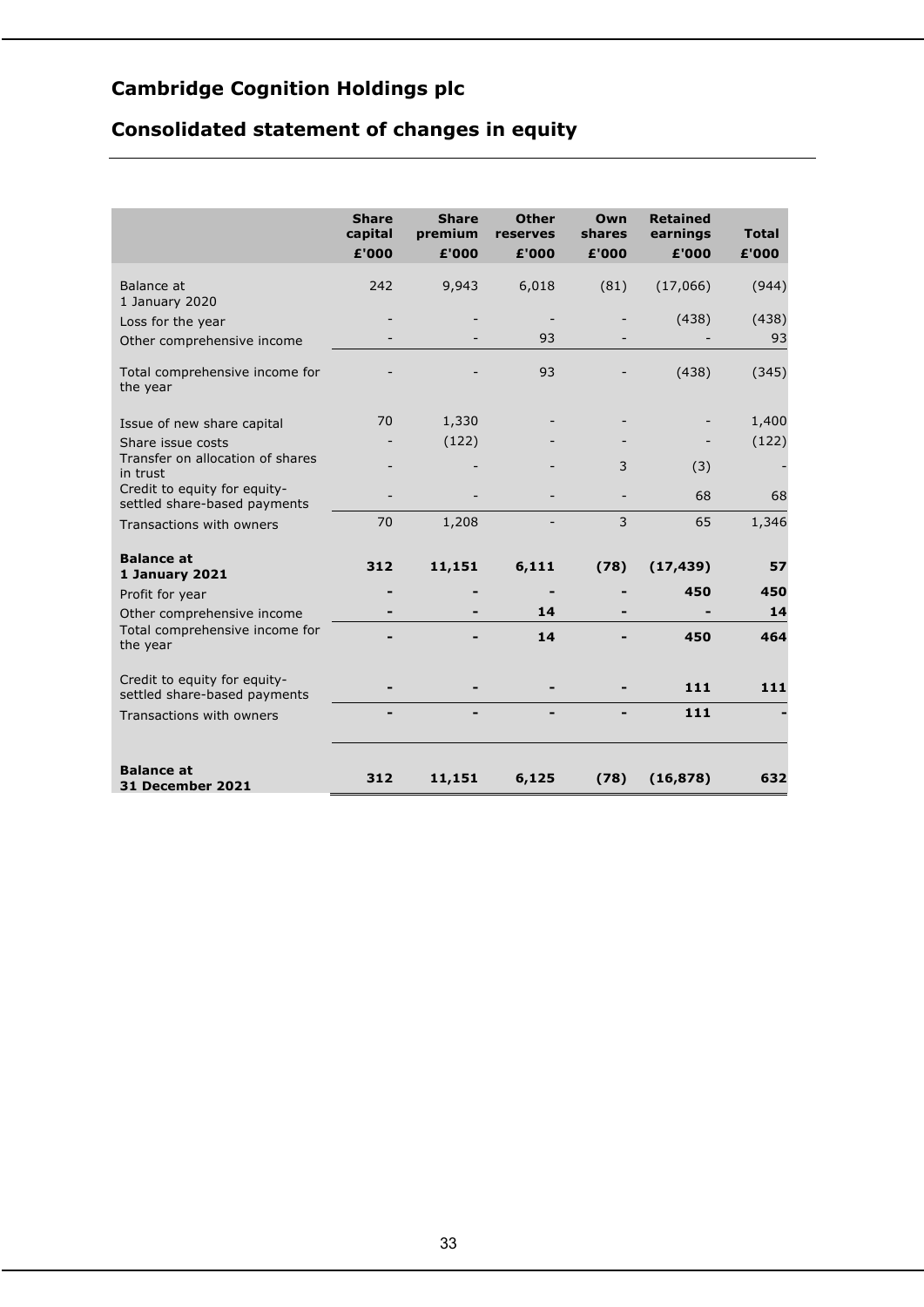## **Consolidated statement of cash flows**

|                                                   | <b>Notes</b> | Year to<br><b>31 December</b><br>2021<br>£'000 | Year to<br><b>31 December</b><br>2020<br>£'000 |
|---------------------------------------------------|--------------|------------------------------------------------|------------------------------------------------|
| Net cash flows from operating activities          | 22           | 3,945                                          | 1,010                                          |
| <b>Investing activities</b>                       |              |                                                |                                                |
| Interest received                                 |              |                                                | 4                                              |
| Purchase of property, plant and equipment         |              | (56)                                           | (42)                                           |
| Purchase of investment                            |              | (49)                                           |                                                |
| Net cash flow used in investing activities        |              | (105)                                          | (38)                                           |
| <b>Financing activities</b>                       |              |                                                |                                                |
| Proceeds from the issue of share capital          |              |                                                | 1,400                                          |
| Share issue costs                                 |              |                                                | (122)                                          |
| Interest payments                                 |              | (11)                                           | (9)                                            |
| Lease payments                                    |              | (86)                                           | (113)                                          |
|                                                   |              |                                                |                                                |
| Net cash flows from financing activities          |              | (97)                                           | 1,156                                          |
| Net increase in cash and cash equivalents         |              | 3,743                                          | 2,128                                          |
| Cash and cash equivalents at start of year        |              | 3,047                                          | 901                                            |
| Exchange differences on cash and cash equivalents |              | 20                                             | 18                                             |
| Cash and cash equivalents at end of year          | 22           | 6,810                                          | 3,047                                          |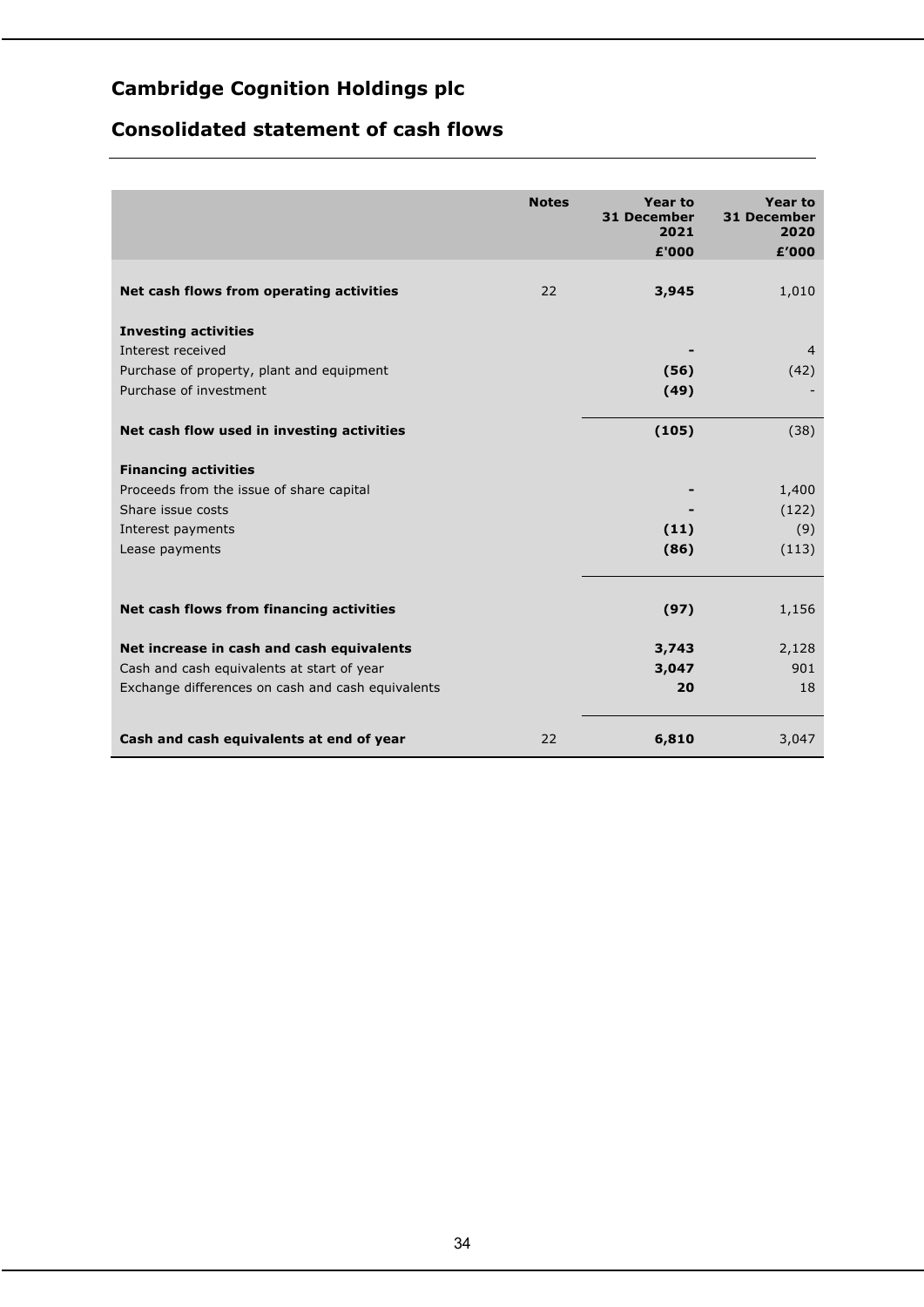### **Notes to the financial statements**

#### **1. General information**

Cambridge Cognition Holdings plc ('the Company') and its subsidiaries (together, 'the Group') develops and markets digital solutions to assess brain health.

The Company is a public limited company which is listed on the AIM market of the London Stock Exchange (symbol: COG) and is incorporated and domiciled in the UK. The address of its registered office is Tunbridge Court, Tunbridge Lane, Bottisham, Cambridge, CB25 9TU.

The consolidated financial statements have been prepared in accordance with UK-adopted international accounting standards. The accounting policies adopted are consistent with those followed in the preparation of the consolidated financial statements for the year ended 31 December 2020. The financial statements have been prepared under the historical cost convention. The accounts are presented in Pounds Sterling ("£"), and to the nearest £1,000.

The subsidiary undertakings included within the Consolidated Financial Statements as at 31 December 2021 are given in note 15.

#### **2. Outlook for adoption of future Standards (new and amended)**

At the date of authorisation of the Consolidated Financial Statements, the standards and amendments that are in issue but not yet effective are considered to have no impact on the Group as they do not apply to the Group at present.

#### **3. Significant accounting policies**

#### *3.1 Basis of consolidation*

The consolidated financial statements incorporate the results of the Company and of its subsidiaries. All intragroup transactions, balances, income and expenses are eliminated in full on consolidation. All of the Group's subsidiaries are wholly owned.

#### *3.2 Going concern*

The Directors have assessed the Group's ability to continue as a going concern. As noted in the Strategic Review, the business has remained fully operational to date and order intake in 2021 was excellent.

The Group has a base case forecast for the period to 30<sup>th</sup> June 2023 with a growth case and downside case also being forecast. The base case is built on the current view of orders to be taken and the recognition of revenue and billing milestones associated with orders already taken.

The base case shows strong performance, driven by existing orders and supports a positive cash balance right through the going concern review period, with a positive outlook thereafter. The downside case also shows positive cash through the going concern review period and would allow for further expenditure modifications not yet budgeted.

Whilst having proper regard to the continuing uncertainties brought by the pandemic, the Directors believe that the Group will remain a going concern for the foreseeable future. Accordingly, the accounts have been prepared on the going concern basis.

#### *3.3 Revenue recognition*

Revenue is accounted for in accordance with IFRS 15 Revenue from contracts with customers.

To determine whether to recognise revenue, the Group follows a five-step process:

Identifying a contract with a customer Identifying the performance obligations Determining the transaction price Allocating the transaction price to the performance obligations Recognising revenue when or as performance obligations are satisfied

The Group often enters into contracts where a bundle of products or services are provided. Contracts are assessed and obligation(s) are separated by applying the five steps to each element of the contract to decide how revenue should be recognised. The Group's portfolio of products and services each have defined characteristics and performance obligations that inform revenue recognition decisions and the policy applied.

Management assesses the value of the standalone transaction prices of each unbundled element and believe them to be appropriately reflected in the contract prices for the respective element, which are the result of arm's length market price negotiations with customers. Each are capable of being sold and used by customers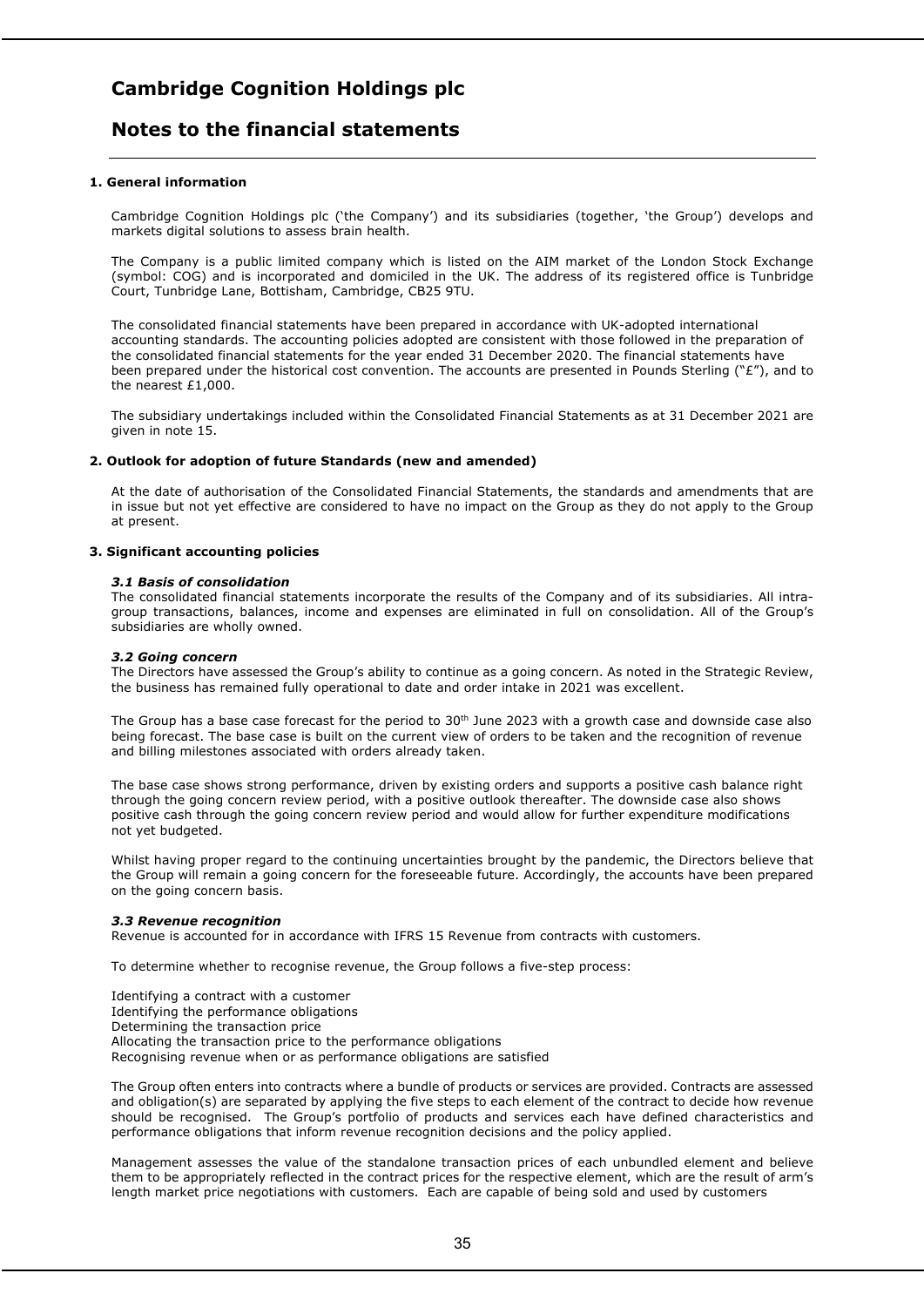### **Notes to the financial statements**

#### **3. Significant accounting policies (continued)**

#### *3.3 Revenue recognition (continued)*

individually, and each are clearly identified within the contract. These values are then used for revenue recognition judgements related to the performance of obligations which fall within one of the accounting policies stated below depending upon the specific characteristic of that contract. Each of these are described below.

The timing of payments received from customers is based on contractual terms, is typically received at multiple points throughout a contract and does not necessarily match the timing of revenue recognition. To the extent that payments are received ahead of income recognition, these amounts are carried within the statement of financial position within trade and other payables as deferred income on contracts with customers. Where payments are received after revenue recognition these are carried in the statement of financial position within trade and other receivables as accrued income from contracts with customers.

#### *Software:*

The Group sells licences to use its software and/or its software hosting platform. These licences can take different forms, which are described in turn below:

#### *Software licences hosted on our servers:*

Where software is hosted on our servers the revenue is recognised over a period of time, as we have a continuing performance obligation to provide services (e.g. to ensure our servers are available). Customers will also benefit from software and service enhancements which improve the functionality of the software during the licence period. These improvements are not standalone products and are included in the originally contracted price and so are not accounted for separately.

- For contracts where the software value is greater than or equal to  $£20,000$ , and software is sold on a cost per assessment basis, the Group uses the assessment price to recognise revenue as the assessments are used, as this represents the customers' consumption of their benefits of the contract, and the Group's simultaneous performance of its obligations.
- For contracts where the software value is less than £20,000, and software is sold on a cost per assessment basis, the Group uses a portfolio estimate of the revenue being recognised over 12 months. This period has been chosen as it best represents the average life of this portfolio of contracts.
- For contracts where the licence is sold for unlimited uses over a limited period of time, the revenue is taken equally over the course of the licence period.

#### *Software breakage:*

Software is generally sold as non-refundable and so at the end of a contract any remaining deferred software revenue is taken to the income statement. In addition, breakage will also be taken where software assessments on a project have not been used for 12 months, and management is not able to establish that the related project is ongoing.

#### *Software licences not hosted on our servers:*

Where software is not hosted on our servers, it is used as it exists at the point in time the licence is granted and as such revenue is recognised at that point in time. The time of recognition is once the licence has been delivered to the customer, either through delivery of a physical software key or installation on the client systems, as this is when the customer takes control of the asset and can direct its use. It is also when the Group's performance obligations are satisfied as the Group is not responsible for hosting the software and is unable to make further software enhancements.

#### *Services:*

The Group provides a range of services that include supporting clinical studies, bespoke software development and scientific consultancy. Some services will be ongoing services provided over a period of time, whilst some will be clearly tied to a deliverable or other project milestone.

#### *Services delivered at a point in time:*

Some services, such as training and delivery of scientific reports will be delivered at a point in time and as such will be recognised at a point in time, as the performance obligation is discharged on delivery, as this is when the customer obtains control of the related asset or consumes the benefit.

#### *Services delivered over a period of time:*

When services are delivered over a period of time (e.g. study support services) the revenue is recognised equally over the relevant period, using the output method. In some instances, the period in question may be for the life of the contract, and in these instances management will estimate the length of the contract for this purpose, and hence can measure the proportion of time passed to measure the value of revenue that can be recognised. When that estimate changes, revenue that has not yet been recognised will be adjusted prospectively to match the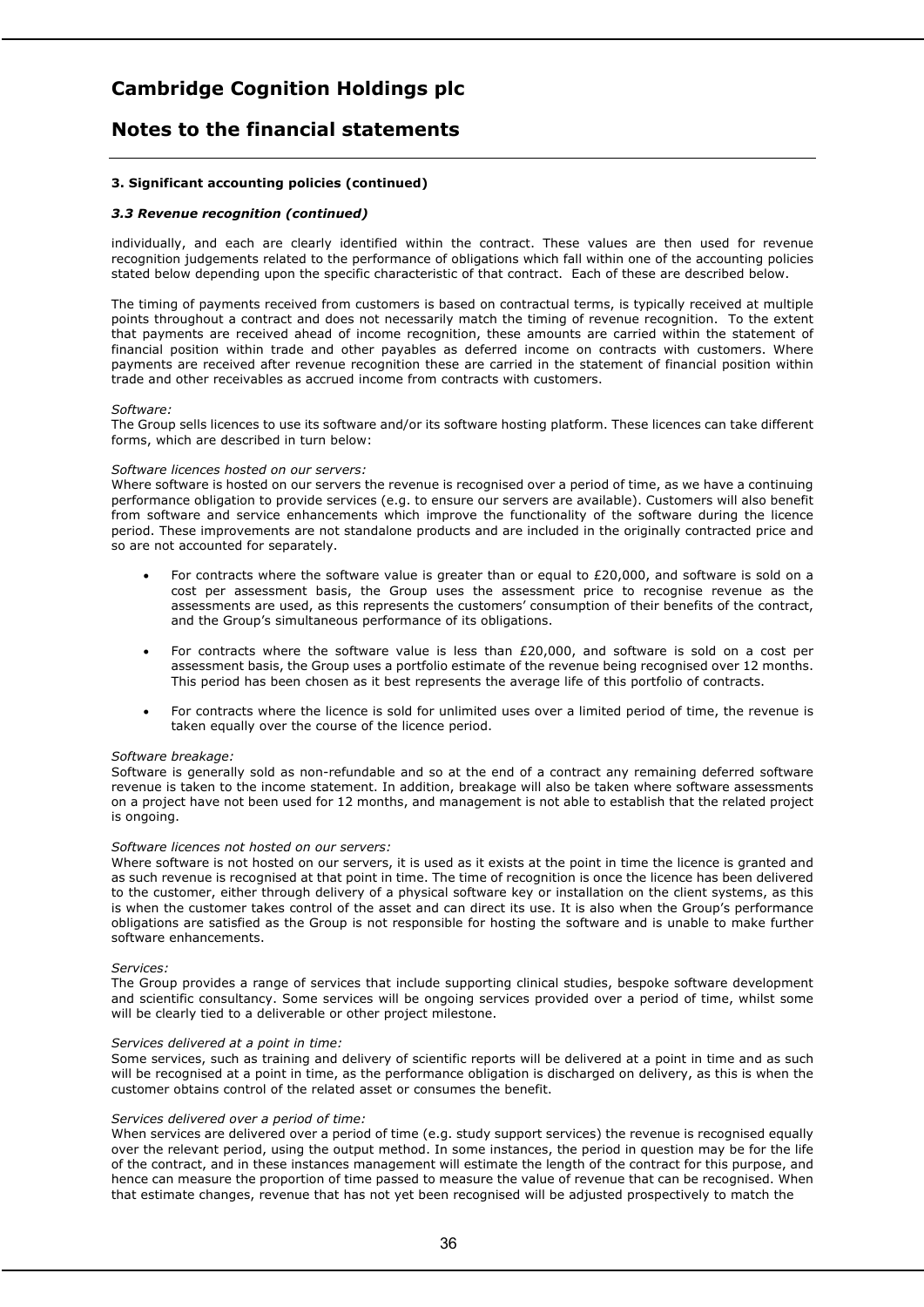### **Notes to the financial statements**

#### **3. Significant accounting policies (continued)**

#### *3.3 Revenue recognition (continued)*

revised estimate. Study support services can be separated into set-up, ongoing management and close out phases with separate performance obligations. Where material and clearly identifiable, these phases will be recognised separately. Where immaterial or not clearly identifiable, these revenues will be recognised evenly over the course of the total relevant period.

In some cases, whilst the end product is a specific deliverable, it may be that the work required is executed over an extended period of time. In these cases, management may make an estimate of revenue earned to date considering the progress towards satisfying the performance obligation. This will normally be measured by the output method – i.e. what proportion of the deliverable has been completed. This is measured by observable milestones, for example story-points completed in a software build or over time where such observable milestones do not exist.

#### *Customer support services:*

Aside from any specific services contracted, our customers have access to our customer support team should they have problems with their software. The life of this support matches the life of the software licence (as support can only be required whilst a licence is held), and as such this support is not separated from the software licence revenue recognition as described above.

#### *Hardware:*

The Group does not manufacture hardware, but will acquire, configure and sell hardware to customers as part of the Group's offering. Hardware revenue is recognised when hardware is despatched to the customer, as the performance obligation is discharged at this point.

#### *Bill and hold arrangements:*

On some occasions, a customer may ask that we purchase and configure hardware on their behalf and then store the hardware awaiting specific despatch instructions. In these cases, the customer assumes ownership of the assets even though they may still be in our physical possession. Once all of the specific criteria under IFRS 15 are met, the Group will recognise this hardware revenue, even though the hardware has not yet been despatched.

The Group will normally bill ahead of revenue recognition, and so it is common that a contract liability is created. In particular, software amounts are normally billed on contract signature. These amounts are held on the Statement of Financial Position within 'Deferred income on contracts with customers'. Where revenue is recognised in the Statement of Comprehensive Income but not yet invoiced, a contract asset is held on the Statement of Financial Position within 'Accrued income on contracts with customers'.

#### *3.4 Grants*

Grants of a revenue nature are credited to profit and loss to match with the expenses incurred. Where the grant relates directly to the Group's principal activities, it is taken as revenue. Where the grant relates to payments for the use of the Group's products or resources to support broader projects, the grant is taken as other income.

#### *3.5 Sales commissions*

Commissions are accrued and subsequently paid based on the contractual terms reached with the salesperson. Commissions relate to the whole of the respective customer contract and so are apportioned on the same basis as revenue recognition. Where commissions are paid related to revenues that are not expected in the same accounting period, the commission amount is capitalised and held as an asset on the balance sheet, before being expensed in proportion with the related revenue, which will be recognised in accordance with the policy in 3.3 above.

#### *3.6 Costs of sales*

Cost of sales includes costs arising in meeting our obligations to customers. The most significant items include third party costs for services and hardware, sales commissions, and the costs of hosting customer data. All other costs are included within administration costs unless separate presentation on the face of the statement of comprehensive income is mandated.

#### *3.7 Leasing*

A contract contains a lease if the contract gives the Group the right to control the use of an asset for a period of time. On commencement of a lease, the lease liability is measured at the present value of the contracted lease payments, using an estimation of the Group's incremental cost of borrowing, or a rate implicit in the contract if that can be determined. Right-of-use assets are measured at cost compromising the amount of the initial investment of the lease liability and restoration costs.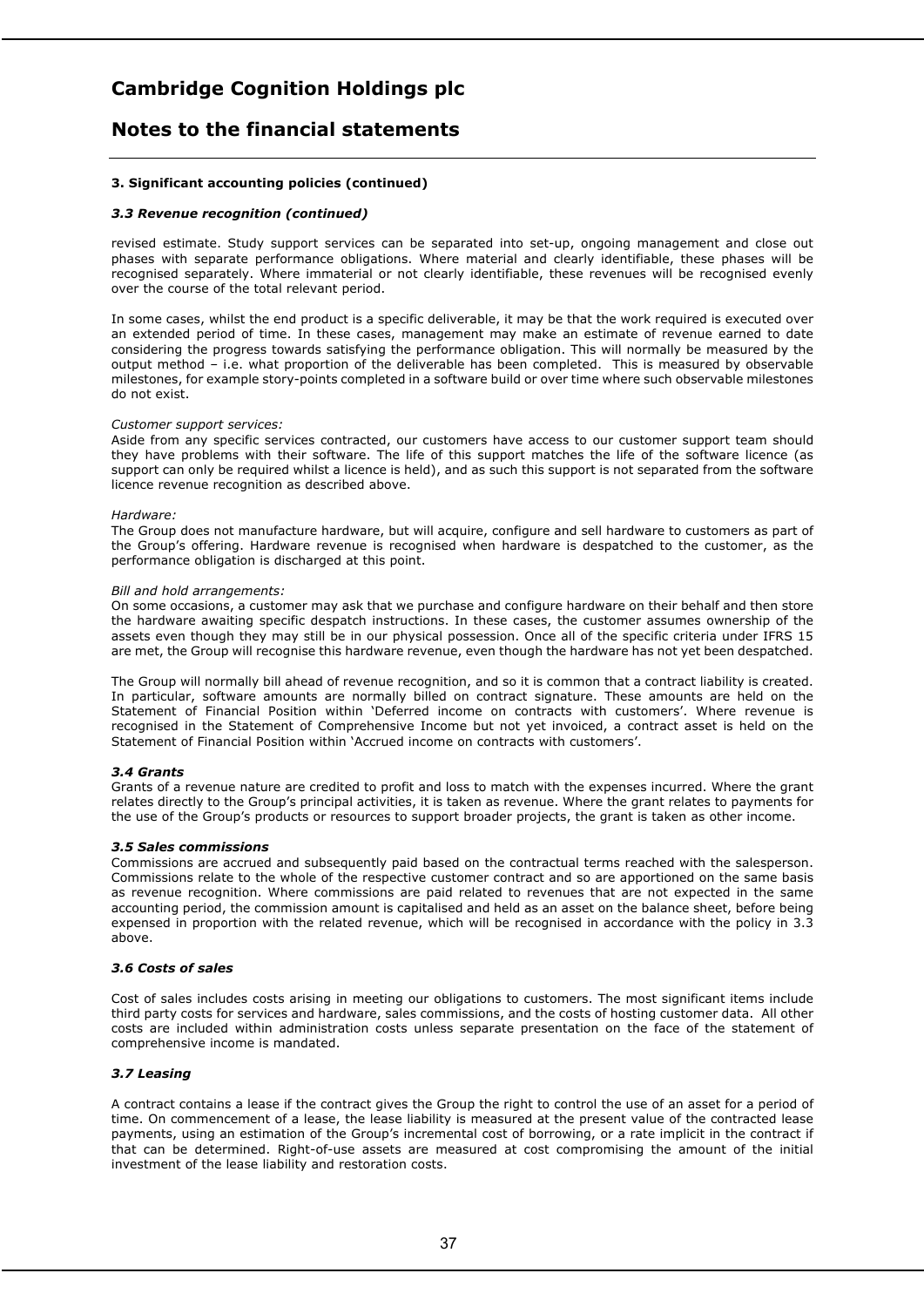### **Notes to the financial statements**

#### **3. Significant accounting policies (continued)**

#### *3.7 Leasing (continued)*

Subsequent to initial recognition, the lease liability is increased for the related finance charges and reduced for instalments paid. The asset is depreciated on a straight-line basis over the shorter of the length of the lease or the asset's useful life. Upon any subsequent modifications to the lease, the values are reassessed in line with the process outlined for commencement above. Where a lease ends it is eliminated from the recorded cost and depreciation values.

Should the Group enter into any leases with a period of under 12 months, or for assets with a low value, these costs would be recognised directly into the income statement. For 2021, there are no such assets.

#### *3.8 Foreign currencies*

The individual financial statements of each subsidiary are presented in the currency of the primary economic environment in which it operates (its functional currency). The UK pound is the functional currency of the Company and presentation currency for the consolidated financial statements.

In preparing the financial statements of the individual companies, transactions in currencies other than the entity's functional currency (foreign currencies) are recognised at the rates of exchange prevailing on the dates of the transactions, with differences recorded in the income statement. At each reporting date, monetary assets and liabilities that are denominated in foreign currencies are retranslated at the rates prevailing at that date.

On consolidation, assets and liabilities have been translated into the UK pound at the closing rate at the reporting date. Income and expenses have been translated into the UK pound at the average monthly rates over the reporting period. Exchange differences are charged or credited to other comprehensive income and recognised in the currency translation reserve in equity.

#### *3.9 Post employment benefit costs*

Payments to defined contribution retirement benefit schemes are charged as an expense as they fall due.

#### *3.10 Taxation*

The tax expense represents the sum of the tax currently payable and deferred tax.

#### *Current tax*

The tax currently payable is based on taxable profit for the year. Taxable profit differs from net profit as reported in the income statement because it excludes items of income or expense that are taxable or deductible in other years and it further excludes items that are never taxable or deductible. The Group's liability for current tax is calculated using tax rates that have been enacted or substantively enacted by the reporting date.

#### *Deferred tax*

Deferred tax is the tax expected to be payable or recoverable on differences between the carrying amounts of assets and liabilities in the consolidated financial statements and the corresponding tax bases used in the computation of taxable profit, and is accounted for using the balance sheet liability method. Deferred tax liabilities are recognised for all taxable temporary differences and deferred tax assets are recognised to the extent that it is probable that taxable profits will be available against which deductible temporary differences can be utilised. However, such assets and liabilities are not recognised if the temporary difference arises from the initial recognition of goodwill or from the initial recognition (other than in a business combination) of other assets and liabilities in a transaction that affects neither the taxable profit nor the accounting profit.

Deferred tax liabilities are recognised for taxable temporary differences arising on investments in subsidiaries except where the Group is able to control the reversal of the temporary difference and it is probable that the temporary difference will not reverse in the foreseeable future.

The carrying amount of deferred tax assets is reviewed at each reporting date and reduced to the extent that it is no longer probable that sufficient taxable profits will be available to allow all or part of the asset to be recovered.

Deferred tax is calculated at the tax rates that are expected to apply in the period when the liability is settled or the asset is realised based on tax laws and rates that have been enacted or substantively enacted at the reporting date. Deferred tax is charged or credited in the income statement, except when it relates to items charged or credited in other comprehensive income, in which case the deferred tax is also dealt with in other comprehensive income.

Deferred tax assets and liabilities are offset when there is a legally enforceable right to set off current tax assets against current tax liabilities and when they relate to income taxes levied by the same taxation authority and the Group intends to settle its current tax assets and liabilities on a net basis.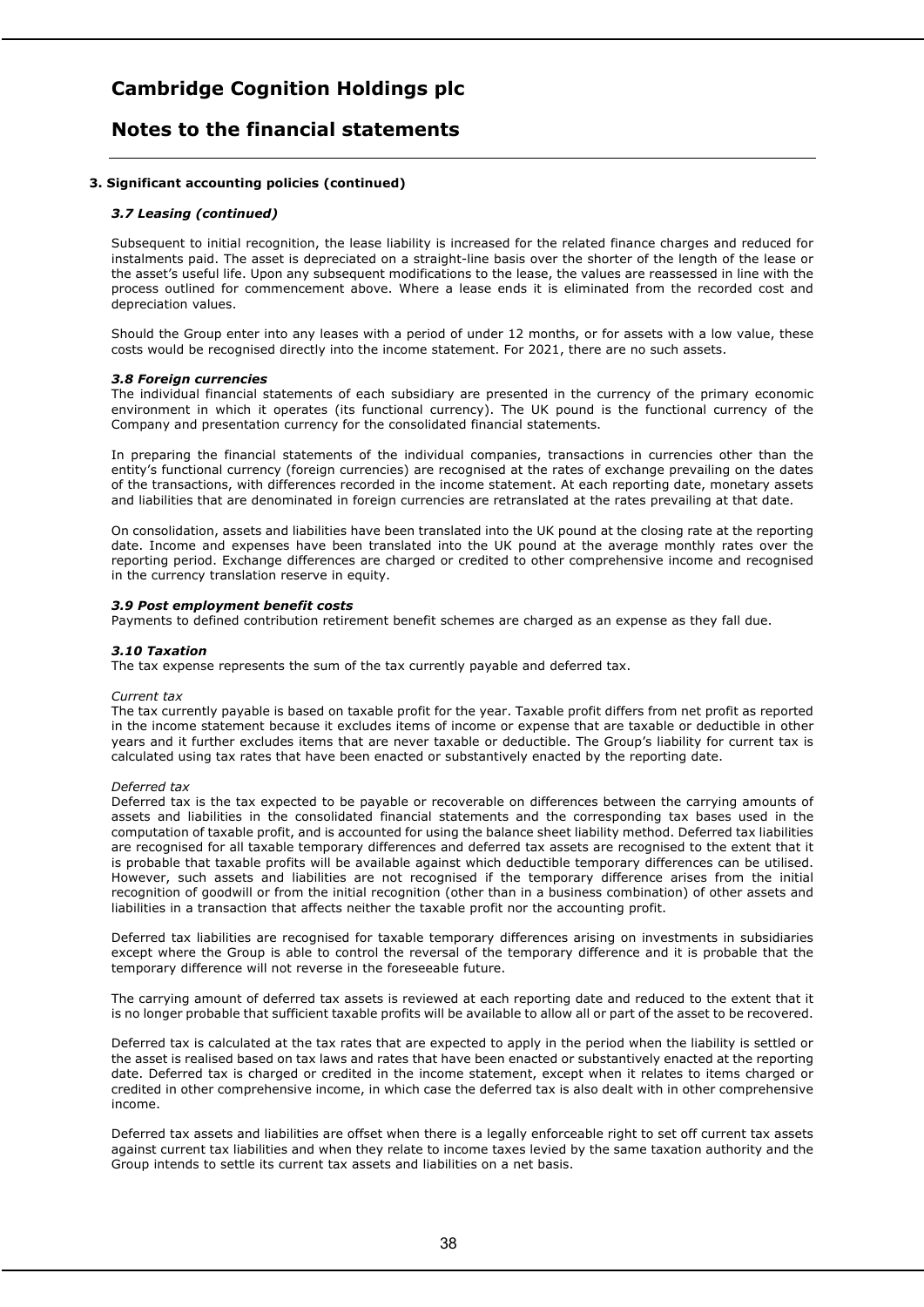### **Notes to the financial statements**

#### **3. Significant accounting policies (continued)**

#### *3.10 Taxation (continued)*

#### *Research and Development tax credits*

The Group applies for Research and Development tax credits in respect of each financial year. The credit is recognised when the application is submitted, as the Group has an established history of successful claims, and this is the point where an estimated value is reliable. The tax credit is accounted for within the taxation charge or credit for the year.

#### *3.11 Goodwill*

Goodwill arising in a business combination is recognised as an asset at the date that control is acquired (the acquisition date). Goodwill is measured as the excess of the sum of the consideration transferred, the amount of any non-controlling interest in the acquiree and the fair value of the acquirer's previously held equity interest (if any) in the entity over the net of the acquisition-date amounts of the identifiable assets acquired and the liabilities assumed.

Goodwill is not amortised but is reviewed for impairment at least annually. For the purpose of impairment testing, goodwill is allocated to each of the Group's cash-generating units expected to benefit from synergies arising from the combination. Cash-generating units to which goodwill has been attributed under IFRS 3 Business Combinations are tested for impairment annually, or more frequently when there is an indication that the unit may be impaired. If the recoverable amount of the cash-generating unit is less than the carrying amount of the unit, the impairment loss is allocated first to reduce the carrying amount of any goodwill allocated to the unit and then to the other assets of the unit pro-rata on the basis of the carrying amount of each asset in the unit. An impairment loss recognised for goodwill is not reversed in a subsequent period. For impairment review purposes the value in use is assessed with reference to cash flows arising from the Board approved three-year plan using a 7.5% discount rate. If this calculation suggests the recoverability of goodwill is sensitive to any of these factors, appropriate scenario modelling is performed.

#### *3.12 Tangible and intangible assets*

#### *Property, plant and equipment*

Property, plant and equipment are stated at cost less accumulated depreciation and any recognised impairment loss. Depreciation is provided at rates calculated to write off the cost of fixed assets, less their estimated residual value, over their expected useful lives on the following bases:

| Leased buildings (right of use)  | Period of contracted use (i.e. length of lease)                        |
|----------------------------------|------------------------------------------------------------------------|
| Fixtures, fittings and equipment | 25% - 33% per annum straight line                                      |
| Leasehold improvements           | straight line over the lesser of 5 years or over the term of the lease |

The gain or loss arising on the disposal of an asset is the difference between the sales proceeds and the carrying amount of the asset and is recognised in profit and loss on the transfer of the risks and rewards of ownership.

#### *Purchased licences*

Where a licence for software used in the provision of services to customers is purchased and controlled by the Group, the amount is capitalised and amortised over the period of the licence as long as future economic benefits are expected. The amortisation charge is charged to cost of sales.

#### *Internally-generated intangible assets – research and development expenditure*

The Group undertakes research and development expenditure in view of developing new products. Expenditure on research activities is recognised as an expense in the period in which it is incurred. An internally generated intangible asset arising from the Group's development is recognised only if the Group can demonstrate all of the following:

- the technical feasibility of completing the intangible asset so that it will be available for use or sale
- its intention to complete the intangible asset and use or sell it
- its ability to use or sell the intangible asset
- how the intangible asset will generate probable future economic benefits. Among other things, the entity can demonstrate the existence of a market for the output of the intangible asset or the intangible asset itself or, if it is to be used internally, the usefulness of the intangible asset
- the availability of adequate technical, financial and other resources to complete the development and to use or sell the intangible asset
- its ability to measure reliably the expenditure attributable to the intangible asset during its development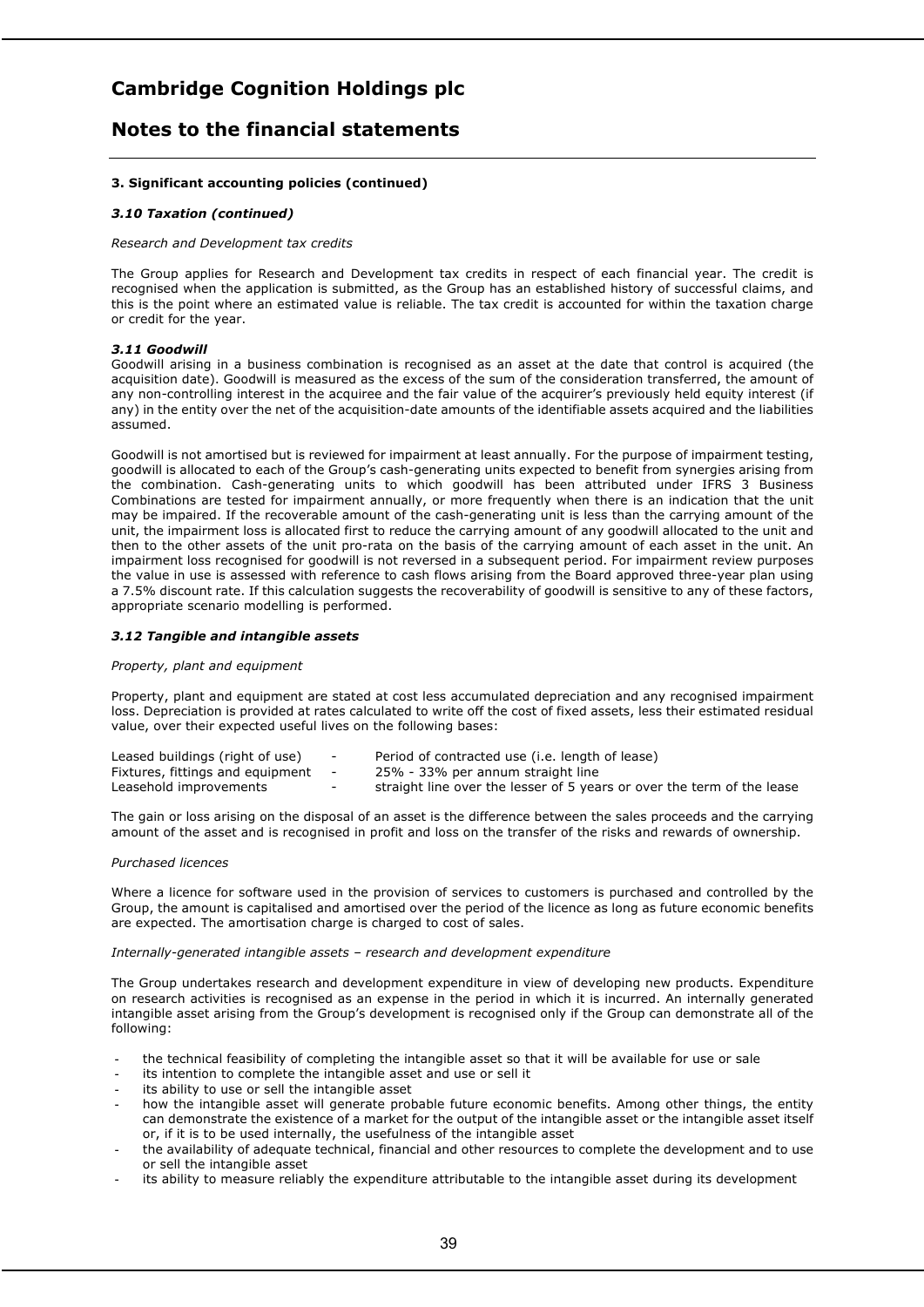### **Notes to the financial statements**

#### **3. Significant accounting policies (continued)**

#### *3.12 Tangible and intangible assets (continued)*

*Internally-generated intangible assets – research and development expenditure (continued)*

Where no internally generated intangible asset can be recognised, development expenditure is recognised as an expense in the period in which it is incurred. Costs are allocated to research and development activities based on estimates of the proportion of time incurred by the relevant employees on such activities, plus third-party costs and consumables.

#### *3.13 Inventories*

Inventories are stated at the lower of cost and net realisable value. Cost comprises direct materials and, where applicable, direct labour costs and those overheads that have been incurred in bringing the inventories to their present location and condition. Cost is calculated using the First-In-First-Out method. Net realisable value represents the estimated selling price less all estimated costs of completion and costs to be incurred in marketing, selling and distribution.

#### *3.14 Financial instruments*

Financial assets and financial liabilities are recognised in the Group's Statement of Financial Position when the Group becomes a party to the contractual provisions of the instrument. Financial assets and financial liabilities are initially measured at fair value, plus or minus directly attributable transaction costs.

#### *Financial assets*

Financial assets are subsequently measured at amortised cost. The Group currently holds no assets at fair value through profit and loss or fair value through other comprehensive income. Accordingly, where the Group believes that there is a change in the fair value of a financial instrument (e.g. a trade receivable is considered unrecoverable) this amount will be adjusted through the income statement. A financial asset is derecognised once the contractual rights expire (e.g. when cash has been received for a trade receivable).

#### *Expected credit losses on trade receivables*

The Group applies the IFRS 9 simplified approach to measuring expected credit losses which uses a lifetime expected loss allowance for all trade receivables and contract assets. The Group estimates expected credit losses by taking the credit losses over the preceding 36 months and comparing this to the revenue over the same period. The historical rates are adjusted to reflect current conditions and the Group's view of economic conditions over the expected lives of the receivables. The percentage derived is then applied to the outstanding trade receivables. This has resulted in an immaterial amount and as such no provision has been booked.

#### *Financial liabilities*

All the Group's financial liabilities are subsequently measured at amortised cost using the effective interest method, with interest expense recognised on an effective yield basis. Financial liabilities are derecognised when the related obligation is discharged, cancelled or expires.

#### *Equity instruments*

An equity instrument is any contract that evidences a residual interest in the assets of an entity after deducting all of its liabilities. Equity instruments issued are recognised as the proceeds are received, net of direct issue costs.

#### *Hedge accounting*

The Group does not have any relationships that qualify for hedge accounting.

#### *3.15 Share-based payments*

Equity-settled share-based payments to employees and others providing similar services are measured at the fair value of the equity instruments at the grant date. The fair value excludes the effect of non-market-based vesting conditions. Details regarding the determination of the fair value of equity-settled share-based transactions are set out in note 24.

The fair value determined at the grant date of the equity-settled share-based payments is expensed on a straightline basis over the vesting period, based on the Group's estimate of equity instruments that will eventually vest. At each reporting date, the Group revises its estimate of the number of equity instruments expected to vest as a result of the effect of non-market-based vesting conditions. The impact of the revision of the original estimates, if any, is recognised in profit or loss such that the cumulative expense reflects the revised estimate, with a corresponding adjustment to equity reserves.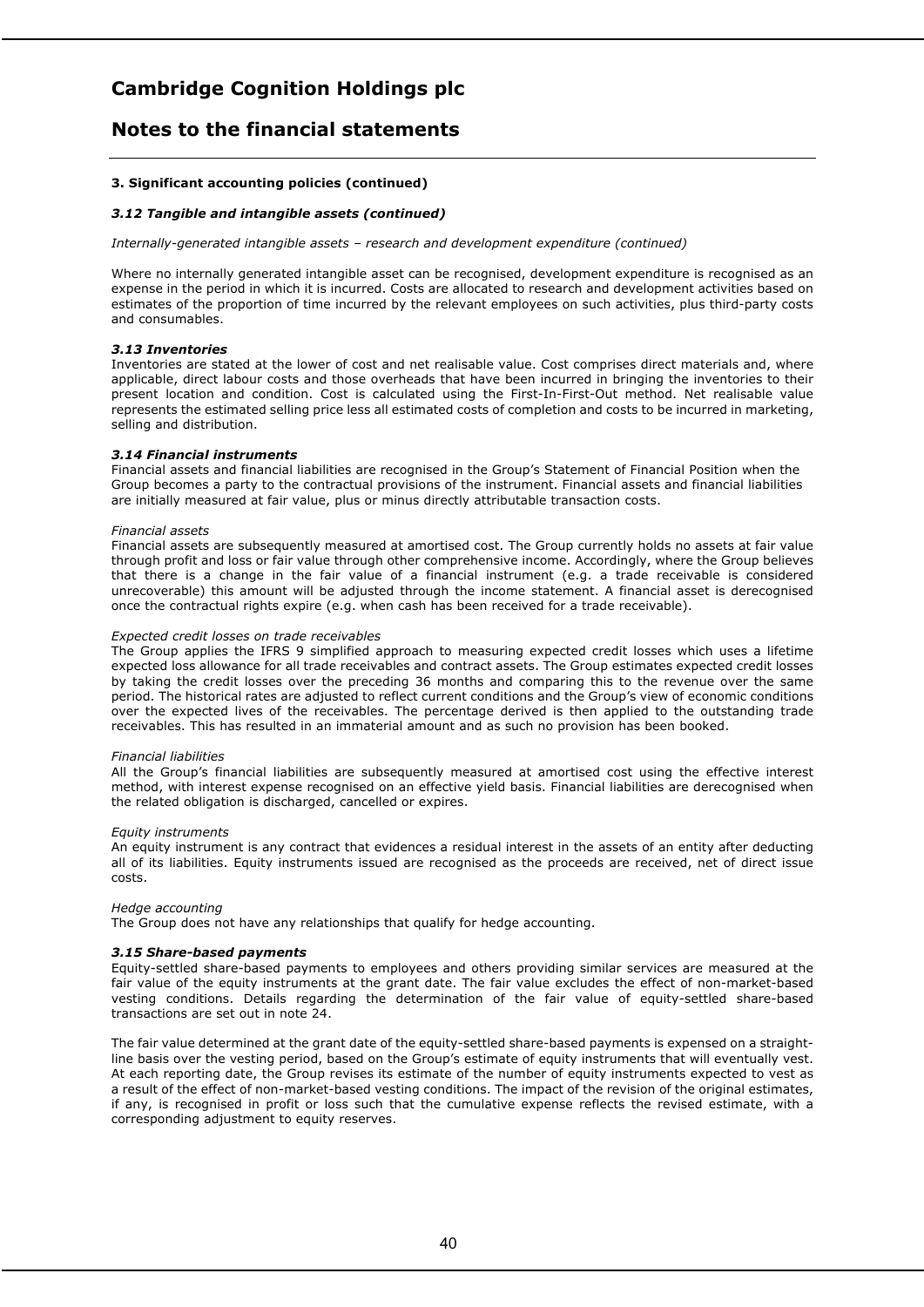### **Notes to the financial statements**

#### **3. Significant accounting policies (continued)**

#### *3.16 Employee Benefit Trust*

In order to facilitate the exercise of share options the Group maintains an Employee Benefit Trust (EBT). This is consolidated in accordance with IFRS10. The costs of purchasing own shares held by the EBT are deducted from equity under the 'Own Shares' reserve. Neither the purchase nor sale of own shares leads to a gain or loss being recognised in the Group's profit and loss or other comprehensive income. When shares are subsequently transferred to employees for less than their purchase price the difference is a realised loss recognised directly in reserves.

#### **3.17 Investments**

The Group measures equity investments at fair value, with changes in fair value recognised in other gains/(losses) in the consolidated statement of comprehensive income.

#### **4. Critical accounting judgements and key sources of estimation uncertainty**

In the application of the Group's accounting policies, which are described in note 3, the Directors are required to make judgements, estimates and assumptions about the carrying amounts of assets and liabilities that are not readily apparent from other sources. The estimates and associated assumptions are based on historical experience and other factors that are considered to be relevant. Actual results may differ from these estimates.

The estimates and underlying assumptions are reviewed on an ongoing basis. Revisions to accounting estimates are recognised in the period in which the estimate is revised if the revision affects only that period or in the period of the revision and future periods if the revision affects both current and future periods.

#### *Revenue recognition*

As noted in section 3.3 above, many of the judgements in relation to revenue recognition are directed by the characteristics of the contractual obligation being discharged. Accordingly, a limited amount of management judgement is required. Whilst these judgements do not carry a significant level of estimation uncertainty, they are nonetheless described below.

The extent to which, and the way in which, contracts are separated into their component parts and the values attributed to those parts. This is based on the detail as per the contract, but other methods could be used that would yield different results;

Whether software licences are granted to allow the customer the benefit of use of the Group's intellectual property over a period of time (including benefitting from future maintenance and improvements) or whether that right is given as the intellectual property exists at the point of time the licence is granted. In the case of the former, software is recognised over the period of use, for the latter revenue is recognised when the customer receives control of the licence;

The adoption of the portfolio approach for lower value sales and the recognition criteria applied judgements of the upper limit ( $£20,000$ ) and the period of recognition (12 months) impact the method of valuation and hence the amount recognised in the financial statements;

Where performance obligations are satisfied over time, the length of time remaining for performance, and whether this needs revising over time. These judgements are based on best available information from customers at any given point in time, but can change given the nature of the customer's business; and

The deferral and subsequent recognition of commissions in cost of sales, which is recognised in the same proportion as the revenue it is associated with.

#### *Critical judgements in applying the Group's accounting policies*

The following are the critical judgements that the Directors, supported by management have made in the process of applying the Group's accounting policies. Where estimation uncertainty exists, the Directors, supported by management, take account of all available information in forming their judgement.

#### *Fair value of investments*

The Group reviews the fair value of investments on an annual basis. This test requires a comparison of the observable equity transactions, discounted for appropriate matters specific to the Group's holding in the underlying investment.

#### *Goodwill*

The Group reviews the carrying value of its goodwill balances by carrying out impairment tests at least on an annual basis. These tests require estimates to be made of the value in use of its CGUs which are dependent on estimates of future cash flows and long-term growth rates of the CGUs. See note 13.

#### *Capitalisation of development costs*

The point at which development costs meet the criteria for capitalisation is critically dependent on management judgement of the probability of future economic benefits. No development was completed in the year which met the requirements for capitalisation under IAS 38 Intangible Assets. The research and development expenditure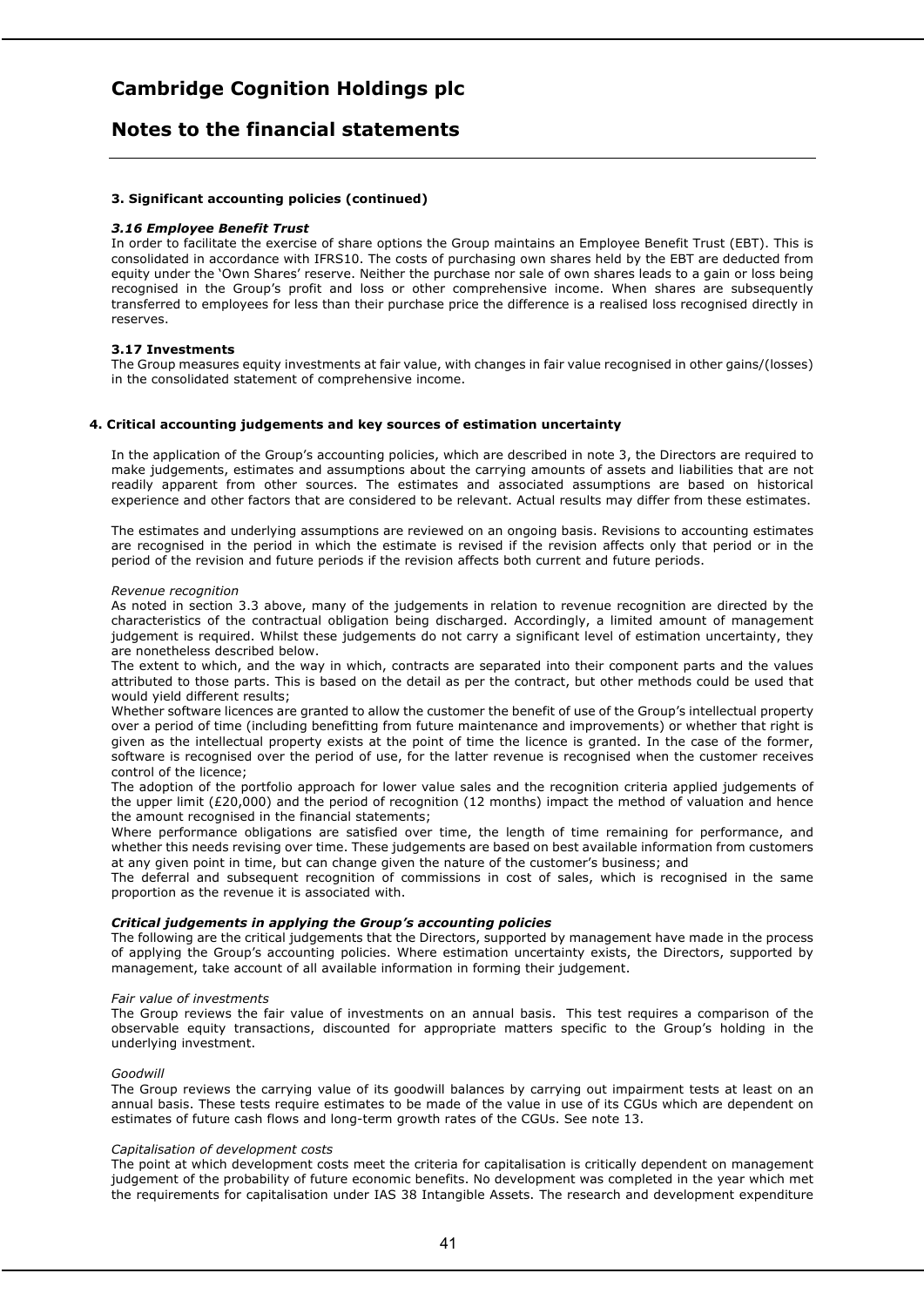### **Notes to the financial statements**

primarily relates to ongoing research as outlined in the Strategic Report. Therefore, no development costs have been capitalised during 2021 (2020: £nil).

#### *Recovery of deferred tax assets*

Deferred tax assets have not been recognised for deductible temporary differences, share options and tax losses as management considers that there is not sufficient certainty on when future taxable profits will be available to utilise those temporary differences and tax losses. This judgement is reviewed at each balance sheet date and made based upon forecasts of taxable profit, considering the inherent uncertainties in these forecasts.

#### **5. Revenue**

An analysis of the Group's revenue for each major product and service category is as follows:

|                                         | 2021<br>£'000         | 2020<br>£'000         |
|-----------------------------------------|-----------------------|-----------------------|
| Software<br><b>Services</b><br>Hardware | 3,609<br>5,638<br>847 | 2,751<br>3,679<br>311 |
|                                         | 10,094                | 6.741                 |

Costs cannot be directly attributed to the products and services above so profit measures are not presented.

#### *Geographical information*

The revenue from external customers by geographical location is detailed below:

|                          | 2021<br>£'000 | 2020<br>£'000 |
|--------------------------|---------------|---------------|
| United Kingdom           | 888           | 425           |
| United States of America | 6,167         | 4,606         |
| European Union           | 2,261         | 984           |
| Rest of World            | 778           | 726           |
|                          | 10,094        | 6,741         |

All non-current assets are located in the United Kingdom.

#### *Information about major customers*

Two customers account for more than 10 per cent of reported revenue in 2021, amounting to just over 20% of the total (2020: none).

#### *Revenue from contracts with customers*

All revenue in 2021 and 2020 comes from contracts with customers.

#### *Timing of revenue recognition*

As explained in note 3.3, some software and services are recognised over a period of time, and some at a point in time. The split of revenue in line with these factors is as follows:

|                                                                                | 2021<br>£'000 | 2020<br>£'000 |
|--------------------------------------------------------------------------------|---------------|---------------|
|                                                                                |               |               |
| Software – delivered over a period of time                                     | 3,344         | 2,279         |
| Software - delivered at a point in time                                        | 265           | 472           |
| Services - delivered over a period of time                                     | 4,694         | 2,868         |
| Services - delivered at a point in time                                        | 944           | 811           |
| Hardware - recognised at despatch or on satisfaction of bill and hold criteria | 847           | 311           |
|                                                                                | 10,094        | 6.741         |

Of the £4.8m deferred revenue at 31 December 2020, £4.5m was recognised as revenue in 2021. Of the £2.7m deferred revenue at 31 December 2019, £0.3m was recognised as revenue in 2021.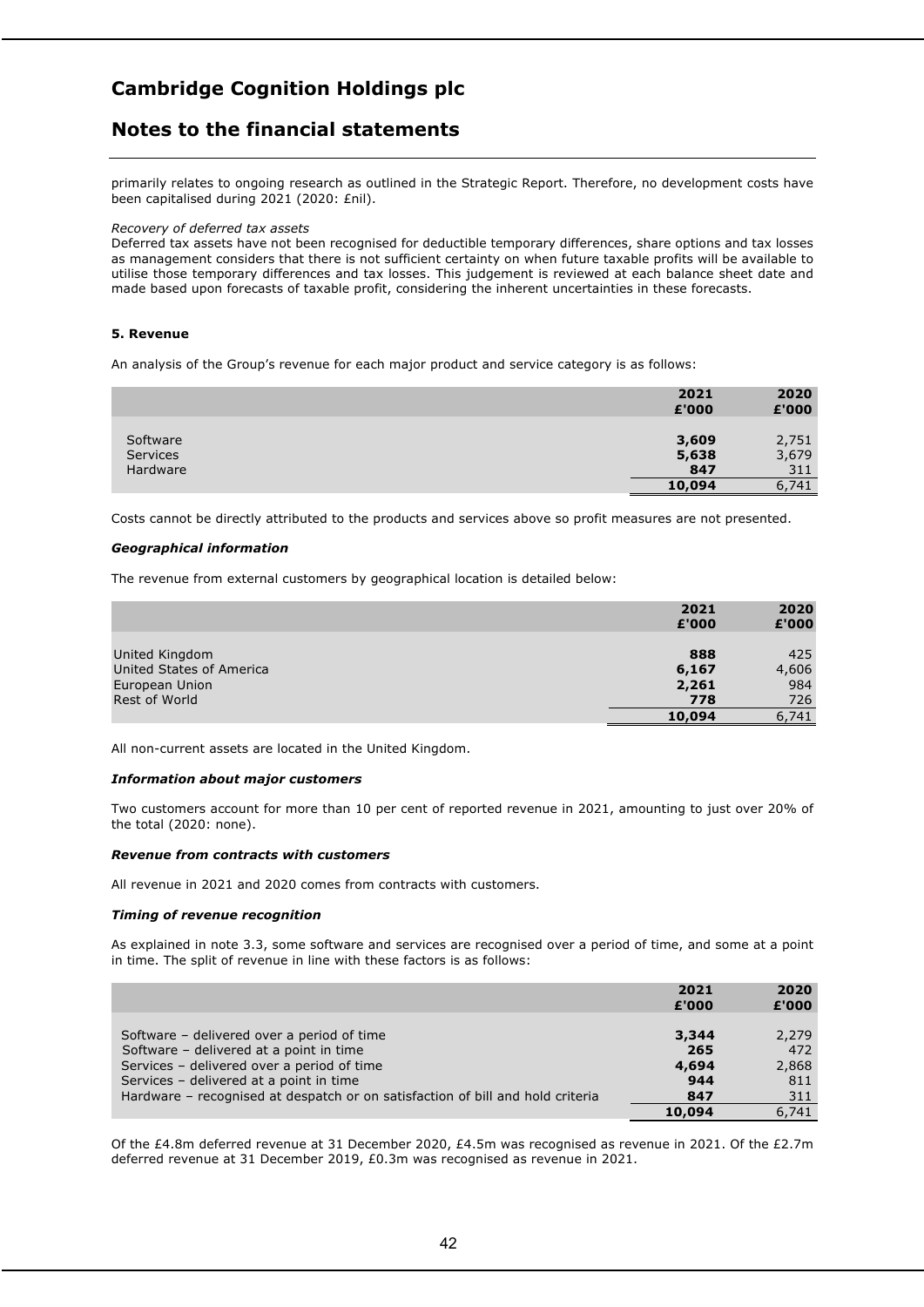### **Notes to the financial statements**

#### **5. Revenue (continued)**

Payment terms can vary from customer to customer and are subject to negotiation. Normally, software will be invoiced at the point of initial sale and services invoiced as delivered. This will mean that a deferred revenue balance is created in respect of software which will be reduced as the software is used.

#### *Deferred commissions*

Deferred commissions are presented as part of 'other receivables' in note 17. Management does not consider any of these amounts impaired. The movement of this account specifically is as follows:

|                                                                                                    | 2021<br>£'000       | 2020<br>£'000       |
|----------------------------------------------------------------------------------------------------|---------------------|---------------------|
| Opening balance<br>Amount of opening balance recognised in year<br>Net addition from sales in year | 440<br>(174)<br>462 | 273<br>(127)<br>294 |
| Closing balance                                                                                    | 728                 | 440                 |

#### **6. Other operating income**

Other operating income is made up of the following:

|              | 2021<br>£'000 | 2020<br>£'000        |
|--------------|---------------|----------------------|
| Grant income |               | ົາ<br>ے ر            |
|              | 14            | $\sim$ $\sim$<br>ے ر |

#### **7. Operating profit/(loss)**

Operating profit/(loss) has been arrived at after charging/(crediting):

|                                               | 2021<br>£'000 | 2020<br>£'000 |
|-----------------------------------------------|---------------|---------------|
|                                               |               |               |
| Net foreign exchange (gains)/losses           | 297           | 130           |
| Research and development costs                | 1,660         | 1,453         |
| Depreciation of property, plant and equipment | 143           | 132           |
| Amortisation of intangibles                   | 6             | 6             |
| Staff costs (see note 9)                      | 5,100         | 4,444         |

#### **8. Auditor's remuneration**

The analysis of the auditor's remuneration is as follows:

|                                                         | 2021<br>£'000 | 2020<br>£'000 |
|---------------------------------------------------------|---------------|---------------|
| Fees payable to the Company's auditor for the audit of: |               |               |
| the Company's annual accounts                           | 44            | 28            |
| the subsidiaries' annual accounts                       | 33            | 26            |
| <b>Total audit fees</b>                                 | 77            | 54            |
|                                                         |               |               |
| Taxation compliance services                            |               |               |
| <b>Total non-audit fees</b>                             |               | 8             |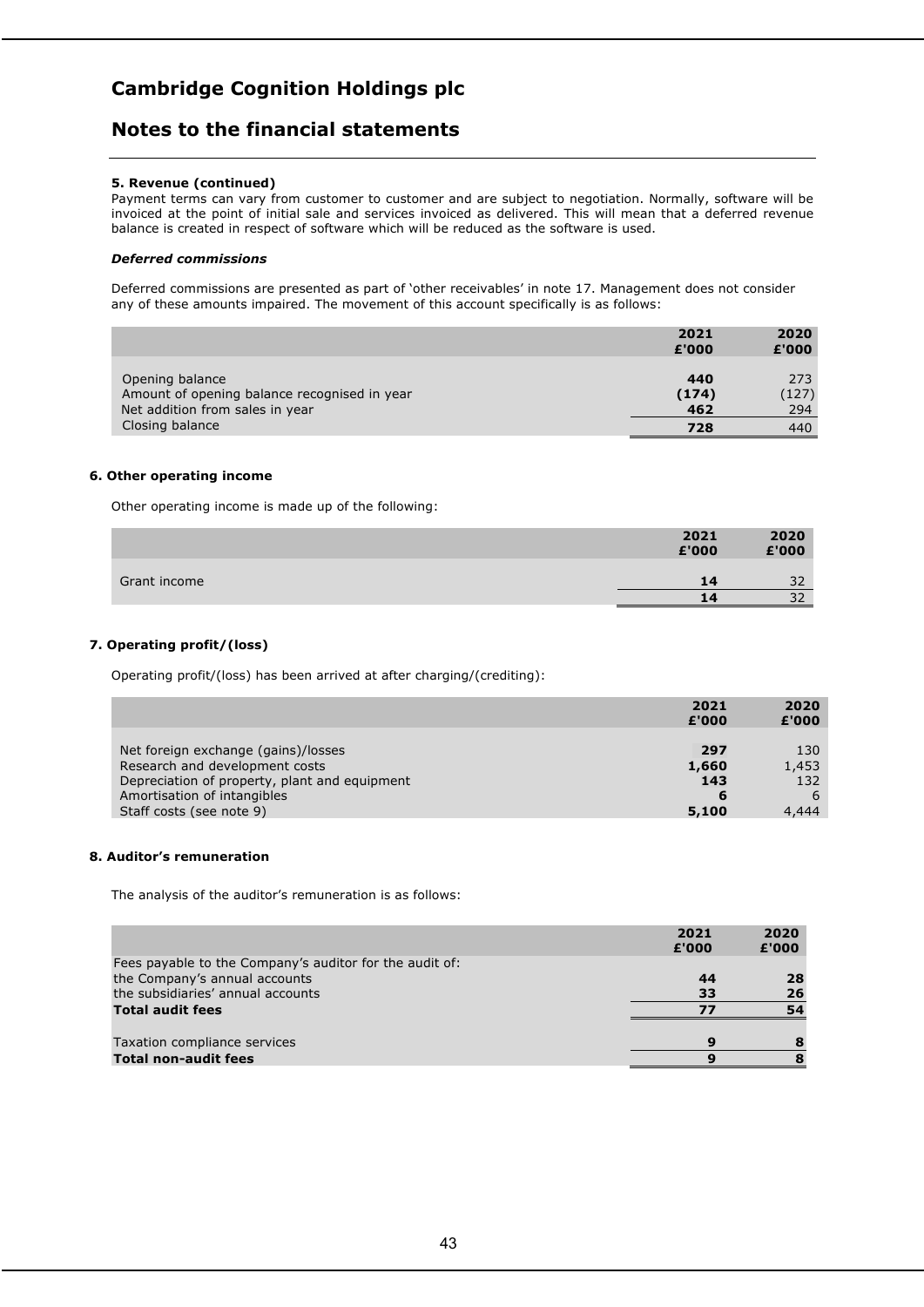### **Notes to the financial statements**

### **9. Staff costs**

The average monthly number of employees (including directors) was:

|                                              | 2021<br><b>Number</b> | 2020<br><b>Number</b> |
|----------------------------------------------|-----------------------|-----------------------|
| Operations<br>Sales and business development | 42<br>9               | 40                    |
| Administrative support                       | q                     |                       |
|                                              | 60                    | 58                    |

Their aggregate remuneration comprised:

|                                           | 2021<br>£'000 | 2020<br>£'000 |
|-------------------------------------------|---------------|---------------|
|                                           |               |               |
| Wages and salaries                        | 4,321         | 3,811         |
| Social security costs                     | 440           | 352           |
| Other pension costs (see note 25)         | 228           | 213           |
| Share-based payments charge (see note 24) | 111           | 68            |
|                                           | 5,100         | 4,444         |

#### **10. Interest receivable and finance costs**

Interest receivable comprises:

|                           | 2021<br>£'000            | 2020<br>£'000 |
|---------------------------|--------------------------|---------------|
| Interest on bank deposits | $\overline{\phantom{a}}$ | $\Delta$      |

Finance costs comprise:

| 2021                                    | 2020  |
|-----------------------------------------|-------|
| £'000                                   | £'000 |
| Unwinding of discount on lease creditor |       |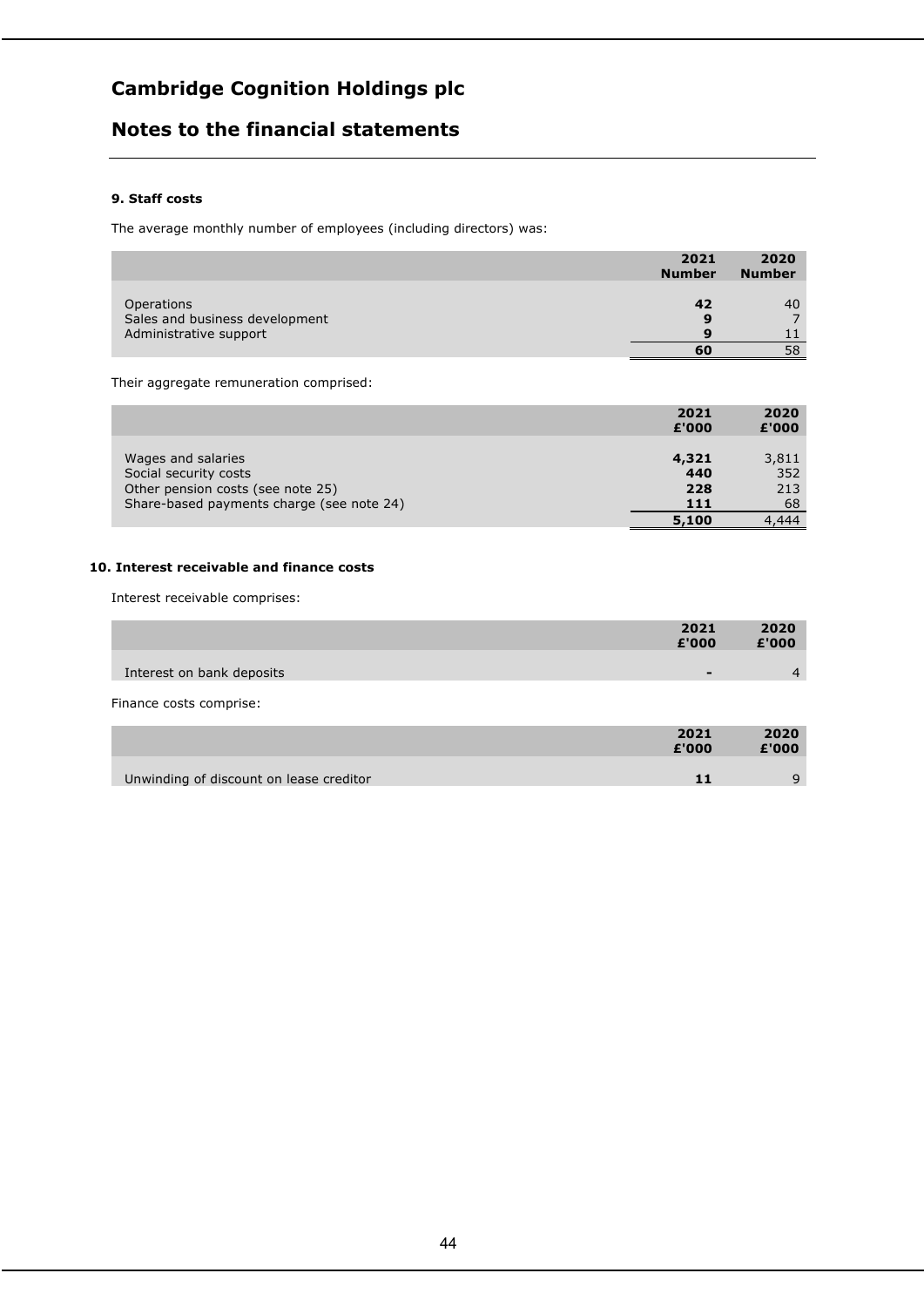### **Notes to the financial statements**

#### **11. Taxation**

|                                                                           | 2021<br>£'000  | 2020<br>£'000 |
|---------------------------------------------------------------------------|----------------|---------------|
| Corporation tax:<br>Current year<br>Adjustments in respect of prior years | (2)<br>(195)   | (213)         |
| Deferred tax (see note 18)<br>Total tax credit                            | (197)<br>(197) | (211)         |

Corporation tax is calculated at 19.00% (2020: 19.00%) of the estimated taxable loss for the year.

The tax credit for each year reconciles to the loss before tax as follows:

|                                                                   | 2021<br>£'000 | 2020<br>£'000 |
|-------------------------------------------------------------------|---------------|---------------|
| Loss before tax on continuing operations                          | 253           | (649)         |
| Tax at the UK corporation tax rate of 19.00%<br>$(2020: 19.00\%)$ | 48            | (123)         |
| Difference in foreign tax rates                                   | 17            | 5             |
| Expenses not deductible for tax purposes                          | 26            | 3             |
| Deduction on exercise of share options                            | (48)          | (2)           |
| Movement in unprovided deferred tax on losses                     | (43)          | 117           |
| Adjustment in respect of prior years                              | (195)         | (213)         |
| Foreign tax (credit)/charge                                       | (2)           | 2             |
| Tax credit for the year                                           | (197)         | (211)         |

The adjustment in respect of prior years relates to the receipt of R&D tax credits in respect of 2020 (2020: in respect of 2019). No claim has yet been made for 2021 and no credit has been recognised in the financial statements.

### **12. Earnings per share**

The calculation of basic and diluted earnings per share ("EPS") is based on the following data:

#### **Earnings**

|                                                                                                                      | 2021<br>£'000 | 2020<br>£'000 |
|----------------------------------------------------------------------------------------------------------------------|---------------|---------------|
| Earnings for the purposes of basic and diluted EPS per share being net loss<br>attributable to owners of the Company | 450           | (438)         |
| <b>Number of shares</b>                                                                                              |               |               |
|                                                                                                                      | 2021<br>'000' | 2020<br>'000' |
| Weighted average number of ordinary shares for the purposes of basic EPS                                             | 31,170        | 29,776        |
| Weighted average number of ordinary shares for the purposes of diluted EPS                                           | 31,519        | 29,776        |
|                                                                                                                      |               |               |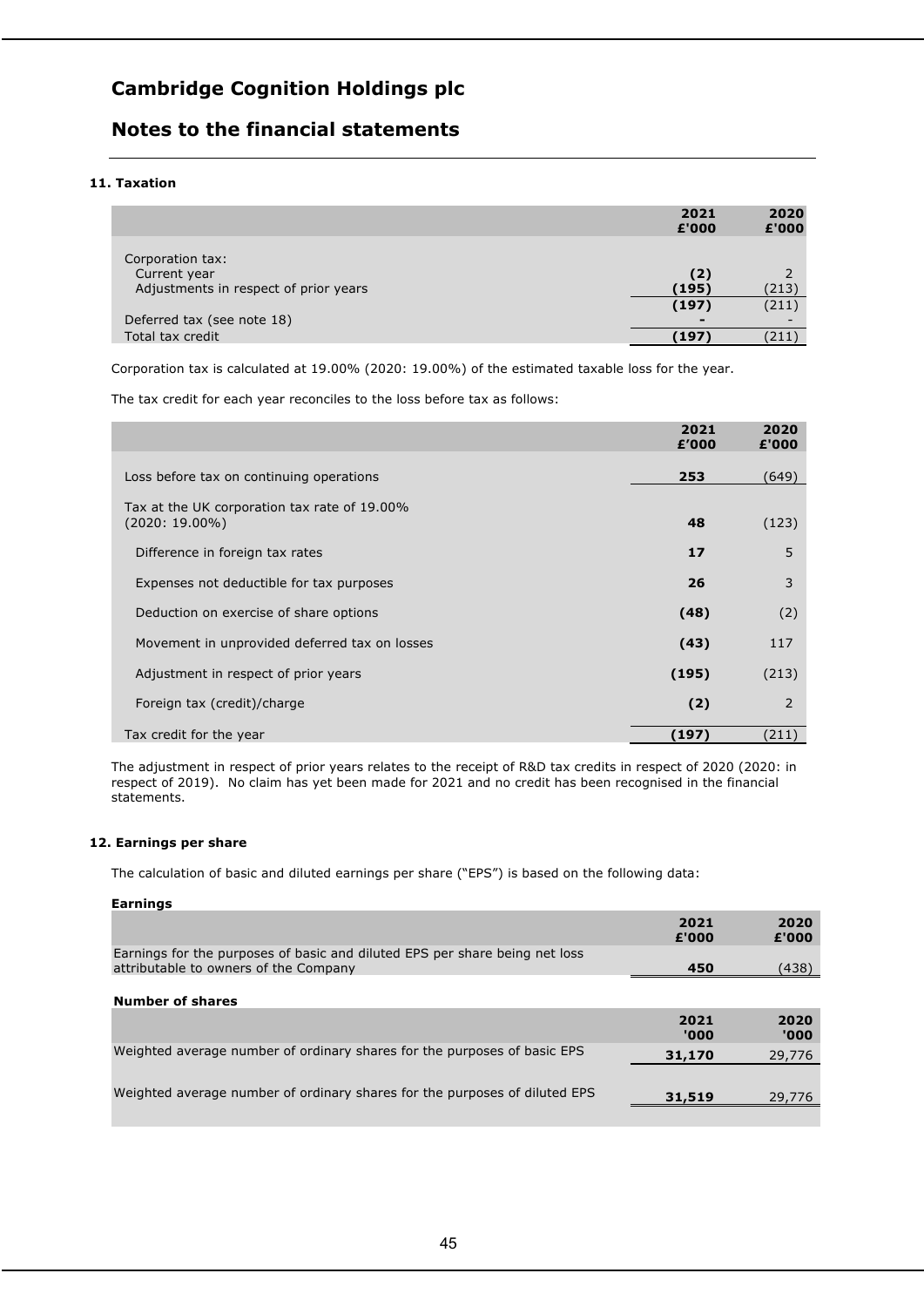### **Notes to the financial statements**

#### **13. Intangible assets**

|                                                                                        | Goodwill<br>£'000 | <b>Licences</b><br>£'000 | <b>Total</b><br>£'000 |
|----------------------------------------------------------------------------------------|-------------------|--------------------------|-----------------------|
| Cost                                                                                   |                   |                          |                       |
| At 1 January 2021 and 31 December 2021                                                 | 352               | 40                       | 392                   |
| <b>Amortisation</b><br>At 1 January 2021<br>Charge for the year<br>At 31 December 2021 |                   | 13<br>6<br>19            | 13<br>6<br>19         |
| <b>Net Book value</b>                                                                  |                   |                          |                       |
| At 31 December 2021                                                                    | 352               | 21                       | 373                   |
| At 31 December 2020                                                                    | 352               | 27                       | 379                   |

The goodwill held by the Group is held within Cambridge Cognition Limited and was recognised when the initial trade and assets for Cambridge Cognition Limited were acquired in 2002. The initial amount recognised was the difference between the amount paid for the trade and assets by Cambridge Cognition Limited and the fair value of those assets. The goodwill represents Cambridge Cognition's proprietary software. This software is used across the Group's product offerings, and the group monitors the value of the goodwill at the Cambridge Cognition Limited level. Accordingly, the cash generating unit ("CGU") for the purposes of testing impairment under IAS 36 is the statutory entity of Cambridge Cognition Limited.

The recoverable value of the goodwill and other assets in Cambridge Cognition Limited has been assessed on a value in use basis considering the three-year future forecasts for Cambridge Cognition Limited. These budgets are a result of the overall Group budgeting process, and the key assumptions include sales order volumes, business costs, and the related cash flows. This process considers both prior performance and future projections based on both external and internal factors. A terminal value is calculated based on the third year of forecasts with a nil growth rate. The discount rate used was 7.5%, consistent with the prior year.

As well as the scenario based on these forecasts, management has run alternative scenarios with reasonable downside assumptions to test the valuation, in particular a reduction in sales orders taken by over 20% and consequential impacts on results and cashflow. In all scenarios, the goodwill amount is recovered within the initial three-year period. Accordingly, no impairment has been recorded.

#### **14. Property, plant and equipment**

|                                                                                                                         | <b>Leased</b><br><b>Buildings</b><br>£'000 | Leasehold<br><b>Improvements</b><br>£'000 | <b>Fixtures</b><br>and fittings<br>£'000 | <b>Total</b><br>£'000 |
|-------------------------------------------------------------------------------------------------------------------------|--------------------------------------------|-------------------------------------------|------------------------------------------|-----------------------|
| Cost                                                                                                                    |                                            |                                           |                                          |                       |
| At 1 January 2021<br><b>Additions</b><br>At 31 December 2021                                                            | 126<br>24<br>150                           | 39<br>39                                  | 628<br>32<br>660                         | 793<br>56<br>849      |
| <b>Depreciation</b><br>At 1 January 2021<br>Charge for the year<br>Eliminated on expiry of lease<br>At 31 December 2021 | 32<br>118<br>150                           | 38<br>39                                  | 585<br>24<br>609                         | 655<br>143<br>798     |
| <b>Net Book value</b>                                                                                                   |                                            |                                           |                                          |                       |
| At 31 December 2021                                                                                                     |                                            |                                           | 52                                       | 52                    |
| At 31 December 2020                                                                                                     | 94                                         |                                           | 43                                       | 138                   |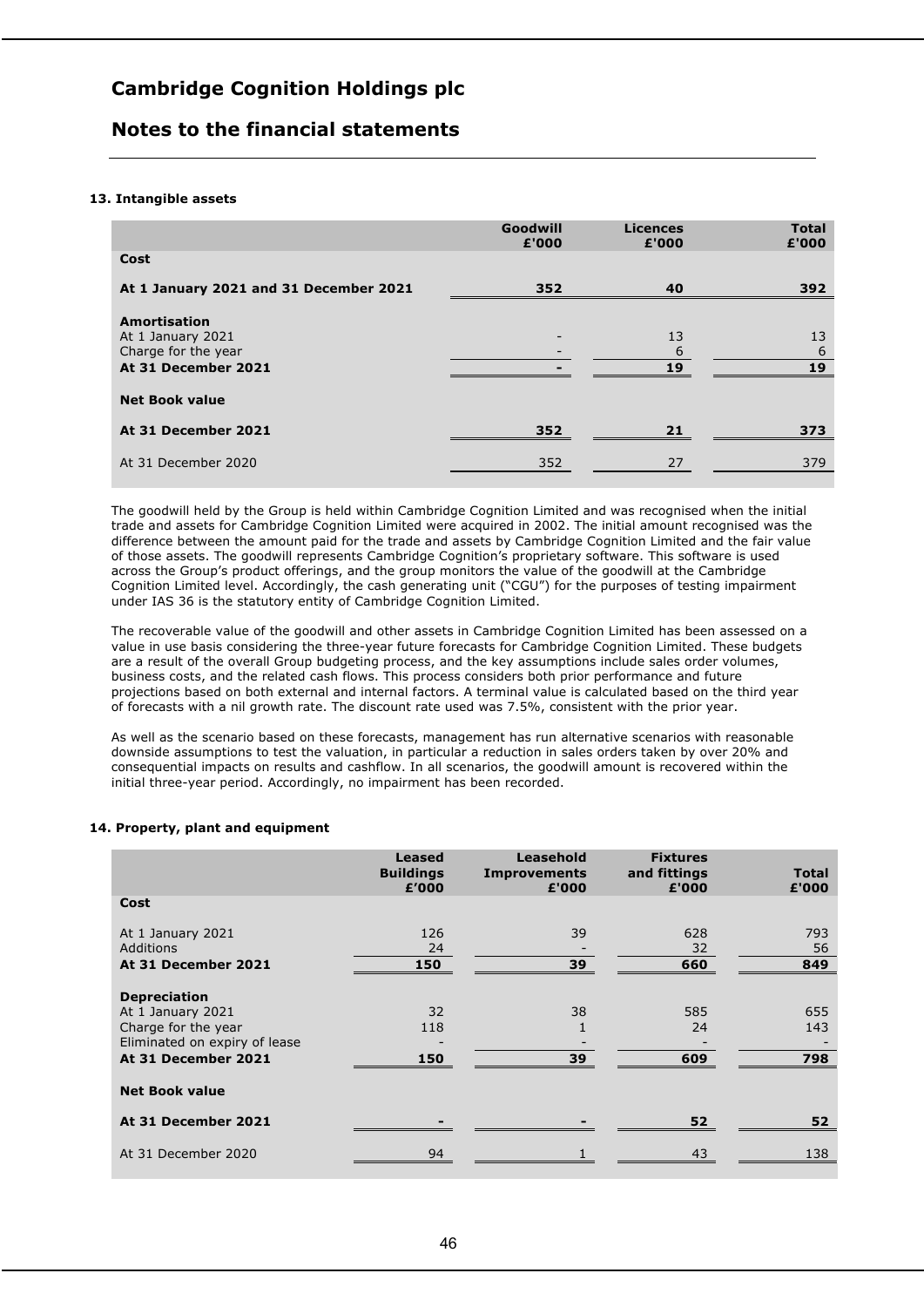## **Notes to the financial statements**

### **15. Subsidiaries, joint ventures, associates and other investments**

Details of the Company's subsidiaries, joint ventures and associates at 31 December 2021 are as follows:

| <b>Name</b>                          | <b>Place of</b><br>incorporation<br>(or registration)<br>and operation | <b>Proportion</b><br>οf<br>ownership<br>interest<br>$\frac{0}{\alpha}$ | <b>Proportion</b><br><b>of</b><br>voting<br>power held<br>$\frac{0}{0}$ |
|--------------------------------------|------------------------------------------------------------------------|------------------------------------------------------------------------|-------------------------------------------------------------------------|
| Cambridge Cognition Limited          | United Kingdom                                                         | 100%                                                                   | 100%                                                                    |
| Cambridge Cognition Trustees Limited | United Kingdom                                                         | 100%                                                                   | 100%                                                                    |
| Cambridge Cognition LLC              | Delaware, United<br>States of America                                  | 100%                                                                   | 100%                                                                    |
| Cantab Corporate Health Limited      | United Kingdom                                                         | 100%                                                                   | 100%                                                                    |
| Cognition Kit Limited                | United Kingdom                                                         | 50%                                                                    | 50%                                                                     |

The results and assets of Cognition Kit Limited are immaterial to the Group. Accordingly, detailed disclosures have not been presented.

All the above companies, except Cambridge Cognition Limited, are held via Cambridge Cognition Limited. All UK entities have their Registered Office at the Company's registered office. The Registered Office of Cambridge Cognition LLC is 510 S. 200 W. Suite 200, Salt Lake City, UT 84101, USA.

All holdings are in ordinary shares.

*Details of the Company's other investments include:*

Monument Therapeutics Limited 33%

The net cost of the investment in Monument is £49,000 and after an extensive fair value exercise it was concluded that cost approximated to fair value and there was no requirement to adjust the carrying value of the investment at  $31<sup>st</sup>$  December 2021.

The Company recognises its holding in Monument as an investment. Although it holds more than 20% of the voting shares, it does not have significant influence over the business due to the control exercised by all the other major shareholders to the exclusion of the Company.

### **16. Inventories**

|                                     | 2021<br>£'000 | 2020<br>£'000 |
|-------------------------------------|---------------|---------------|
| Finished goods and goods for resale | 126           | 51            |

During the year inventories with a total value of £251,000 (2020: £184,000) were included in the income statement as an expense.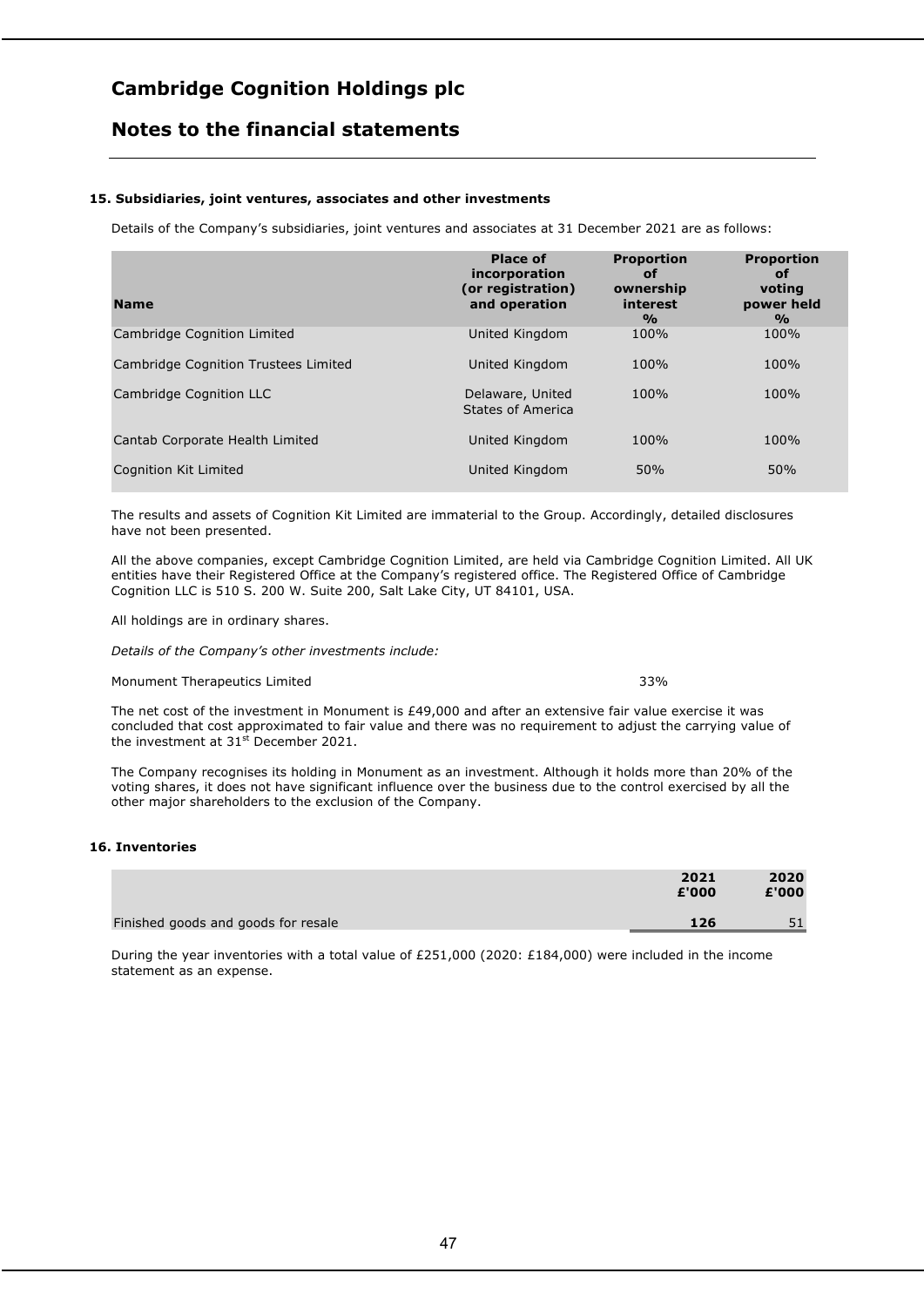### **Notes to the financial statements**

#### **17. Trade and other receivables**

|                                                 | 2021<br>£'000 | 2020<br>£'000 |
|-------------------------------------------------|---------------|---------------|
| Trade receivables from contracts with customers | 2,047         | 1,368         |
| Accrued income from contracts with customers    | 401           | 57            |
| Prepayments                                     | 1,592         | 551           |
| Deferred commissions                            | 728           | 440           |
| Other receivables                               | 362           | 232           |
|                                                 | 5,130         | 2,648         |

#### *Trade receivables*

Trade receivables disclosed above are classified as financial assets and are measured at amortised cost.

The average credit period offered on sales of goods varies from 30 days to 90 days.

Trade receivables disclosed above include amounts which are past due at the year-end (see below for aged analysis) but against which the Group has not recognised an impairment loss. There has not been a significant change in credit quality and the amounts are still considered recoverable.

Aging of past due but not impaired receivables:

|                  | 2021  | 2020  |
|------------------|-------|-------|
|                  | £'000 | £'000 |
| $31-60$ days     | 652   | 10    |
| $61-90$ days     | 299   | 27    |
| 91-120 days      | 4     |       |
| 121 or more days | 79    | 4     |
|                  | 1,034 | 41    |

There is a provision for a credit loss of £13,000 (2020: £13,000). This loss is against a specific project from which recovery is not presently anticipated. In determining the recoverability of a trade receivable the Group will also consider any change in the credit quality of the trade receivable from the date credit was initially granted up to the reporting date. The concentration of credit risk is limited due to the customer base being large and unrelated. Management considers that all the above financial assets that are not impaired or past due are of good credit quality. Under IFRS 9, we consider the expected credit losses on our receivables with reference to our past experiences of credit losses and calculate an expected credit loss. The expected credit loss for the Group would be immaterial and has not been booked in this or the prior year.

Debts of £10,000 were written off during the year (2020 – nil). A provision for credit loss of £115 was charged to the income statement (2020: £13,000).

#### **18. Deferred Tax**

At the reporting date, the Group has unused tax losses of £12.8 million (2020: £13.8 million) available for offset against future profits. No deferred tax asset has been recognised in respect of these losses as there is uncertainty over the timing of future taxable profits. The unprovided deferred tax asset amounts to approximately £2.5 million (2020: £2.6 million). Losses may be carried forward indefinitely. No deferred tax asset has been recognised in respect of share options.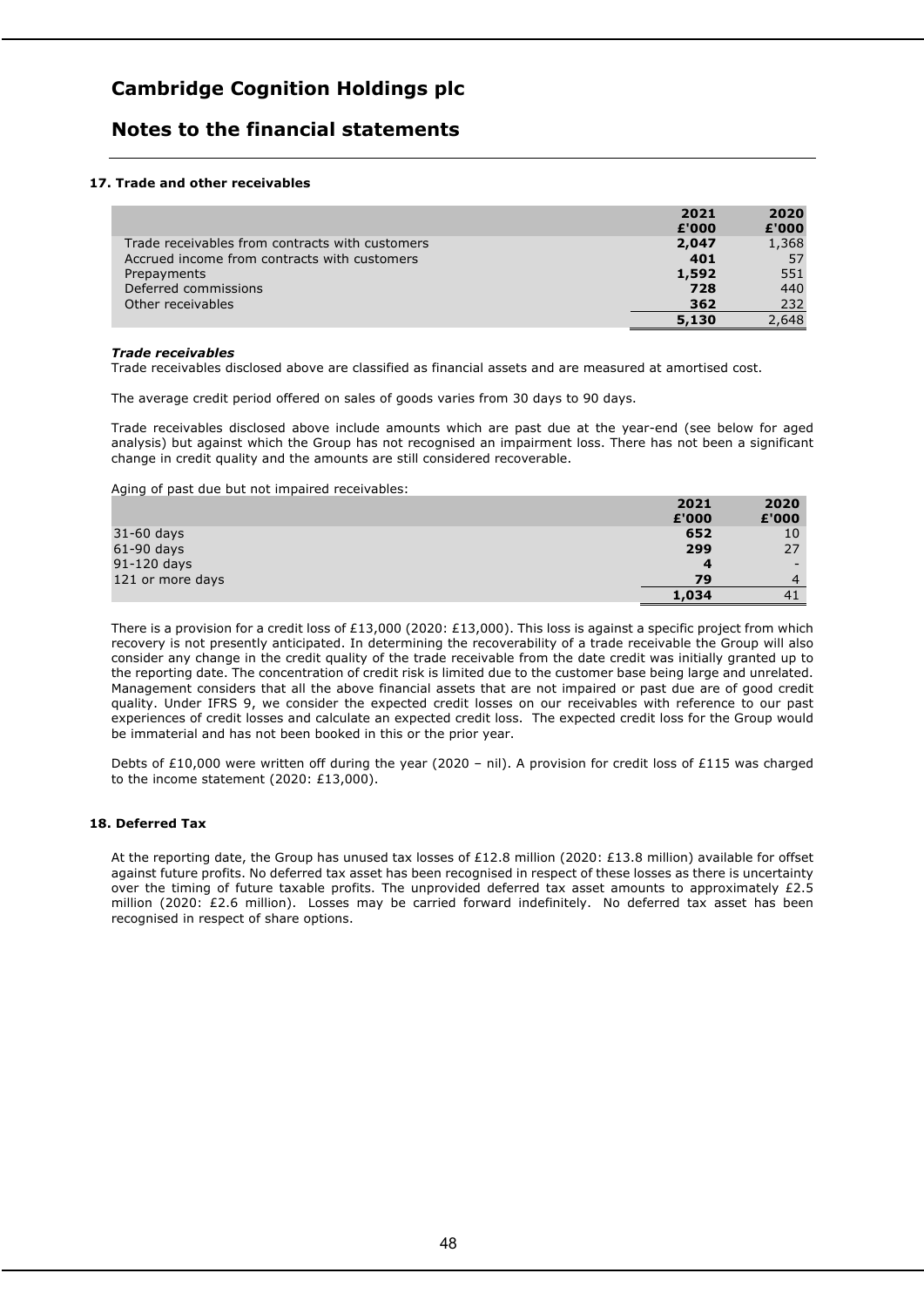### **Notes to the financial statements**

#### **19. Trade and other payables**

#### **Amounts falling due within one year**

|                                             | 2021<br>£'000 | 2020<br>£'000 |
|---------------------------------------------|---------------|---------------|
|                                             |               |               |
| Trade payables                              | 755           | 298           |
| Accruals                                    | 2,181         | 864           |
| Deferred income on contracts with customers | 8,816         | 4,833         |
| Social security and other taxes             | 112           | 85            |
| Lease liabilities                           | 18            | 98            |
| Other payables                              | 26            | 28            |
|                                             | 11,908        | 6,206         |

Trade payables and accruals principally comprise amounts outstanding for trade purchases and ongoing costs. For all suppliers no interest is charged on the trade payables. Group policy is to ensure that payables are paid within the pre-agreed credit terms and to avoid incurring penalties and/or interest on late payments. The Directors consider that the carrying amount of trade payables approximates their fair value.

Deferred income on contracts with customers has increased during the year due to the volume of sales orders received, and the amount of orders for which payments have been received ahead of revenue recognition.

#### **20. Share capital**

| Issued and fully paid                                       | 2021<br>£'000 | 2020<br>£'000 |
|-------------------------------------------------------------|---------------|---------------|
| 31,170,093 (2020: 31,170,093) Ordinary Shares of £0.01 each | 312           | 312           |

All ordinary shares carry equal voting and distribution rights. There are no other classes of shares.

#### **21. Own shares reserve and other reserve**

|                    | 2021<br>£'000 | 2020<br>£'000 |
|--------------------|---------------|---------------|
| Own shares reserve | 78            | 78            |

The Own shares reserve represents the cost of shares acquired by the two Cambridge Cognition Employee Benefit Trusts to satisfy options under the Group's share options schemes. The number of shares held by the UK Employee Benefit Trust at 31 December 2021 was 36,765 (2020: 67,715). The number of shares held by the Jersey-based Employee Benefit Trust at 31 December 2021 was 45,000 (2020: 48,250).

During the year employees exercised 30,950 (2020: 6,000) (net) share options at an exercise price of £0.01 each which were satisfied by the UK Employee Benefit Trust.

|                                                   | 2021<br>£'000 | 2020<br>£'000 |
|---------------------------------------------------|---------------|---------------|
| Other reserve – merger reserve                    | 5,981         | 5,981         |
| Other reserve - cumulative translation adjustment | 144           | 130           |
| Total other reserve                               | 6,125         | 6.111         |

The Other reserve in the consolidated statement of changes in equity is made up of £5,981,000 which arose when the Company became the new Group holding company in April 2013.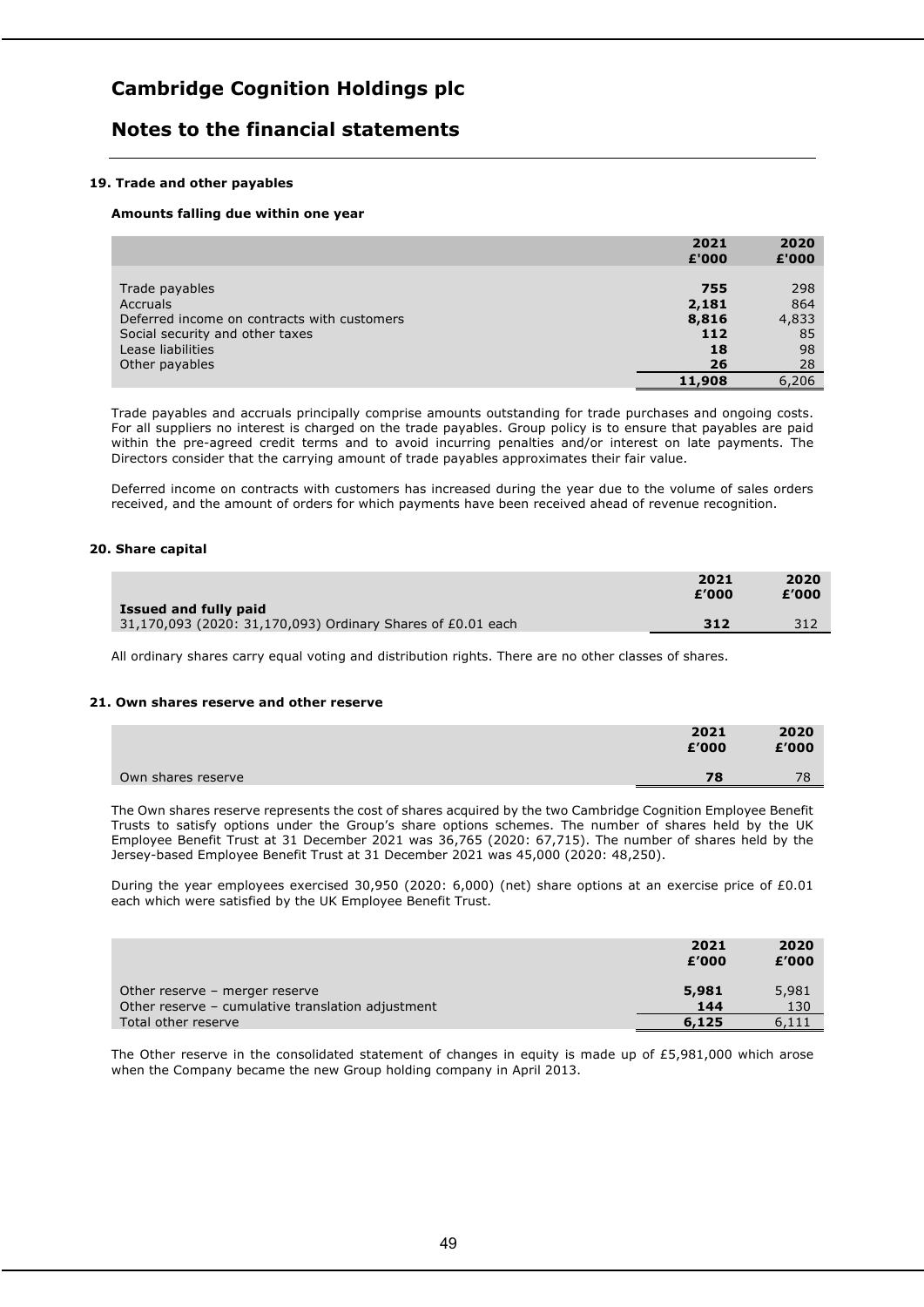### **Notes to the financial statements**

#### **22. Notes to the cash flow statement**

|                                                          | 2021<br>£'000 | 2020<br>£'000 |
|----------------------------------------------------------|---------------|---------------|
| Profit (Loss) before tax                                 | 253           | (649)         |
| Adjustments for:                                         |               |               |
| Depreciation of property, plant and equipment            | 142           | 132           |
| Amortisation of software licences                        | 6             | 6             |
| Share-based payment expense                              | 111           | 68            |
| Finance costs                                            | 11            | 9             |
| Interest receivable                                      |               | (4)           |
| Operating cash flows before movements in working capital | 523           | (438)         |
| Decrease/(increase) in inventories                       | (75)          | $\mathcal{P}$ |
| (Increase)/decrease in receivables                       | (2, 285)      | (1,010)       |
| Increase in payables                                     | 5,782         | 2,243         |
| Cash generated by operations                             | 3,945         | 797           |
| Tax credit received less tax paid                        |               | 213           |
| Net cash from operating activities                       | 3,945         | 1,010         |

#### **Cash and cash equivalents**

|                        | 2021<br>£'000 | 2020<br>£'000 |
|------------------------|---------------|---------------|
| Cash and bank balances | 6,810         | 3.047         |

Cash and cash equivalents comprise cash and short-term bank deposits with an original maturity of three months or less. The carrying amount of these assets is approximately equal to their fair value.

#### **23. Lease arrangements**

The Group holds leases for its headquarters and one additional storage building on the same site. These are the Group's only leases. A summary of the lease asset is within note 14, being the column 'Leased Buildings'.

The changes in the lease liability are as follows:

|                                                                                                                 | 2021<br>£'000   |
|-----------------------------------------------------------------------------------------------------------------|-----------------|
| Liability outstanding at the beginning of the year<br>Renewal lease signed<br>Lease repayments<br>Finance costs | 98<br>(86)<br>b |
| Liability outstanding at year-end                                                                               |                 |

All remaining lease payments are due within one year. Included within the liability above is an amount of £17,000 for restoration of the property at the lease's end.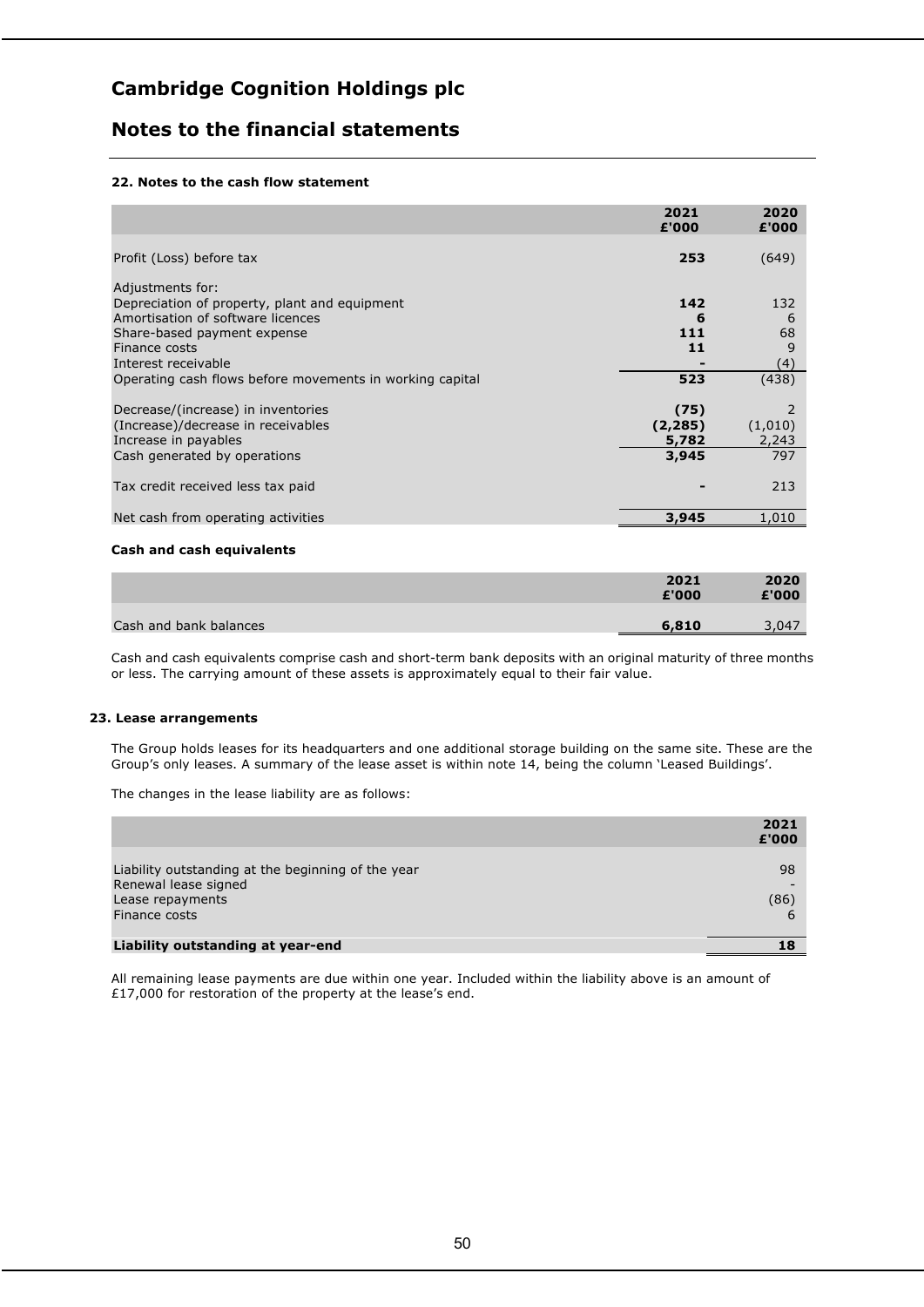### **Notes to the financial statements**

#### **24. Share-based payments**

#### *Equity-settled share option scheme*

The Company has a share option scheme for key employees of the Group. The vesting periods vary between 0 and 3 years. Options are forfeited if the employee leaves the Group before the options vest. Details of the share options outstanding during the year are as follows:

|                                                                                                                       | <b>Number of</b><br>share<br>options          | 2021<br>Weighted<br>average<br>exercise price<br>(in E) | Number of<br>share<br>options                  | 2020<br>Weighted<br>average<br>exercise price<br>(in E) |
|-----------------------------------------------------------------------------------------------------------------------|-----------------------------------------------|---------------------------------------------------------|------------------------------------------------|---------------------------------------------------------|
| Outstanding at beginning of year<br>Exercised during the year<br>Granted during the year<br>Forfeited during the year | 2,287,636<br>(38,259)<br>494,000<br>(216,287) | 0.35<br>0.01<br>1.24<br>0.45                            | 1,316,321<br>(6,000)<br>1,286,815<br>(309,500) | 0.46<br>0.01<br>0.30<br>0.58                            |
| Outstanding at the end of the year                                                                                    | 2,527,090                                     | 0.52                                                    | 2,287,636                                      | 0.35                                                    |
| Exercisable at the end of the year                                                                                    | 396,959                                       | 0.59                                                    | 288,106                                        | 0.81                                                    |

The options outstanding at 31 December 2021 had a weighted average remaining contractual life of 3.6 years (2020 3.2 years). The exercise prices of share options outstanding at the period end was as follows:

|                                                                                                                                                   | <b>Number of</b><br>share<br>options       | 2021<br>Weighted<br>average<br>exercise price<br>(in E) | <b>Number of</b><br>share<br>options      | 2020<br>Weighted<br>average<br>exercise price<br>(in E) |
|---------------------------------------------------------------------------------------------------------------------------------------------------|--------------------------------------------|---------------------------------------------------------|-------------------------------------------|---------------------------------------------------------|
| Exercise price of one penny<br>Exercise price of 28 pence<br>Exercise price between 53 and 82.5 pence<br>Exercise price between 125 and 272 pence | 160,843<br>1,427,857<br>455,458<br>482,932 | 0.01<br>0.28<br>0.66<br>1.29                            | 200,602<br>1,592,144<br>456,958<br>37,932 | 0.01<br>0.28<br>0.66<br>1.63                            |
| Outstanding at the end of the year                                                                                                                | 2,527,090                                  | 0.52                                                    | 2,287,636                                 | 0.35                                                    |

Options were granted on 30 April 2021 and 15 November 2021. The performance conditions attached to some of these options are such that options vest dependent on the Group achieving certain performance hurdles. The performance conditions, which are both market and non-market conditions, have been incorporated into the measurement by actuarial modelling. The aggregate of the estimated fair values of the options granted in April is £155,000, and for those granted in November is £28,000. The inputs into the Monte Carlo stochastic and Black Scholes models for the performance related options were as follows:

|                              | <b>April 2021</b>    |
|------------------------------|----------------------|
|                              |                      |
| Share price at date of issue | 121.0p               |
| Exercise price               | 125.0p               |
| Expected volatility          | 6%                   |
| Expected life                | 3 years              |
| Risk-free rate               | 0.17%                |
| Expected dividend yields     | $0.0\%$              |
|                              |                      |
|                              | <b>November 2021</b> |
|                              |                      |
| Share price at date of issue | 136.5p               |
| Exercise price               | 140.0p               |
| Expected volatility          | 6%                   |
| Expected life                | 3 years              |
| Risk-free rate               | 0.17%                |
| Expected dividend yields     | $0.0\%$              |

Expected volatility was determined by considering the expected share price movements and other comparable listed companies in the sector. For each option tranche a minimum share price hurdle for the options to vest was set in accordance with the individual terms in the option contracts.

The Group recognised a total charge of £111,000 (2020: £68,000) in relation to equity-settled share-based payment transactions.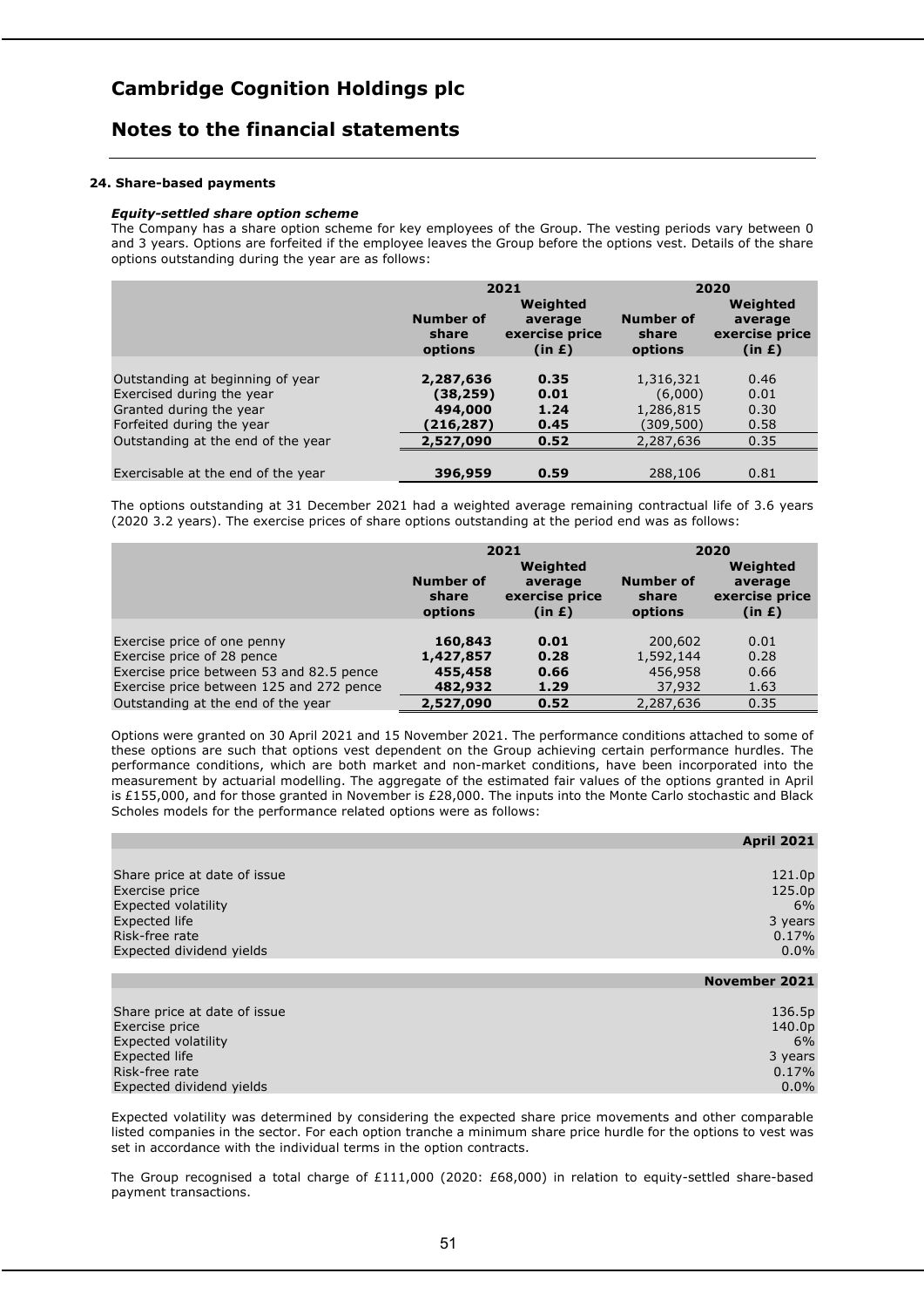### **Notes to the financial statements**

#### **25. Post-employment benefit schemes**

#### *Defined contribution schemes*

The Group operates a defined contribution retirement benefit scheme for all qualifying employees. The assets of the scheme are held separately from those of the Group in funds under the control of independent trustees.

The total cost charged to income of £228,000 (2020: £213,000) represents contributions payable to these schemes by the Group at agreed rates. As at 31 December 2021, contributions of £25,000 (2020: £26,000) due in respect of the current reporting year had not been paid over to the schemes.

#### **26. Financial instruments**

#### *Capital risk management*

The Group manages its capital to ensure the Group is able to continue as a going concern while maximising the return to stakeholders through optimising the balance between the Group debt and equity. The Group had no borrowings at 31 December 2021 (2020: nil). The Group is not subject to any externally imposed capital requirements.

The current capital structure of the Group consists of cash and cash equivalents and equity attributable to equity holders of the Parent, comprising issued capital, reserves and retained earnings as follows:

|                           | 2021<br>£'000 | 2020<br>£'000 |
|---------------------------|---------------|---------------|
| Cash and cash equivalents | 6,810         | 3,047         |
| Equity shareholders funds | 632           | 57            |

#### *Significant accounting policies*

Details of the significant accounting policies and methods adopted (including the criteria for recognition, the basis of measurement and the bases for recognition of income and expenses) for each class of financial asset, financial liability and equity instrument are disclosed in note 3.

#### **Categories of financial instruments**

|                                                      | 2021<br>£'000 | 2020<br>£'000 |
|------------------------------------------------------|---------------|---------------|
| <b>Financial assets classified at amortised cost</b> |               |               |
| Cash and bank balances                               | 6,810         | 3,047         |
| Trade and other receivables                          | 2,388         | 1,521         |
| <b>Financial liabilities at amortised cost</b>       |               |               |
| Trade and other payables                             | 3,092         | 1,373         |
|                                                      |               |               |

#### *Financial risk management objectives*

The Group's Finance function is responsible for all aspects of corporate treasury. It co-ordinates access to financial markets and monitors and manages the financial risks relating to the operations of the Group through internal reports which analyse exposures by degree and magnitude. The risks reviewed include market risk (including currency risk), credit risk and liquidity risk.

#### *Liquidity Risk*

Liquidity risk is that the Group might be unable to meet its obligations. The Group manages its liquidity needs by monitoring cash outflows due in day-to-day business. The Board reviews an annual 12 month financial projection as well as information regarding cash balances on a monthly basis, which includes projections of at least a further 12 months.

At 31 December 2021, the Group's financial liabilities had contractual maturities which are summarised below:

|                                                     | 2021<br>£'000<br>Within 1 year Within 1 year | 2020<br>£'000    |
|-----------------------------------------------------|----------------------------------------------|------------------|
| Trade payables<br>Other payables<br>Lease liability | 755<br>2,319<br>18                           | 298<br>977<br>98 |
|                                                     | 3,092                                        | 1,373            |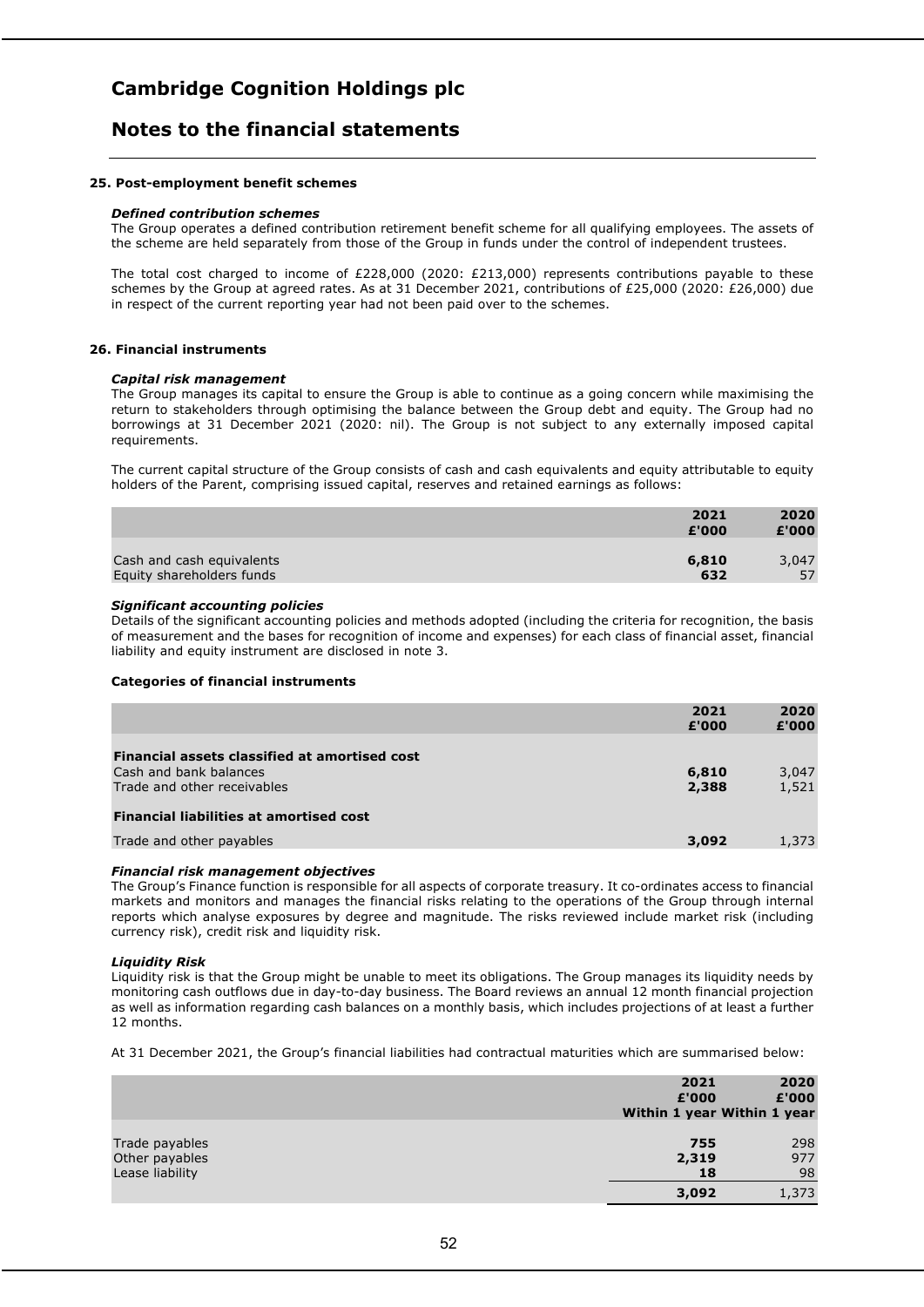### **Notes to the financial statements**

#### **26. Financial instruments (continued)**

#### *Market risk*

The Group's activities expose it primarily to the financial risks of changes in foreign currency exchange rates (see below). The Group has limited exposure to foreign currency exchange rates and did not use financial derivatives in 2020 or 2021.

There has been no change to the Group's exposure to market risks or the manner in which these risks are managed and measured.

#### *Foreign currency risk management*

The Group undertakes transactions denominated in foreign currencies; consequently, exposures to exchange rate fluctuations arise.

The carrying amounts of the Group's foreign currency denominated monetary assets and monetary liabilities at the year-end were as follows:

|                  | <b>Liabilities</b>       |                          |       | <b>Assets</b> |  |
|------------------|--------------------------|--------------------------|-------|---------------|--|
|                  | 2021                     | 2020                     | 2021  | 2020          |  |
|                  | £'000                    | £'000                    | £'000 | £'000         |  |
|                  |                          |                          |       |               |  |
| <b>US Dollar</b> | 119                      | 83                       | 2,952 | 2,922         |  |
| Euro             | 138                      | 39                       | 599   | 766           |  |
| Qatari Riyal     | $\overline{\phantom{0}}$ | $\overline{\phantom{0}}$ | 45    | 45            |  |

A movement in the £/\$ exchange rate of +/- 5% from 31 December 2021 to the date of realising the US dollar net asset position would result in a gain of £142,000 (2020: £142,000). Similarly with the Euro, the gain/loss would be £23,000 (2020: £36,000). With the Qatari Riyal, the gain/loss would be £2,000(2020: £2,000).

#### *Credit risk management*

Credit risk refers to the risk that a counterparty will default on its contractual obligations resulting in financial loss to the Group. The Group has adopted a policy of only dealing with creditworthy counterparties and obtaining sufficient collateral where appropriate, as a means of mitigating the risk of financial loss from defaults. The Group makes appropriate enquiries of the counterparty and independent third parties to determine credit worthiness. Use of other publicly available financial information and the Group's own trading records is made to rate its major customers. The Group's exposure and the credit worthiness of its counterparties are continuously monitored and the aggregate value of transactions is spread amongst approved counterparties. Credit exposure is also controlled by counterparty limits that are reviewed and approved by Group management continuously.

The Group does not have any significant credit risk exposure to any single counterparty or group of counterparties having similar characteristics. The Group defines counterparties as having similar characteristics if they are related entities.

The carrying amount recorded for financial assets in the Statement of Financial Position is net of impairment losses and represents the Group's maximum exposure to credit risk. The Group has calculated its expected credit losses and the amount is immaterial. No guarantees have been given in respect to third parties.

#### *Fair value of financial instruments*

The Directors consider that the carrying amounts of financial assets and financial liabilities recorded in the Statement of Financial Position approximate their fair values.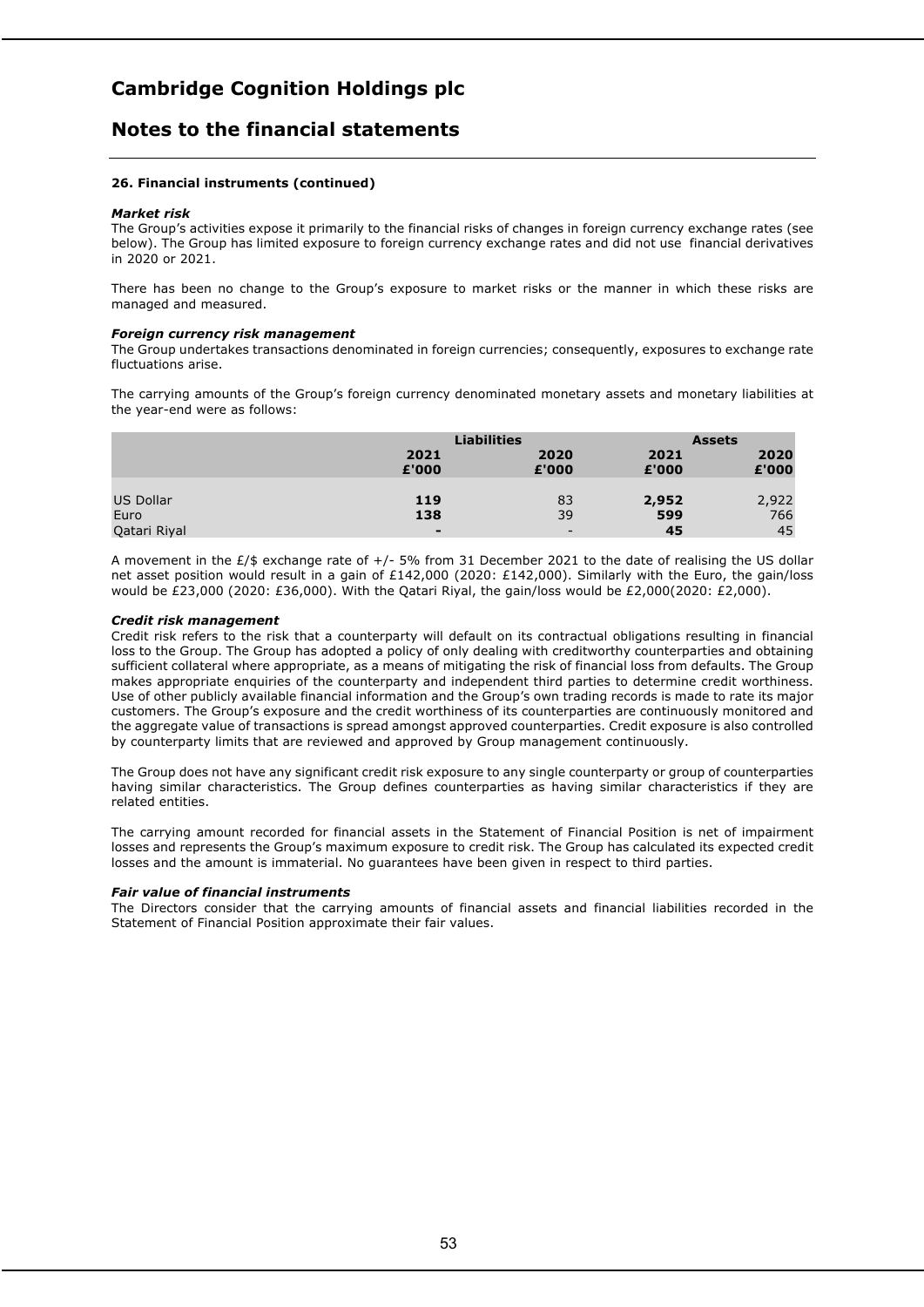### **Notes to the financial statements**

#### **27. Related party transactions**

Balances and transactions between the Company and its subsidiaries, which are related parties, have been eliminated on consolidation and are not disclosed in this note. Transactions between the Group and other related parties are disclosed below.

#### *Transactions with Cognition Kit Limited*

Cognition Kit Limited is the Group's 50% owned joint venture.

During the year the Group invoiced £21,000 (2020: £66,000) in respect of the value of time and expenses of the Group committed to the activities of Cognition Kit Limited - this has been recognised in revenue. At year-end a balance of £nil (2020: £nil) was owed to the Group by Cognition Kit Limited.

Further, the Group was invoiced £253,000 with respect to Cognition Kit Limited in the year (2020: £41,000) this has been recognised as a cost of sale. The Group has also accrued costs in respect of licence fees and other services payable to Cognition Kit Limited of £25,000 (2020: £8,000) – this has been included in accruals.

#### *Transactions with Monument Therapeutics Limited*

Monument Therapeutics Limited was invested in November 2020. The Group has been providing short term funding for Monument Therapeutics Limited. At 31 December 2021 this amounted to £22,000 (2020: £21,000), and has been included within other receivables in note 17. The accumulated net cost incurred on behalf of Monument prior to the spin out was £49k.

#### *Remuneration of directors and key management personnel*

The remuneration of the key management personnel of the Group is set out below in aggregate for each of the categories specified in IAS 24 *Related Party Disclosures*. The key management personnel of the Group at 31 December 2021 consist of the Directors and five additional senior staff (2020: the Directors and five additional senior staff).

|                              | 2021<br>£'000 | 2020<br>£'000 |
|------------------------------|---------------|---------------|
|                              |               |               |
| Short-term employee benefits | 1,402         | 1,190         |
| Post-employment benefits     | 55            | 47            |
| <b>Termination benefits</b>  | 30            |               |
| Share-based payments         | 57            | 44            |
|                              | 1,544         | 1,281         |

Payments in respect of each director are set out in the Remuneration Report. The audited section of that Report forms part of the financial statements.

#### *Other transactions*

In addition to the above, during 2021 the Group incurred consultancy fees of £2,000 (2020: £24,000) from MCR Holdings, a partnership of which Nicholas Walters is a partner and consultancy fees of £nil (2020: £22,394) from The Truffaldino Partnership, a company of which Steven Powell is a director. At 31 December 2021 a balance of £nil (2020: £2,418) was outstanding to MCR Holdings.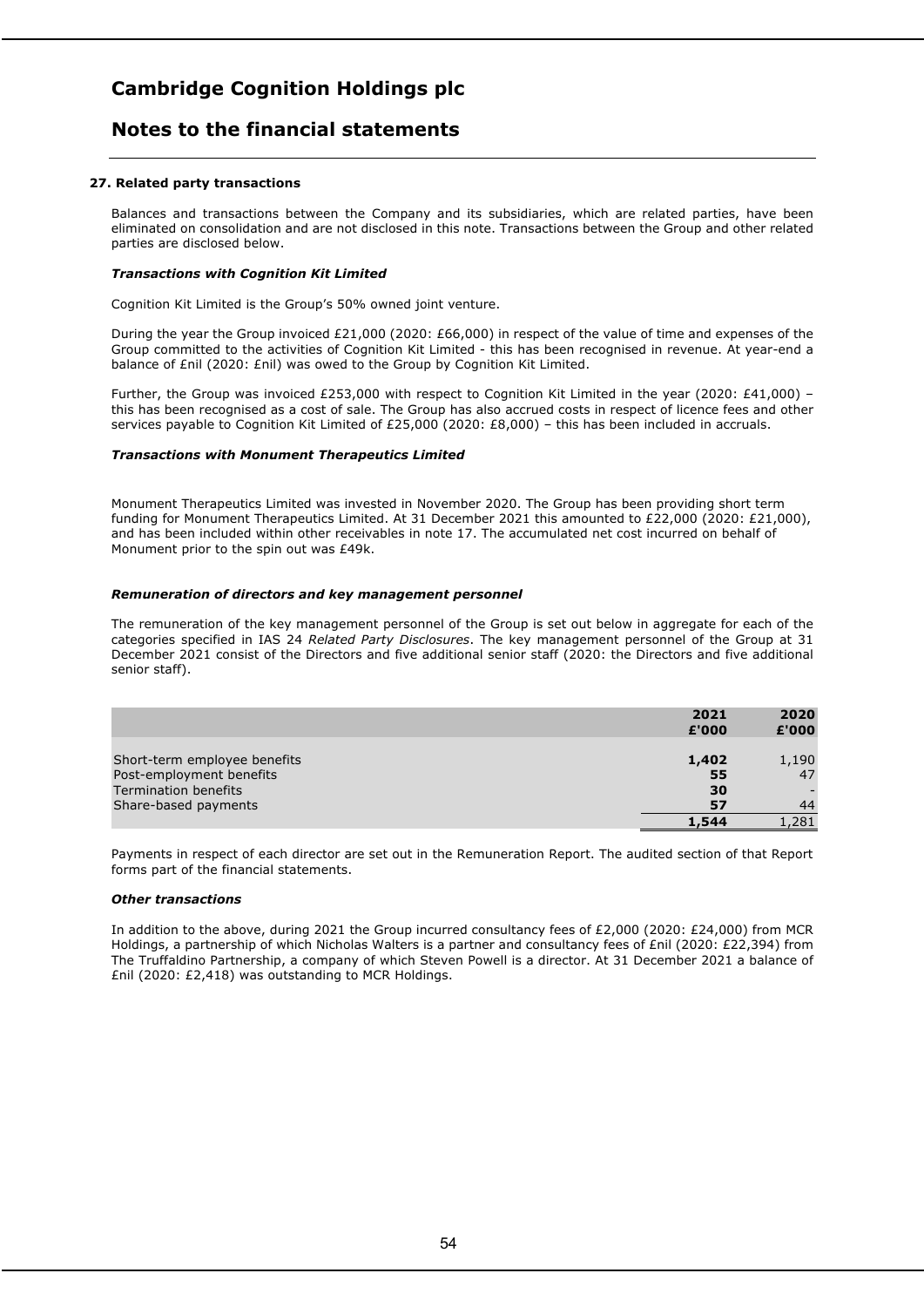### **Parent Company statement of financial position**

|                                     | <b>Notes</b>   | At 31 December<br>2021<br>£'000 | At 31 December<br>2020<br>£'000 |
|-------------------------------------|----------------|---------------------------------|---------------------------------|
| <b>Assets</b>                       |                |                                 |                                 |
| <b>Non-current assets</b>           |                |                                 |                                 |
| Investments                         | $\overline{2}$ | 555                             | 506                             |
| Total non-current assets            |                | 555                             | 506                             |
| <b>Current assets</b>               |                |                                 |                                 |
| Trade and other receivables         | $\mathsf{3}$   | 3,997                           | 8,738                           |
| Cash and cash equivalents           |                | 5,224                           | 517                             |
| Total current assets                |                | 9,221                           | 9,255                           |
| <b>Total assets</b>                 |                | 9,776                           | 9,761                           |
| <b>Liabilities</b>                  |                |                                 |                                 |
| <b>Current liabilities</b>          |                |                                 |                                 |
| Trade and other payables            | $\overline{4}$ | 443                             | 251                             |
| <b>Total liabilities</b>            |                | 443                             | 251                             |
|                                     |                |                                 |                                 |
| <b>Equity</b><br>Share capital      | 5              | 312                             | 312                             |
| Share premium                       |                | 11,151                          | 11,151                          |
| Retained earnings                   |                | (2, 129)                        | (1,953)                         |
|                                     |                |                                 |                                 |
| <b>Total equity</b>                 |                | 9,333                           | 9,510                           |
| <b>Total liabilities and equity</b> |                | 9,776                           | 9,761                           |

No profit and loss account is presented for Cambridge Cognition Holdings plc as provided by section 408 of the Companies Act 2006. The Company's loss after tax for the financial year was £208,000 (2020: profit £943,000).

The financial statements of Cambridge Cognition Holdings plc on pages 54 to 57 were approved and authorised for issue by the Board on 13th May 2022 and were signed on its behalf by:

Matthew Stork Chief Executive Officer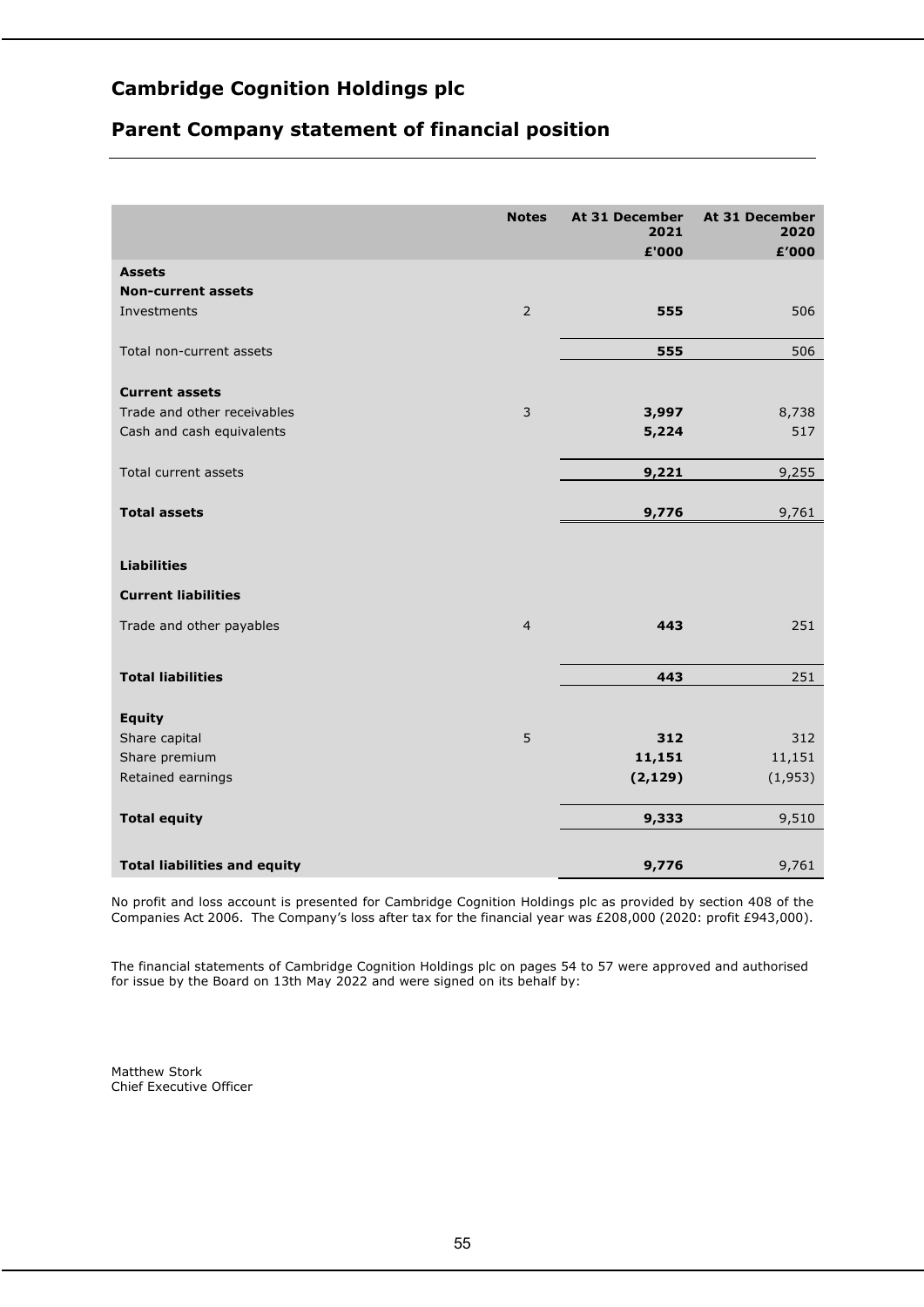## **Parent Company statement of changes in equity**

|                                           | <b>Share</b> | <b>Share</b> | <b>Retained</b> | <b>Total</b> |
|-------------------------------------------|--------------|--------------|-----------------|--------------|
|                                           | capital      | premium      | earnings        |              |
|                                           | £'000        | £'000        | £'000           | £'000        |
| Balance at 1 January 2020                 | 242          | 9,943        | (2,964)         | 7,221        |
|                                           |              |              |                 |              |
| Profit for the year                       |              |              | 943             | 943          |
| Issue of new share capital                | 70           | 1,330        |                 | 1,400        |
| Share issue costs                         |              | (122)        |                 | (122)        |
| Credit to equity of equity-settled share- |              |              | 68              | 68           |
| based payments                            |              |              |                 |              |
| Transactions with owners                  | 70           | 1,208        | 68              | 1,346        |
|                                           |              |              |                 |              |
| <b>Balance at 1 January 2021</b>          | 312          | 11,151       | (1,953)         | 9,510        |
|                                           |              |              |                 |              |
| Loss for the year                         |              |              | (208)           | (208)        |
| Credit to equity of equity-settled        |              |              | 31              | 31           |
| share-based payments                      |              |              |                 |              |
| <b>Transactions with owners</b>           |              |              | 31              | 31           |
|                                           |              |              |                 |              |
| <b>Balance at 31 December 2021</b>        | 312          | 11,151       | (2, 130)        | 9,333        |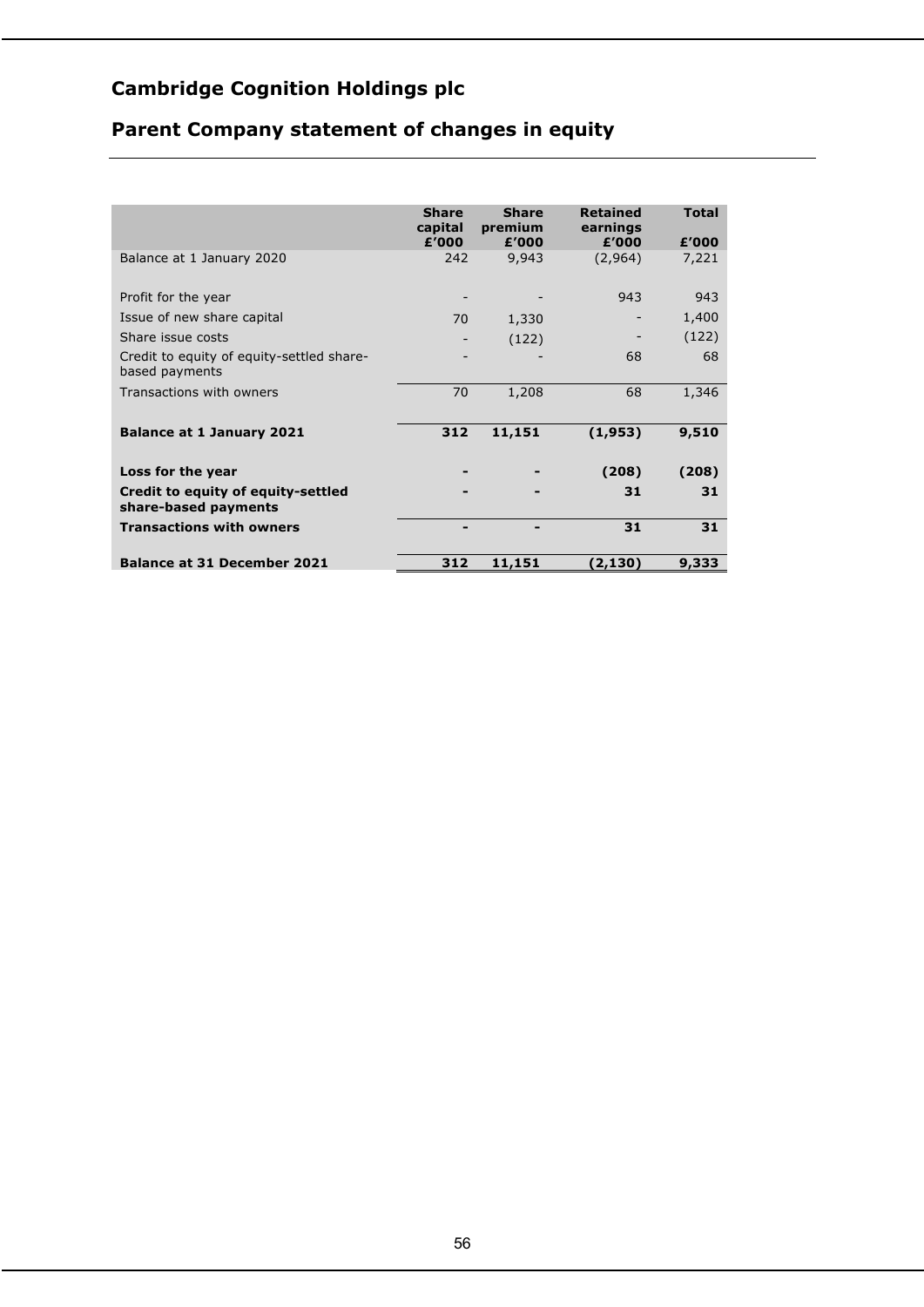### **Notes to the Parent Company financial statements**

#### **1. Significant accounting policies**

#### *1.1 Basis of accounting*

The separate financial statements of the Company are presented as required by the Companies Act 2006. They have been prepared under the historical cost convention and in accordance with applicable United Kingdom Accounting Standards and law. The Company has elected to use Financial Reporting Standard – 'The Reduced Disclosure Framework' (FRS 101). The Company has taken advantage of the following disclosure exemptions afforded by FRS 101:

- o Disclosure exemption allowing no cash flow statement or related notes to be presented
- o Disclosure exemption allowing the Company not to disclose related party transactions when transactions are entered into wholly within the Group
- o Disclosure exemption around Key Management Personnel compensation (though see note 27 of the Group accounts and the Directors' Remuneration Report)
- o Capital management disclosures (though see note 26 of the Group accounts)
- o Disclosure exemption on the effect of future accounting standards
- o Disclosure exemption on share-based payment information disclosures (IFRS 2), as this information has been presented for the Group in note 24 of the consolidated financial statements
- o Disclosure exemption on financial instrument disclosures (IFRS 7) as this information has been presented for the Group in note 26 of the consolidated financial statements.

The principal accounting policies are summarised below. They have all been applied consistently throughout the year. The accounts are presented in Pounds Sterling ("£"), and to the nearest £1,000.

#### *1.2 Investments*

Fixed asset investments in subsidiaries are shown at cost less provision for impairment. The Company accounts for share options granted to the employees of subsidiary undertakings by recognising an increased investment in the subsidiary, with the corresponding credit recognised in reserves. The Company measures other equity investments at fair value, with changes in fair value recognised in other gains/(losses) in the statement of comprehensive income.

#### *1.3 Financial instruments*

The Company's financial instruments accounting policy is as per the Group's policy (see note 3.14).

Additionally, with respect to intercompany loans, these are assessed for expected credit losses and provision is made where the recoverable value is less than the book value of the receivable.

#### *1.4 Going concern*

The Directors have assessed the Group's ability to continue as a going concern. As noted in the Strategic Review, the business has remained fully operational to date and order intake in 2021 was excellent.

The Group has a base case forecast for the period to  $30<sup>th</sup>$  June 2023 with a growth case and downside also being forecast. The base case is built on the current view of orders to be taken and the recognition of revenue and billing milestones associated with orders already taken.

The base case shows strong performance, driven by existing orders and supports a positive and comfortable cash balance through the end of the going concern review period, with a positive outlook thereafter. The worst case also shows positive cash through the going concern review period and would allow for further expenditure modifications not yet budgeted.

Whilst having proper regard to the continuing uncertainties brought by the pandemic, the Directors believe that the Group will remain a going concern for the foreseeable future. Accordingly, the accounts have been prepared on the going concern basis.

#### *1.5 Employee Benefit Trust*

Two Employee Benefit Trusts (EBTs) are maintained in order to facilitate the exercise of employee share options. Assets and shares of the EBTs are not consolidated into the Parent company.